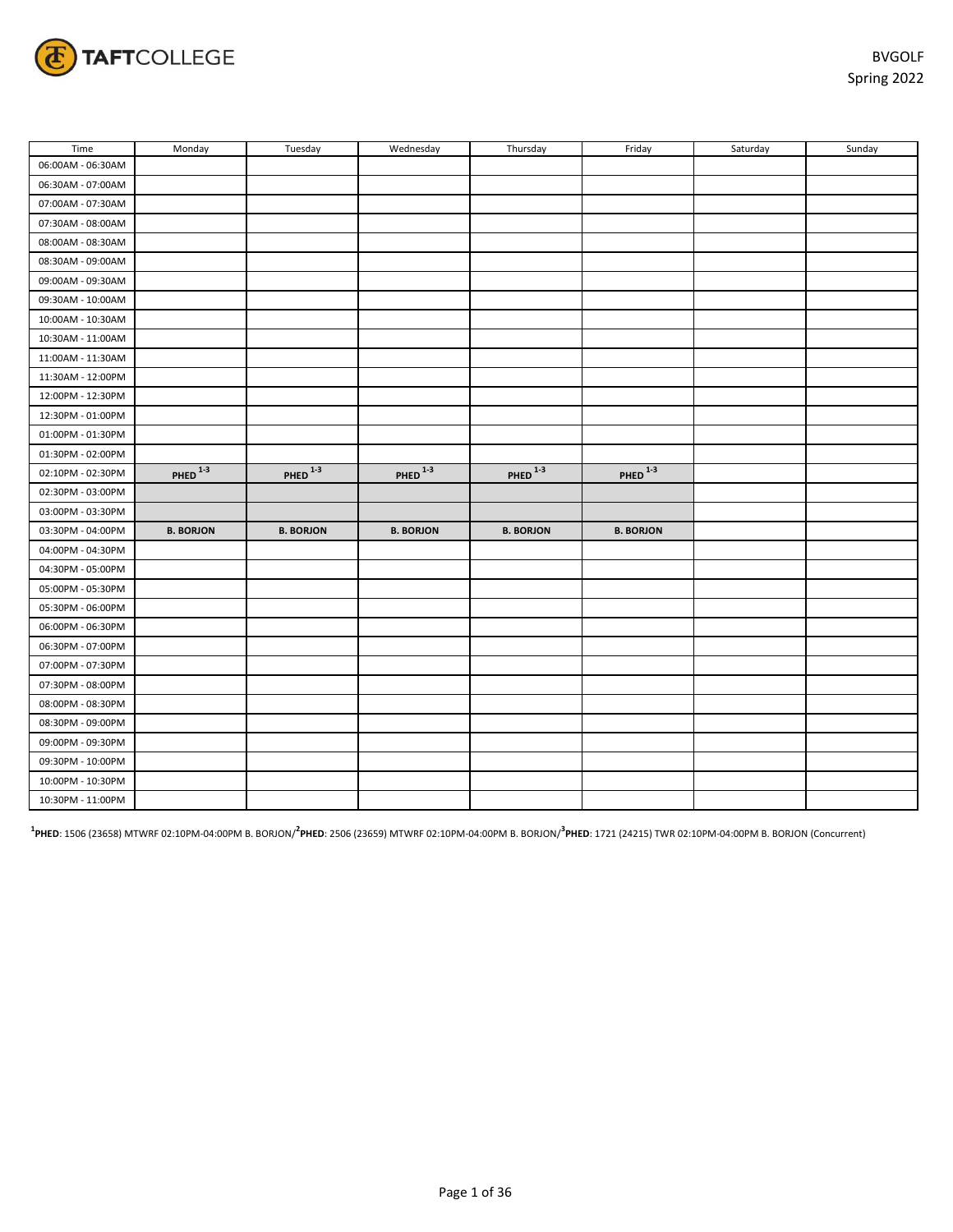

| Time              | Monday                          | Tuesday                         | Wednesday                       | Thursday                        | Friday | Saturday | Sunday |
|-------------------|---------------------------------|---------------------------------|---------------------------------|---------------------------------|--------|----------|--------|
| 06:00AM - 06:30AM |                                 |                                 |                                 |                                 |        |          |        |
| 06:30AM - 07:00AM |                                 |                                 |                                 |                                 |        |          |        |
| 07:00AM - 07:30AM |                                 |                                 |                                 |                                 |        |          |        |
| 07:30AM - 08:00AM |                                 |                                 |                                 |                                 |        |          |        |
| 08:10AM - 08:30AM | BIOL 2250 (20013)<br>Lecture    | BIOL 2257 (22891)<br>Lecture    | BIOL 2250 (20013)<br>Lecture    | BIOL 2257 (22891)<br>Lecture    |        |          |        |
| 08:30AM - 09:00AM |                                 |                                 |                                 |                                 |        |          |        |
| 09:00AM - 09:30AM | to 09:25AM<br>W. BERRY          | to 09:25AM<br>W. BERRY          | to 09:25AM<br>W. BERRY          | to 09:25AM<br>W. BERRY          |        |          |        |
| 09:35AM - 10:00AM | BIOL 2250 (20013)<br>Laboratory | BIOL 2257 (22891)<br>Laboratory | BIOL 2250 (20013)<br>Laboratory | BIOL 2257 (22891)<br>Laboratory |        |          |        |
| 10:00AM - 10:30AM |                                 |                                 |                                 |                                 |        |          |        |
| 10:30AM - 11:00AM |                                 |                                 |                                 |                                 |        |          |        |
| 11:00AM - 11:30AM |                                 |                                 |                                 |                                 |        |          |        |
| 11:30AM - 12:00PM |                                 |                                 |                                 |                                 |        |          |        |
| 12:00PM - 12:30PM | W. BERRY                        | W. BERRY                        | W. BERRY                        | W. BERRY                        |        |          |        |
| 12:30PM - 01:00PM |                                 |                                 |                                 |                                 |        |          |        |
| 01:10PM - 01:30PM | BIOL 2203 (23654)<br>Lecture    | BIOL 1513 (23271)<br>Lecture    | BIOL 2203 (23654)<br>Lecture    | BIOL 1513 (23271)<br>Lecture    |        |          |        |
| 01:30PM - 02:00PM |                                 |                                 |                                 |                                 |        |          |        |
| 02:00PM - 02:30PM | to 02:25PM<br>W. BERRY          | to 02:25PM<br>S. LYTLE          | to 02:25PM<br>W. BERRY          | to 02:25PM<br>S. LYTLE          |        |          |        |
| 02:35PM - 03:00PM | BIOL 2203 (23654)<br>Laboratory | BIOL 1513 (23271)<br>Laboratory | BIOL 2203 (23654)<br>Laboratory |                                 |        |          |        |
| 03:00PM - 03:30PM |                                 |                                 |                                 |                                 |        |          |        |
| 03:30PM - 04:00PM |                                 |                                 |                                 |                                 |        |          |        |
| 04:00PM - 04:30PM | to 04:10PM<br>W. BERRY          |                                 | to 04:10PM<br>W. BERRY          |                                 |        |          |        |
| 04:30PM - 05:00PM |                                 |                                 |                                 |                                 |        |          |        |
| 05:00PM - 05:30PM |                                 | S. LYTLE                        |                                 |                                 |        |          |        |
| 05:30PM - 06:00PM |                                 |                                 |                                 |                                 |        |          |        |
| 06:00PM - 06:30PM |                                 |                                 |                                 |                                 |        |          |        |
| 06:30PM - 07:00PM |                                 |                                 |                                 |                                 |        |          |        |
| 07:00PM - 07:30PM |                                 |                                 |                                 |                                 |        |          |        |
| 07:30PM - 08:00PM |                                 |                                 |                                 |                                 |        |          |        |
| 08:00PM - 08:30PM |                                 |                                 |                                 |                                 |        |          |        |
| 08:30PM - 09:00PM |                                 |                                 |                                 |                                 |        |          |        |
| 09:00PM - 09:30PM |                                 |                                 |                                 |                                 |        |          |        |
| 09:30PM - 10:00PM |                                 |                                 |                                 |                                 |        |          |        |
| 10:00PM - 10:30PM |                                 |                                 |                                 |                                 |        |          |        |
| 10:30PM - 11:00PM |                                 |                                 |                                 |                                 |        |          |        |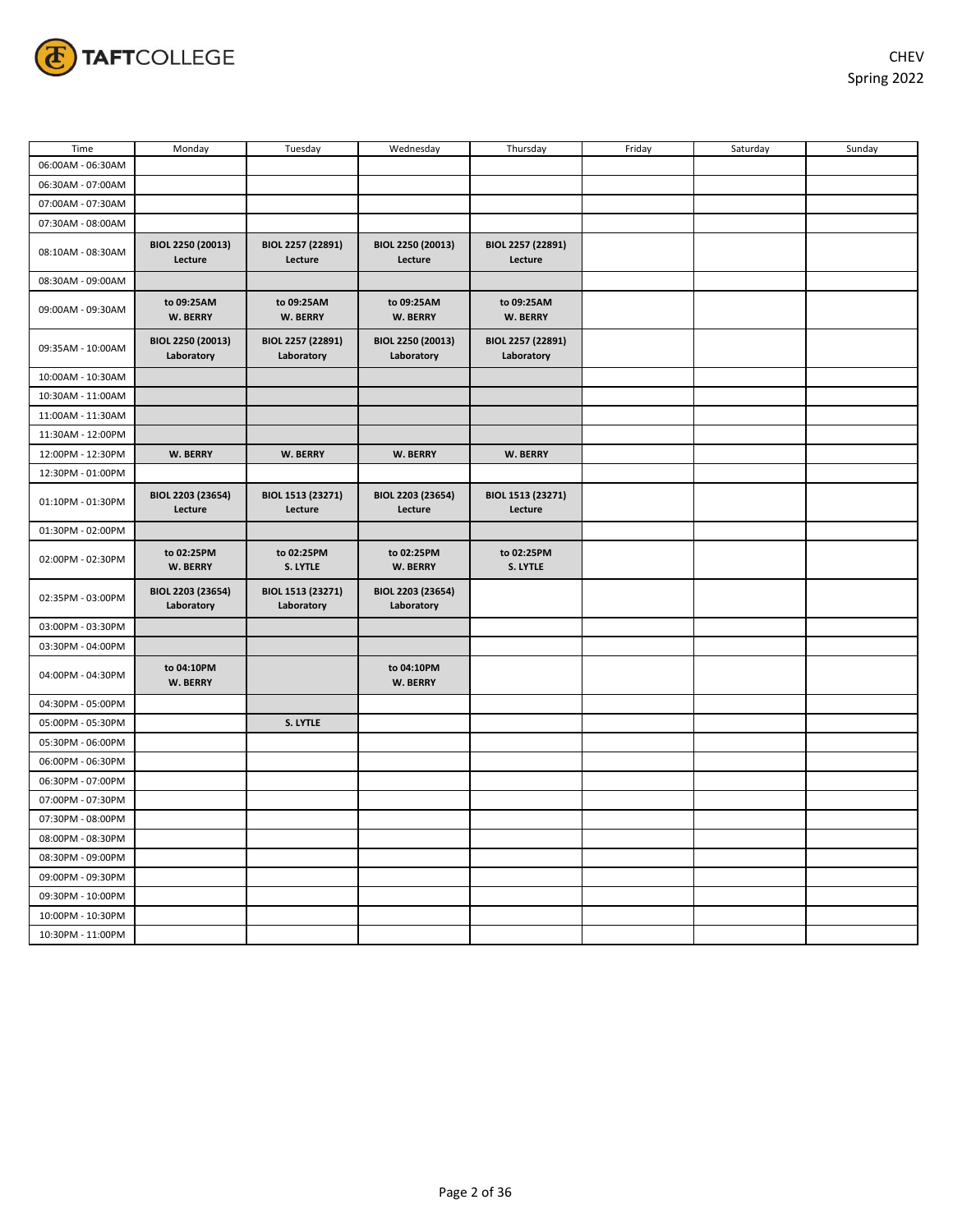

| Time              | Monday | Tuesday          | Wednesday | Thursday         | Friday           | Saturday | Sunday |
|-------------------|--------|------------------|-----------|------------------|------------------|----------|--------|
| 06:00AM - 06:30AM |        |                  |           |                  |                  |          |        |
| 06:30AM - 07:00AM |        |                  |           |                  |                  |          |        |
| 07:00AM - 07:30AM |        |                  |           |                  |                  |          |        |
| 07:30AM - 08:00AM |        |                  |           |                  |                  |          |        |
| 08:00AM - 08:30AM |        |                  |           |                  |                  |          |        |
| 08:30AM - 09:00AM |        |                  |           |                  |                  |          |        |
| 09:10AM - 09:30AM |        | FOR TIL USE ONLY |           |                  | FOR TIL USE ONLY |          |        |
| 09:30AM - 10:00AM |        |                  |           |                  |                  |          |        |
| 10:10AM - 10:30AM |        |                  |           |                  |                  |          |        |
| 10:30AM - 11:00AM |        |                  |           |                  |                  |          |        |
| 11:00AM - 11:30AM |        |                  |           |                  |                  |          |        |
| 11:30AM - 12:00PM |        |                  |           |                  |                  |          |        |
| 12:00PM - 12:30PM |        |                  |           |                  |                  |          |        |
| 12:30PM - 01:00PM |        |                  |           |                  |                  |          |        |
| 01:00PM - 01:30PM |        |                  |           |                  |                  |          |        |
| 01:30PM - 02:00PM |        |                  |           |                  |                  |          |        |
| 02:00PM - 02:30PM |        |                  |           |                  |                  |          |        |
| 02:30PM - 03:00PM |        |                  |           |                  |                  |          |        |
| 03:10PM - 03:30PM |        | FOR TIL USE ONLY |           | FOR TIL USE ONLY |                  |          |        |
| 03:30PM - 04:00PM |        |                  |           |                  |                  |          |        |
| 04:00PM - 04:30PM |        |                  |           |                  |                  |          |        |
| 04:30PM - 05:00PM |        |                  |           |                  |                  |          |        |
| 05:00PM - 05:30PM |        |                  |           |                  |                  |          |        |
| 05:30PM - 06:00PM |        |                  |           |                  |                  |          |        |
| 06:00PM - 06:30PM |        |                  |           |                  |                  |          |        |
| 06:30PM - 07:00PM |        |                  |           |                  |                  |          |        |
| 07:00PM - 07:30PM |        |                  |           |                  |                  |          |        |
| 07:30PM - 08:00PM |        |                  |           |                  |                  |          |        |
| 08:00PM - 08:30PM |        |                  |           |                  |                  |          |        |
| 08:30PM - 09:00PM |        |                  |           |                  |                  |          |        |
| 09:00PM - 09:30PM |        |                  |           |                  |                  |          |        |
| 09:30PM - 10:00PM |        |                  |           |                  |                  |          |        |
| 10:00PM - 10:30PM |        |                  |           |                  |                  |          |        |
| 10:30PM - 11:00PM |        |                  |           |                  |                  |          |        |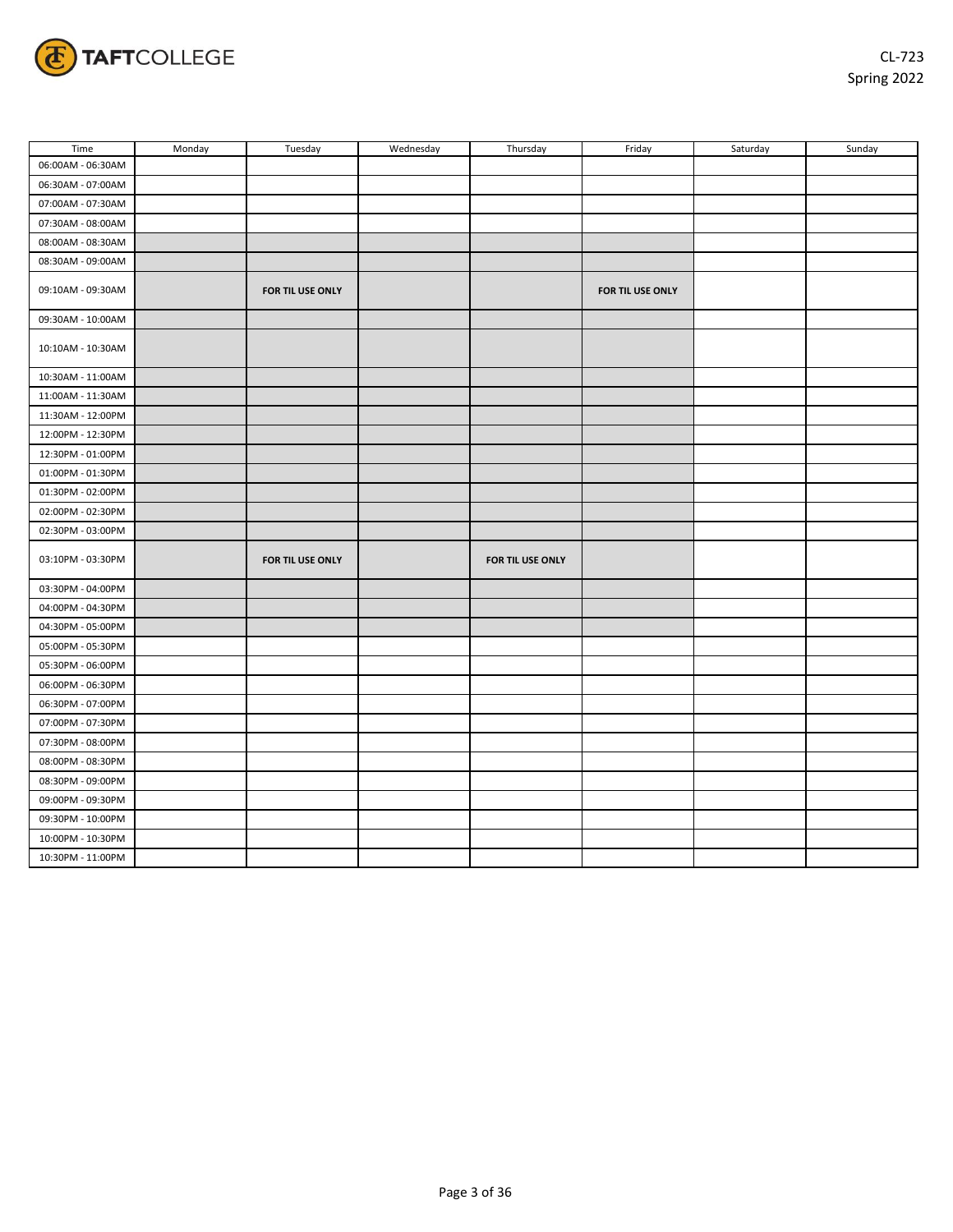

| Time              | Monday                       | Tuesday                      | Wednesday                    | Thursday                     | Friday | Saturday | Sunday |
|-------------------|------------------------------|------------------------------|------------------------------|------------------------------|--------|----------|--------|
| 06:00AM - 06:30AM |                              |                              |                              |                              |        |          |        |
| 06:30AM - 07:00AM |                              |                              |                              |                              |        |          |        |
| 07:00AM - 07:30AM |                              |                              |                              |                              |        |          |        |
| 07:30AM - 08:00AM |                              |                              |                              |                              |        |          |        |
| 08:00AM - 08:30AM |                              |                              |                              |                              |        |          |        |
| 08:30AM - 09:00AM |                              |                              |                              |                              |        |          |        |
| 09:10AM - 09:30AM | MATH 1060 (20208)<br>Lecture | MATH 1060 (20208)<br>Lecture | MATH 1060 (20208)<br>Lecture | MATH 1060 (20208)<br>Lecture |        |          |        |
| 09:30AM - 10:00AM | N. CAHOON                    | N. CAHOON                    | N. CAHOON                    | N. CAHOON                    |        |          |        |
| 10:10AM - 10:30AM |                              | STAT 1510 (22951)<br>Lecture |                              | STAT 1510 (22951)<br>Lecture |        |          |        |
| 10:30AM - 11:00AM |                              |                              |                              |                              |        |          |        |
| 11:00AM - 11:30AM |                              |                              |                              |                              |        |          |        |
| 11:30AM - 12:00PM |                              | N. CAHOON                    |                              | N. CAHOON                    |        |          |        |
| 12:00PM - 12:30PM |                              |                              |                              |                              |        |          |        |
| 12:30PM - 01:00PM |                              |                              |                              |                              |        |          |        |
| 01:00PM - 01:30PM |                              |                              |                              |                              |        |          |        |
| 01:30PM - 02:00PM |                              |                              |                              |                              |        |          |        |
| 02:00PM - 02:30PM |                              |                              |                              |                              |        |          |        |
| 02:30PM - 03:00PM |                              |                              |                              |                              |        |          |        |
| 03:10PM - 03:30PM | PSYC 2200 (22033)<br>Lecture |                              | PSYC 2200 (22033)<br>Lecture |                              |        |          |        |
| 03:30PM - 04:00PM |                              |                              |                              |                              |        |          |        |
| 04:00PM - 04:30PM |                              |                              |                              |                              |        |          |        |
| 04:30PM - 05:00PM | M. OJA                       |                              | M. OJA                       |                              |        |          |        |
| 05:00PM - 05:30PM |                              |                              |                              |                              |        |          |        |
| 05:30PM - 06:00PM |                              |                              |                              |                              |        |          |        |
| 06:00PM - 06:30PM |                              |                              |                              |                              |        |          |        |
| 06:30PM - 07:00PM |                              |                              |                              |                              |        |          |        |
| 07:00PM - 07:30PM |                              |                              |                              |                              |        |          |        |
| 07:30PM - 08:00PM |                              |                              |                              |                              |        |          |        |
| 08:00PM - 08:30PM |                              |                              |                              |                              |        |          |        |
| 08:30PM - 09:00PM |                              |                              |                              |                              |        |          |        |
| 09:00PM - 09:30PM |                              |                              |                              |                              |        |          |        |
| 09:30PM - 10:00PM |                              |                              |                              |                              |        |          |        |
| 10:00PM - 10:30PM |                              |                              |                              |                              |        |          |        |
| 10:30PM - 11:00PM |                              |                              |                              |                              |        |          |        |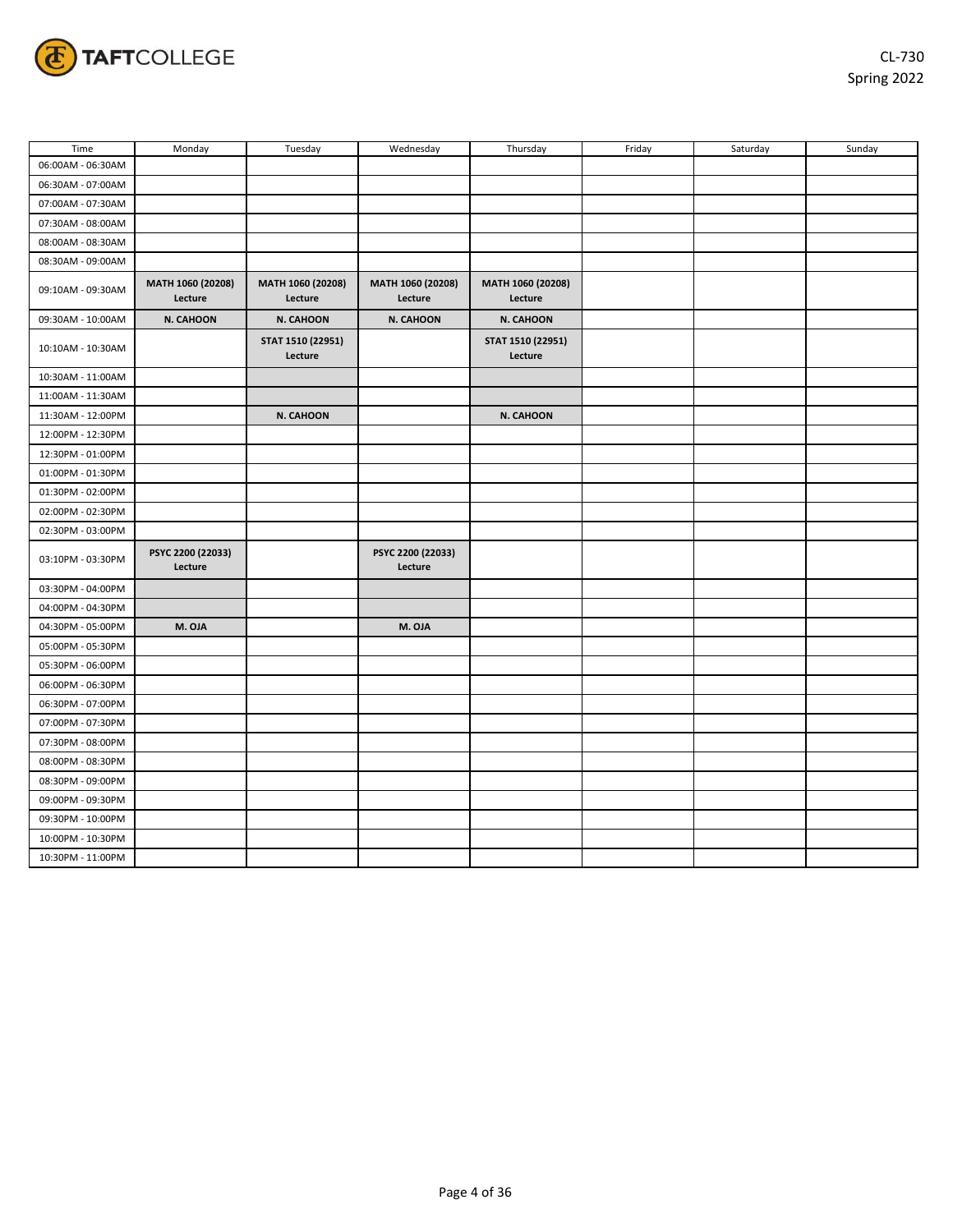

| Time              | Monday | Tuesday          | Wednesday | Thursday         | Friday           | Saturday | Sunday |
|-------------------|--------|------------------|-----------|------------------|------------------|----------|--------|
| 06:00AM - 06:30AM |        |                  |           |                  |                  |          |        |
| 06:30AM - 07:00AM |        |                  |           |                  |                  |          |        |
| 07:00AM - 07:30AM |        |                  |           |                  |                  |          |        |
| 07:30AM - 08:00AM |        |                  |           |                  |                  |          |        |
| 08:00AM - 08:30AM |        |                  |           |                  |                  |          |        |
| 08:30AM - 09:00AM |        |                  |           |                  |                  |          |        |
| 09:10AM - 09:30AM |        | FOR TIL USE ONLY |           |                  | FOR TIL USE ONLY |          |        |
| 09:30AM - 10:00AM |        |                  |           |                  |                  |          |        |
| 10:10AM - 10:30AM |        |                  |           |                  |                  |          |        |
| 10:30AM - 11:00AM |        |                  |           |                  |                  |          |        |
| 11:00AM - 11:30AM |        |                  |           |                  |                  |          |        |
| 11:30AM - 12:00PM |        |                  |           |                  |                  |          |        |
| 12:00PM - 12:30PM |        |                  |           |                  |                  |          |        |
| 12:30PM - 01:00PM |        |                  |           |                  |                  |          |        |
| 01:00PM - 01:30PM |        |                  |           |                  |                  |          |        |
| 01:30PM - 02:00PM |        |                  |           |                  |                  |          |        |
| 02:00PM - 02:30PM |        |                  |           |                  |                  |          |        |
| 02:30PM - 03:00PM |        |                  |           |                  |                  |          |        |
| 03:10PM - 03:30PM |        | FOR TIL USE ONLY |           | FOR TIL USE ONLY |                  |          |        |
| 03:30PM - 04:00PM |        |                  |           |                  |                  |          |        |
| 04:00PM - 04:30PM |        |                  |           |                  |                  |          |        |
| 04:30PM - 05:00PM |        |                  |           |                  |                  |          |        |
| 05:00PM - 05:30PM |        |                  |           |                  |                  |          |        |
| 05:30PM - 06:00PM |        |                  |           |                  |                  |          |        |
| 06:00PM - 06:30PM |        |                  |           |                  |                  |          |        |
| 06:30PM - 07:00PM |        |                  |           |                  |                  |          |        |
| 07:00PM - 07:30PM |        |                  |           |                  |                  |          |        |
| 07:30PM - 08:00PM |        |                  |           |                  |                  |          |        |
| 08:00PM - 08:30PM |        |                  |           |                  |                  |          |        |
| 08:30PM - 09:00PM |        |                  |           |                  |                  |          |        |
| 09:00PM - 09:30PM |        |                  |           |                  |                  |          |        |
| 09:30PM - 10:00PM |        |                  |           |                  |                  |          |        |
| 10:00PM - 10:30PM |        |                  |           |                  |                  |          |        |
| 10:30PM - 11:00PM |        |                  |           |                  |                  |          |        |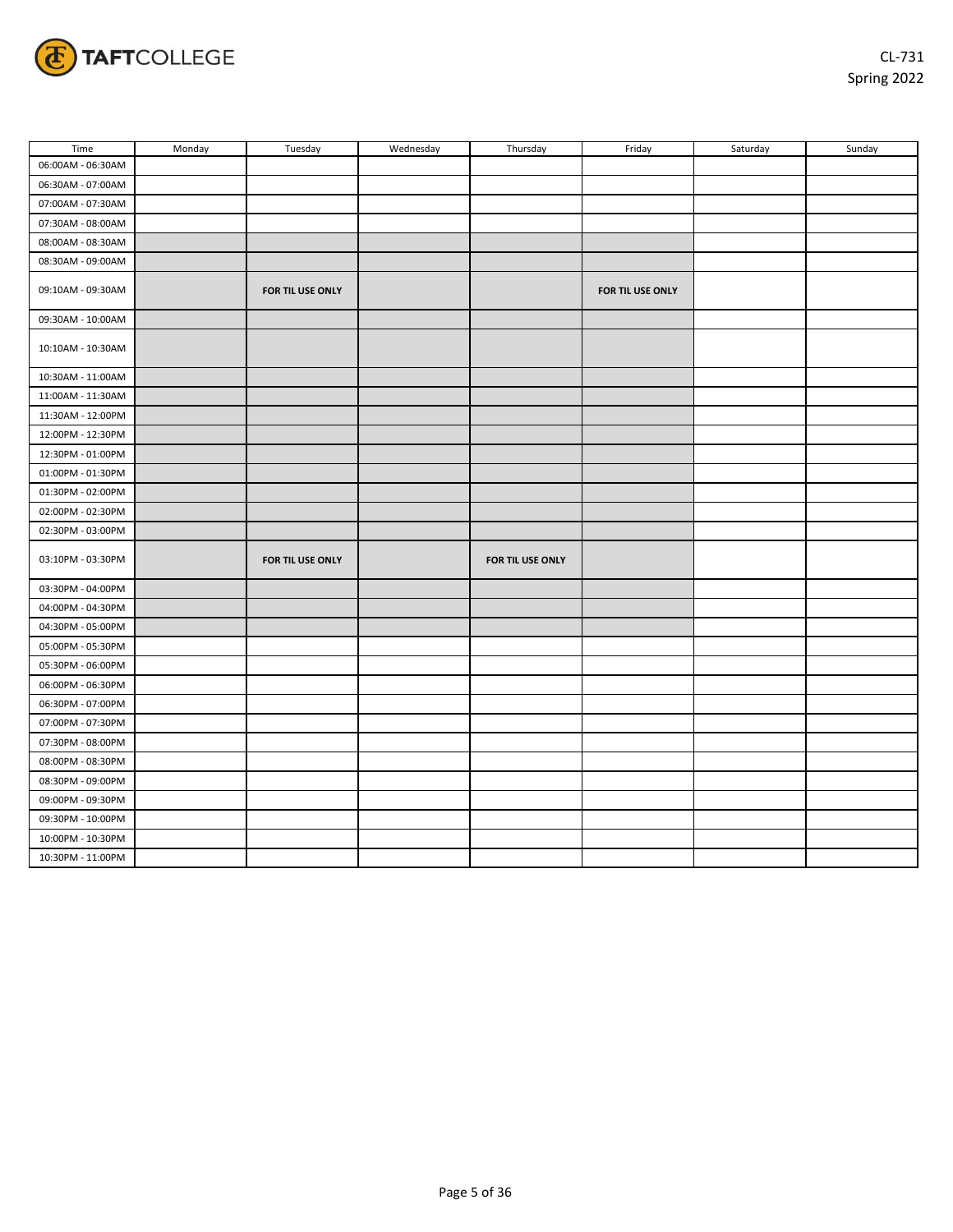

| Time              | Monday                          | Tuesday                         | Wednesday                       | Thursday                        | Friday                          | Saturday | Sunday |
|-------------------|---------------------------------|---------------------------------|---------------------------------|---------------------------------|---------------------------------|----------|--------|
| 06:00AM - 06:30AM |                                 |                                 |                                 |                                 |                                 |          |        |
| 06:30AM - 07:00AM |                                 |                                 |                                 |                                 |                                 |          |        |
| 07:00AM - 07:30AM |                                 |                                 |                                 |                                 |                                 |          |        |
| 07:30AM - 08:00AM |                                 |                                 |                                 |                                 |                                 |          |        |
| 08:10AM - 08:30AM | DNTL 2243 (20432)<br>Laboratory |                                 |                                 | DNTL 2243 (20432)<br>Laboratory | DNTL 2024 (20427)<br>Laboratory |          |        |
| 08:30AM - 09:00AM |                                 |                                 |                                 |                                 |                                 |          |        |
| 09:00AM - 09:30AM |                                 |                                 |                                 |                                 |                                 |          |        |
| 09:30AM - 10:00AM |                                 |                                 |                                 |                                 |                                 |          |        |
| 10:00AM - 10:30AM |                                 |                                 |                                 |                                 |                                 |          |        |
| 10:30AM - 11:00AM |                                 |                                 |                                 |                                 |                                 |          |        |
| 11:00AM - 11:30AM |                                 |                                 |                                 |                                 |                                 |          |        |
| 11:30AM - 12:00PM | <b>D. CHAMPION</b>              |                                 |                                 | <b>D. CHAMPION</b>              | <b>G. GARDNER</b>               |          |        |
| 12:00PM - 12:30PM |                                 |                                 |                                 |                                 |                                 |          |        |
| 12:30PM - 01:00PM |                                 |                                 |                                 |                                 |                                 |          |        |
| 01:10PM - 01:30PM |                                 |                                 | DNTL 2243 (20432)<br>Laboratory | DNTL 2024 (20427)<br>Laboratory |                                 |          |        |
| 01:30PM - 02:00PM |                                 |                                 |                                 |                                 |                                 |          |        |
| 02:00PM - 02:30PM |                                 |                                 |                                 |                                 |                                 |          |        |
| 02:30PM - 03:00PM |                                 |                                 |                                 |                                 |                                 |          |        |
| 03:00PM - 03:30PM |                                 |                                 |                                 |                                 |                                 |          |        |
| 03:30PM - 04:00PM |                                 |                                 |                                 |                                 |                                 |          |        |
| 04:00PM - 04:30PM |                                 |                                 |                                 |                                 |                                 |          |        |
| 04:30PM - 05:00PM |                                 |                                 | <b>D. CHAMPION</b>              | <b>G. GARDNER</b>               |                                 |          |        |
| 05:10PM - 05:30PM |                                 | DNTL 2243 (20432)<br>Laboratory | DNTL 2024 (20427)<br>Laboratory |                                 |                                 |          |        |
| 05:30PM - 06:00PM |                                 |                                 |                                 |                                 |                                 |          |        |
| 06:00PM - 06:30PM |                                 |                                 |                                 |                                 |                                 |          |        |
| 06:30PM - 07:00PM |                                 |                                 |                                 |                                 |                                 |          |        |
| 07:00PM - 07:30PM |                                 |                                 |                                 |                                 |                                 |          |        |
| 07:30PM - 08:00PM |                                 |                                 |                                 |                                 |                                 |          |        |
| 08:00PM - 08:30PM |                                 |                                 |                                 |                                 |                                 |          |        |
| 08:30PM - 09:00PM |                                 | <b>D. CHAMPION</b>              | <b>G. GARDNER</b>               |                                 |                                 |          |        |
| 09:00PM - 09:30PM |                                 |                                 |                                 |                                 |                                 |          |        |
| 09:30PM - 10:00PM |                                 |                                 |                                 |                                 |                                 |          |        |
| 10:00PM - 10:30PM |                                 |                                 |                                 |                                 |                                 |          |        |
| 10:30PM - 11:00PM |                                 |                                 |                                 |                                 |                                 |          |        |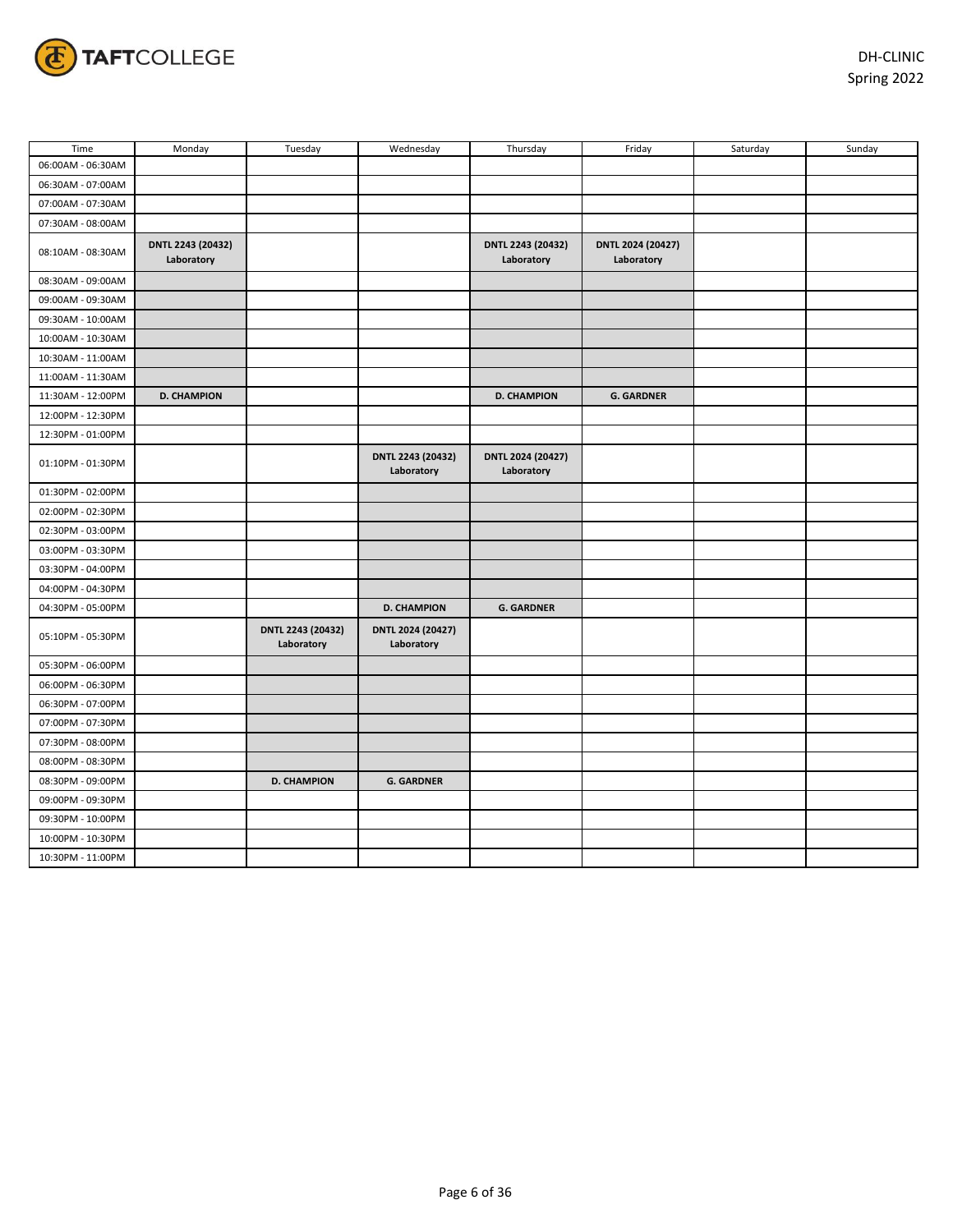

| Time              | Monday | Tuesday                      | Wednesday | Thursday                     | Friday | Saturday | Sunday |
|-------------------|--------|------------------------------|-----------|------------------------------|--------|----------|--------|
| 06:00AM - 06:30AM |        |                              |           |                              |        |          |        |
| 06:30AM - 07:00AM |        |                              |           |                              |        |          |        |
| 07:00AM - 07:30AM |        |                              |           |                              |        |          |        |
| 07:30AM - 08:00AM |        |                              |           |                              |        |          |        |
| 08:00AM - 08:30AM |        |                              |           |                              |        |          |        |
| 08:30AM - 09:00AM |        |                              |           |                              |        |          |        |
| 09:00AM - 09:30AM |        |                              |           |                              |        |          |        |
| 09:30AM - 10:00AM |        |                              |           |                              |        |          |        |
| 10:00AM - 10:30AM |        |                              |           |                              |        |          |        |
| 10:30AM - 11:00AM |        |                              |           |                              |        |          |        |
| 11:00AM - 11:30AM |        |                              |           |                              |        |          |        |
| 11:30AM - 12:00PM |        |                              |           |                              |        |          |        |
| 12:00PM - 12:30PM |        |                              |           |                              |        |          |        |
| 12:30PM - 01:00PM |        |                              |           |                              |        |          |        |
| 01:10PM - 01:30PM |        | DNTL 2021 (20429)<br>Lecture |           | DNTL 2243 (20432)<br>Lecture |        |          |        |
| 01:30PM - 02:00PM |        |                              |           | <b>D. CHAMPION</b>           |        |          |        |
| 02:00PM - 02:30PM |        |                              |           |                              |        |          |        |
| 02:30PM - 03:00PM |        |                              |           |                              |        |          |        |
| 03:00PM - 03:30PM |        |                              |           |                              |        |          |        |
| 03:30PM - 04:00PM |        |                              |           |                              |        |          |        |
| 04:00PM - 04:30PM |        |                              |           |                              |        |          |        |
| 04:30PM - 05:00PM |        | <b>E. HERSHKOWITZ</b>        |           |                              |        |          |        |
| 05:00PM - 05:30PM |        |                              |           |                              |        |          |        |
| 05:30PM - 06:00PM |        |                              |           |                              |        |          |        |
| 06:00PM - 06:30PM |        |                              |           |                              |        |          |        |
| 06:30PM - 07:00PM |        |                              |           |                              |        |          |        |
| 07:00PM - 07:30PM |        |                              |           |                              |        |          |        |
| 07:30PM - 08:00PM |        |                              |           |                              |        |          |        |
| 08:00PM - 08:30PM |        |                              |           |                              |        |          |        |
| 08:30PM - 09:00PM |        |                              |           |                              |        |          |        |
| 09:00PM - 09:30PM |        |                              |           |                              |        |          |        |
| 09:30PM - 10:00PM |        |                              |           |                              |        |          |        |
| 10:00PM - 10:30PM |        |                              |           |                              |        |          |        |
| 10:30PM - 11:00PM |        |                              |           |                              |        |          |        |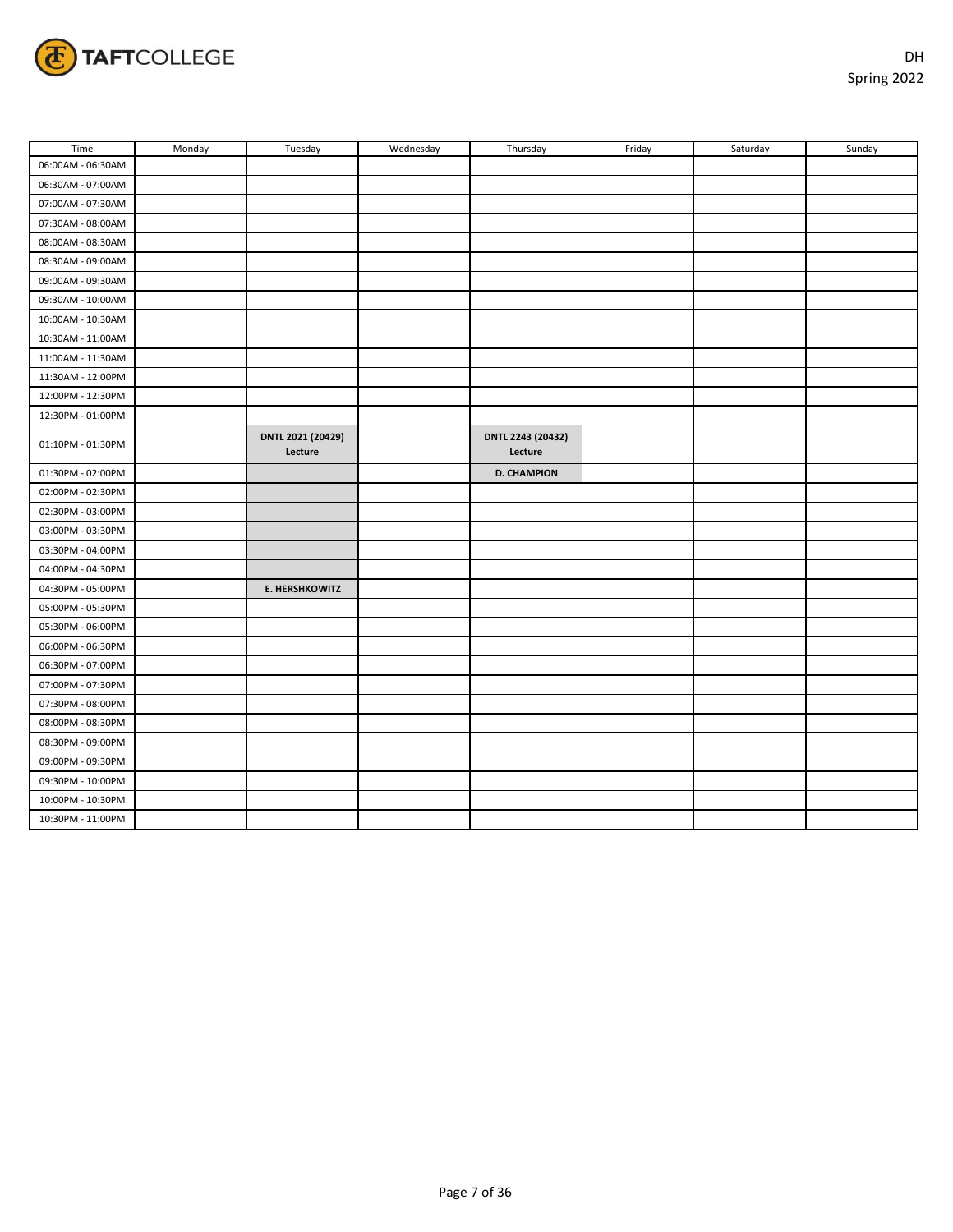

| Time              | Monday                                  | Tuesday                         | Wednesday                               | Thursday                        | Friday | Saturday | Sunday |
|-------------------|-----------------------------------------|---------------------------------|-----------------------------------------|---------------------------------|--------|----------|--------|
| 06:00AM - 06:30AM |                                         |                                 |                                         |                                 |        |          |        |
| 06:30AM - 07:00AM |                                         |                                 |                                         |                                 |        |          |        |
| 07:00AM - 07:30AM |                                         |                                 |                                         |                                 |        |          |        |
| 07:30AM - 08:00AM |                                         |                                 |                                         |                                 |        |          |        |
| 08:00AM - 08:30AM |                                         |                                 |                                         |                                 |        |          |        |
| 08:30AM - 09:00AM |                                         |                                 |                                         |                                 |        |          |        |
| 09:10AM - 09:30AM |                                         | ENGR 1540 (24188)<br>Lecture    |                                         | ENGR 1540 (24188)<br>Lecture    |        |          |        |
| 09:30AM - 10:00AM |                                         |                                 |                                         |                                 |        |          |        |
| 10:26AM - 10:30AM | ENGR 2300 (24214)<br>Lecture            | ENGR 1540 (24188)<br>Laboratory | ENGR 2300 (24214)<br>Lecture            | ENGR 1540 (24188)<br>Laboratory |        |          |        |
| 10:30AM - 11:00AM |                                         |                                 |                                         |                                 |        |          |        |
| 11:00AM - 11:30AM | to 11:25AM<br>P. BLAKE                  |                                 | to 11:25AM<br>P. BLAKE                  |                                 |        |          |        |
| 11:30AM - 12:00PM |                                         | to 11:45AM<br>P. BLAKE          |                                         | to 11:45AM<br>P. BLAKE          |        |          |        |
| 12:00PM - 12:30PM |                                         |                                 |                                         |                                 |        |          |        |
| 12:30PM - 01:00PM |                                         |                                 |                                         |                                 |        |          |        |
| 01:10PM - 01:30PM | ENGR 2000 (24189)<br>Lecture            | ENGR 1500 (22512)<br>Lecture    | ENGR 2000 (24189)<br>Lecture            |                                 |        |          |        |
| 01:30PM - 02:00PM |                                         |                                 |                                         |                                 |        |          |        |
| 02:26PM - 02:30PM | ENGR 2000 (24189)<br>Laboratory         |                                 | ENGR 2000 (24189)<br>Laboratory         |                                 |        |          |        |
| 02:30PM - 03:00PM |                                         | <b>P. BLAKE</b>                 |                                         |                                 |        |          |        |
| 03:00PM - 03:30PM |                                         |                                 |                                         |                                 |        |          |        |
| 03:30PM - 04:00PM | to 03:45PM<br><b>B. MEDINA GONZALEZ</b> |                                 | to 03:45PM<br><b>B. MEDINA GONZALEZ</b> |                                 |        |          |        |
| 04:10PM - 04:30PM |                                         |                                 | ENGR 1500 (22892)<br>Lecture            |                                 |        |          |        |
| 04:30PM - 05:00PM |                                         |                                 |                                         |                                 |        |          |        |
| 05:00PM - 05:30PM |                                         |                                 |                                         |                                 |        |          |        |
| 05:30PM - 06:00PM |                                         |                                 | P. BLAKE                                |                                 |        |          |        |
| 06:00PM - 06:30PM |                                         |                                 |                                         |                                 |        |          |        |
| 06:30PM - 07:00PM |                                         |                                 |                                         |                                 |        |          |        |
| 07:00PM - 07:30PM |                                         |                                 |                                         |                                 |        |          |        |
| 07:30PM - 08:00PM |                                         |                                 |                                         |                                 |        |          |        |
| 08:00PM - 08:30PM |                                         |                                 |                                         |                                 |        |          |        |
| 08:30PM - 09:00PM |                                         |                                 |                                         |                                 |        |          |        |
| 09:00PM - 09:30PM |                                         |                                 |                                         |                                 |        |          |        |
| 09:30PM - 10:00PM |                                         |                                 |                                         |                                 |        |          |        |
| 10:00PM - 10:30PM |                                         |                                 |                                         |                                 |        |          |        |
| 10:30PM - 11:00PM |                                         |                                 |                                         |                                 |        |          |        |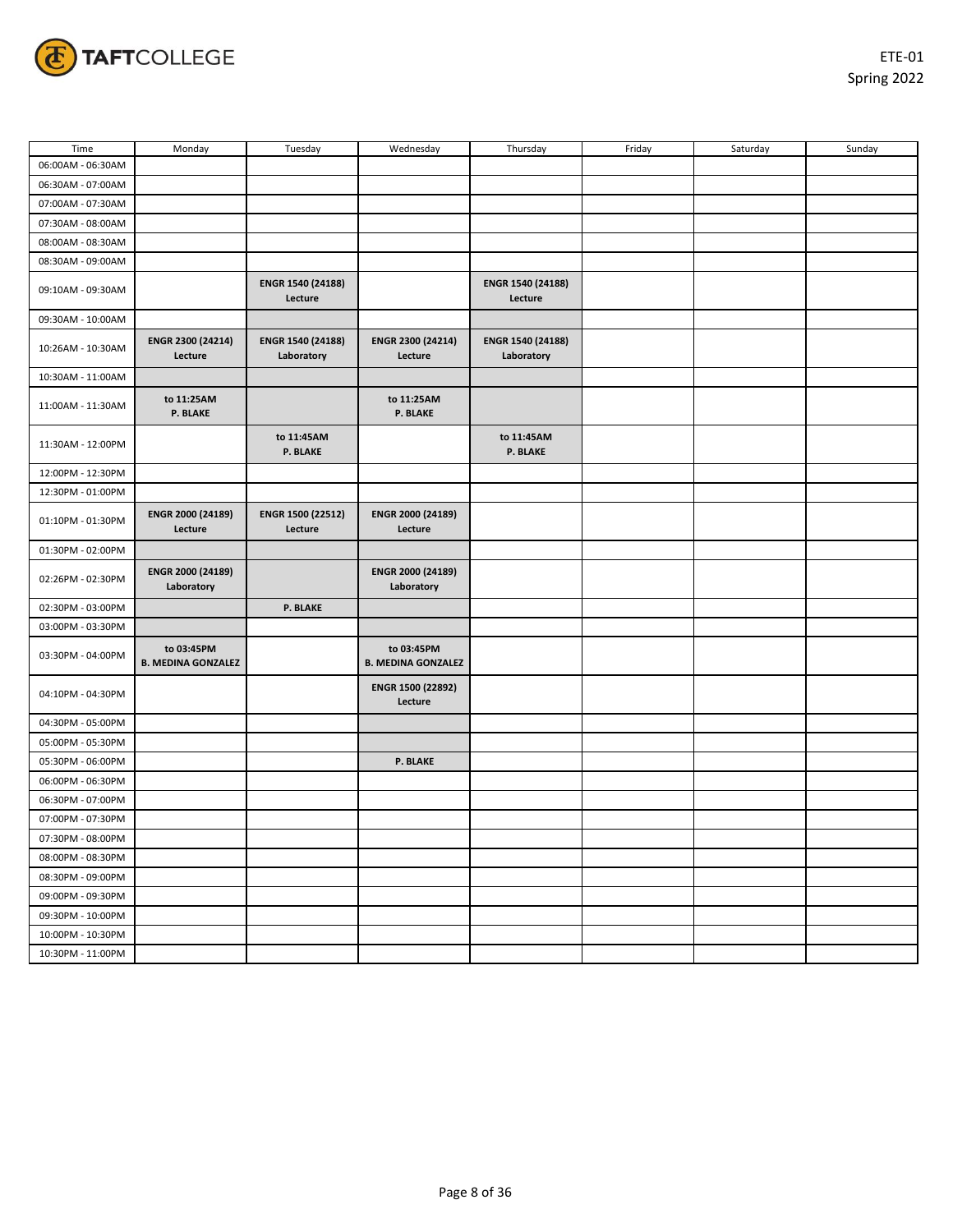

| Time              | Monday                                  | Tuesday                      | Wednesday                               | Thursday                          | Friday | Saturday | Sunday |
|-------------------|-----------------------------------------|------------------------------|-----------------------------------------|-----------------------------------|--------|----------|--------|
| 06:00AM - 06:30AM |                                         |                              |                                         |                                   |        |          |        |
| 06:30AM - 07:00AM |                                         |                              |                                         |                                   |        |          |        |
| 07:00AM - 07:30AM |                                         |                              |                                         |                                   |        |          |        |
| 07:30AM - 08:00AM |                                         |                              |                                         |                                   |        |          |        |
| 08:00AM - 08:30AM |                                         |                              |                                         |                                   |        |          |        |
| 08:30AM - 09:00AM |                                         |                              |                                         |                                   |        |          |        |
| 09:00AM - 09:30AM |                                         |                              |                                         |                                   |        |          |        |
| 09:30AM - 10:00AM |                                         |                              |                                         |                                   |        |          |        |
| 10:00AM - 10:30AM |                                         |                              |                                         |                                   |        |          |        |
| 10:30AM - 11:00AM |                                         |                              |                                         |                                   |        |          |        |
| 11:26AM - 11:30AM | ENGR 2300 (24214)<br>Laboratory         |                              | ENGR 2300 (24214)<br>Laboratory         |                                   |        |          |        |
| 11:30AM - 12:00PM |                                         |                              |                                         |                                   |        |          |        |
| 12:00PM - 12:30PM |                                         |                              |                                         |                                   |        |          |        |
| 12:30PM - 01:00PM | to 12:45PM<br>P. BLAKE                  |                              | to 12:45PM<br><b>P. BLAKE</b>           |                                   |        |          |        |
| 01:00PM - 01:30PM |                                         |                              |                                         |                                   |        |          |        |
| 01:30PM - 02:00PM |                                         |                              |                                         |                                   |        |          |        |
| 02:00PM - 02:30PM |                                         |                              |                                         |                                   |        |          |        |
| 02:30PM - 03:00PM |                                         |                              |                                         |                                   |        |          |        |
| 03:00PM - 03:30PM |                                         |                              |                                         |                                   |        |          |        |
| 03:30PM - 04:00PM |                                         |                              |                                         |                                   |        |          |        |
| 04:10PM - 04:30PM | ENGR 2200 (24213)<br>Lecture            |                              | ENGR 2200 (24213)<br>Lecture            |                                   |        |          |        |
| 04:30PM - 05:00PM |                                         |                              |                                         |                                   |        |          |        |
| 05:00PM - 05:30PM | to 05:25PM<br><b>B. MEDINA GONZALEZ</b> |                              | to 05:25PM<br><b>B. MEDINA GONZALEZ</b> |                                   |        |          |        |
| 05:40PM - 06:00PM |                                         | ${\sf ENER}$ $^1$<br>Lecture |                                         | $ENER$ <sup>1</sup><br>Lecture    |        |          |        |
| 06:10PM - 06:30PM |                                         |                              | ENER 1503 (24835)<br>Lecture            |                                   |        |          |        |
| 06:40PM - 07:00PM |                                         | $ENER$ $^1$<br>Laboratory    |                                         | $ENER$ <sup>1</sup><br>Laboratory |        |          |        |
| 07:00PM - 07:30PM |                                         |                              |                                         |                                   |        |          |        |
| 07:30PM - 08:00PM |                                         | to 07:45PM<br>T. DAVIS       |                                         | to 07:45PM<br>T. DAVIS            |        |          |        |
| 08:00PM - 08:30PM |                                         |                              |                                         |                                   |        |          |        |
| 08:30PM - 09:00PM |                                         |                              | T. DAVIS                                |                                   |        |          |        |
| 09:00PM - 09:30PM |                                         |                              |                                         |                                   |        |          |        |
| 09:30PM - 10:00PM |                                         |                              |                                         |                                   |        |          |        |
| 10:00PM - 10:30PM |                                         |                              |                                         |                                   |        |          |        |
| 10:30PM - 11:00PM |                                         |                              |                                         |                                   |        |          |        |

**1 ENER**: 1620 (24200) TR 05:40PM-06:40PM T. DAVIS, TR 06:40PM-07:45PM T. DAVIS Lecture and Lab (03/14 to 05/11/2022)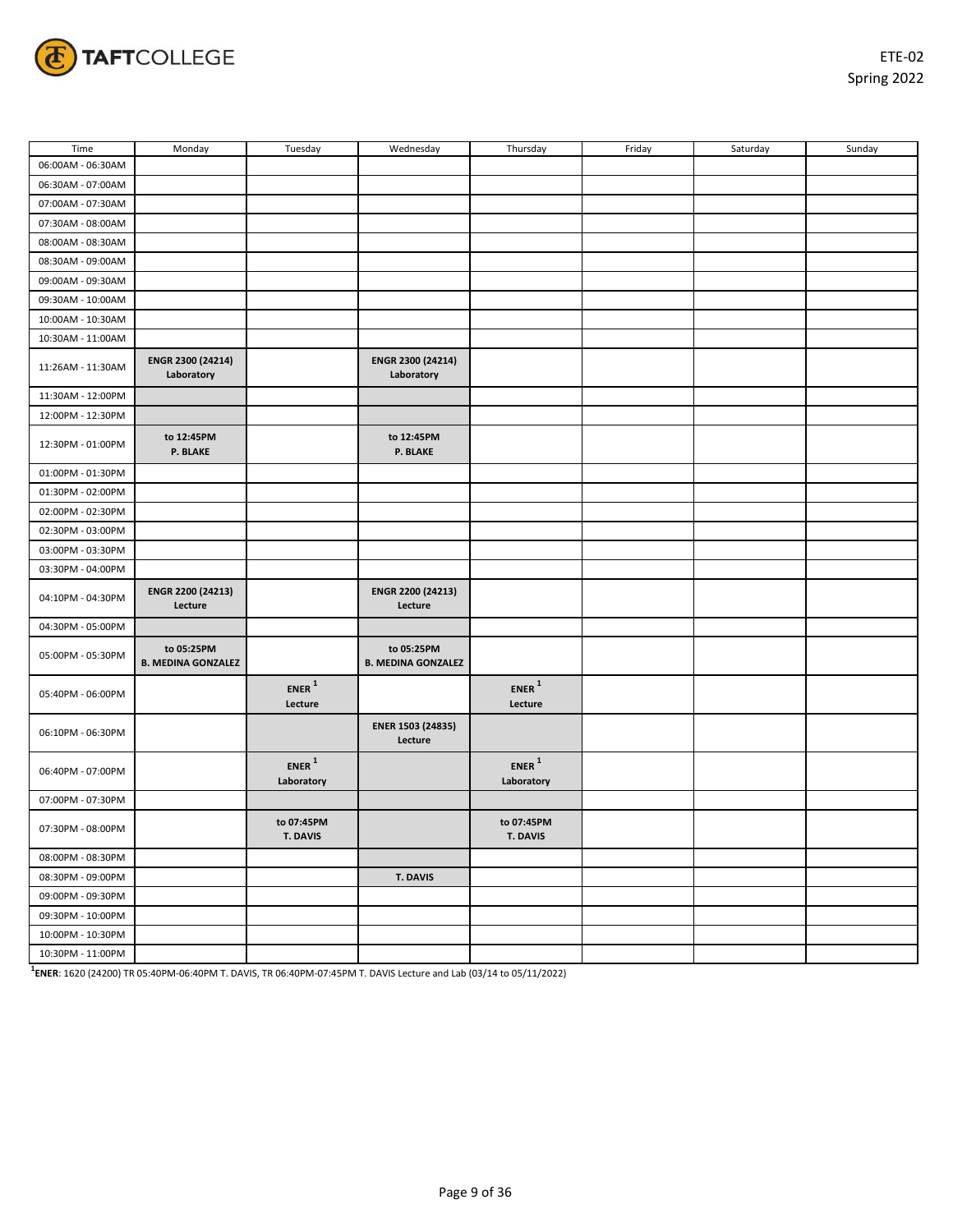

| Time              | Monday                                               | Tuesday                                | Wednesday                                            | Thursday                               | Friday                                                 | Saturday                               | Sunday |
|-------------------|------------------------------------------------------|----------------------------------------|------------------------------------------------------|----------------------------------------|--------------------------------------------------------|----------------------------------------|--------|
| 06:00AM - 06:30AM |                                                      |                                        |                                                      |                                        |                                                        |                                        |        |
| 06:30AM - 07:00AM |                                                      |                                        |                                                      |                                        |                                                        |                                        |        |
| 07:10AM - 07:30AM |                                                      | PHED <sup>4</sup>                      |                                                      | PHED <sup>4</sup>                      |                                                        |                                        |        |
| 07:30AM - 08:00AM | PHED <sub>1</sub><br>Laboratory<br>PHED <sup>5</sup> |                                        | PHED <sub>1</sub><br>Laboratory<br>PHED <sup>5</sup> |                                        | PHED <sub>1</sub><br>Laboratory<br>PHED <sup>5</sup>   |                                        |        |
| 08:00AM - 08:30AM |                                                      |                                        |                                                      |                                        |                                                        |                                        |        |
| 08:30AM - 09:00AM |                                                      |                                        |                                                      |                                        |                                                        |                                        |        |
| 09:10AM - 09:30AM | to 09:25AM<br>M. CUTRONA<br>PHED <sup>8-9</sup>      |                                        | to 09:25AM<br><b>M. CUTRONA</b>                      | PHED <sup>8-9</sup>                    | to 09:25AM<br><b>M. CUTRONA</b><br>PHED <sup>8-9</sup> |                                        |        |
| 09:30AM - 10:00AM |                                                      | <b>See Footnotes</b><br>for Instructor |                                                      | <b>See Footnotes</b><br>for Instructor |                                                        |                                        |        |
| 10:00AM - 10:30AM |                                                      |                                        |                                                      |                                        |                                                        |                                        |        |
| 10:30AM - 11:00AM | <b>See Footnotes</b><br>for Instructor               |                                        |                                                      | <b>See Footnotes</b><br>for Instructor | <b>See Footnotes</b><br>for Instructor                 |                                        |        |
| 11:00AM - 11:30AM |                                                      |                                        |                                                      |                                        |                                                        |                                        |        |
| 11:30AM - 12:00PM |                                                      |                                        |                                                      |                                        |                                                        |                                        |        |
| 12:00PM - 12:30PM |                                                      |                                        |                                                      |                                        |                                                        |                                        |        |
| 12:40PM - 01:00PM | PHED <sup>6</sup><br>PHED <sup>7</sup>               | PHED <sup>6</sup><br>PHED <sup>7</sup> | PHED <sup>6</sup><br>PHED <sup>7</sup>               | PHED <sup>6</sup><br>PHED <sup>7</sup> | PHED <sup>6</sup><br>PHED <sup>7</sup>                 | PHED <sup>6</sup><br>PHED <sup>7</sup> |        |
| 01:00PM - 01:30PM |                                                      |                                        |                                                      |                                        |                                                        |                                        |        |
| 01:30PM - 02:00PM |                                                      |                                        |                                                      |                                        |                                                        |                                        |        |
| 02:00PM - 02:30PM |                                                      |                                        |                                                      |                                        |                                                        |                                        |        |
| 02:30PM - 03:00PM | <b>See Footnotes</b><br>for Instructor               | <b>See Footnotes</b><br>for Instructor | <b>See Footnotes</b><br>for Instructor               | <b>See Footnotes</b><br>for Instructor | <b>See Footnotes</b><br>for Instructor                 | <b>See Footnotes</b><br>for Instructor |        |
| 03:10PM - 03:30PM | PHED $2-3$                                           | PHED $^{2-3}$                          | $PHED$ <sup>2-3</sup>                                | PHED $^{2-3}$                          | PHED $2-3$                                             |                                        |        |
| 03:30PM - 04:00PM |                                                      |                                        |                                                      |                                        |                                                        |                                        |        |
| 04:00PM - 04:30PM | to 04:15PM<br>V. MAIOCCO                             | to 04:15PM<br>V. MAIOCCO               | to 04:15PM<br>V. MAIOCCO                             | to 04:15PM<br>V. MAIOCCO               | to 04:15PM<br>V. MAIOCCO                               |                                        |        |
| 04:30PM - 05:00PM |                                                      |                                        |                                                      |                                        |                                                        |                                        |        |
| 05:00PM - 05:30PM |                                                      |                                        |                                                      |                                        |                                                        |                                        |        |
| 05:30PM - 06:00PM |                                                      |                                        |                                                      |                                        |                                                        |                                        |        |
| 06:00PM - 06:30PM |                                                      |                                        |                                                      |                                        |                                                        |                                        |        |
| 06:30PM - 07:00PM |                                                      |                                        |                                                      |                                        |                                                        |                                        |        |
| 07:00PM - 07:30PM |                                                      |                                        |                                                      |                                        |                                                        |                                        |        |
| 07:30PM - 08:00PM |                                                      |                                        |                                                      |                                        |                                                        |                                        |        |
| 08:00PM - 08:30PM |                                                      |                                        |                                                      |                                        |                                                        |                                        |        |
| 08:30PM - 09:00PM |                                                      |                                        |                                                      |                                        |                                                        |                                        |        |
| 09:00PM - 09:30PM |                                                      |                                        |                                                      |                                        |                                                        |                                        |        |
| 09:30PM - 10:00PM |                                                      |                                        |                                                      |                                        |                                                        |                                        |        |
| 10:00PM - 10:30PM |                                                      |                                        |                                                      |                                        |                                                        |                                        |        |
| 10:30PM - 11:00PM |                                                      |                                        |                                                      |                                        |                                                        |                                        |        |

**1 PHED**: 1542 (25824) MWF 07:30AM-09:25AM M. CUTRONA (03/14 to 05/11/2022)

**4 PHED**: 1742 (22446) TR 07:10AM-10:00AM A. CUTRONA

**5 PHED**: 1742 (22445) MWF 07:30AM-09:30AM M. CUTRONA

**6 PHED**: 1724 (22444) MTWRFS 12:40PM-02:45PM G. BRIXEY (01/03 to 01/14/2022)

**7 PHED**: 1735 (22443) MTWRFS 12:40PM-02:45PM V. MAIOCCO (01/03 to 01/14/2022)

**2 PHED**: 1514 (20298) MTWRF 03:10PM-04:15PM V. MAIOCCO/**<sup>3</sup> PHED**: 2514 (20341) MTWRF 03:10PM-04:15PM V. MAIOCCO (Concurrent)

**8 PHED**: 1507 (20301) MRF 09:10AM-11:00AM G. BRIXEY/**<sup>9</sup> PHED**: 2507 (20336) MRF 09:10AM-11:00AM G. BRIXEY (Concurrent)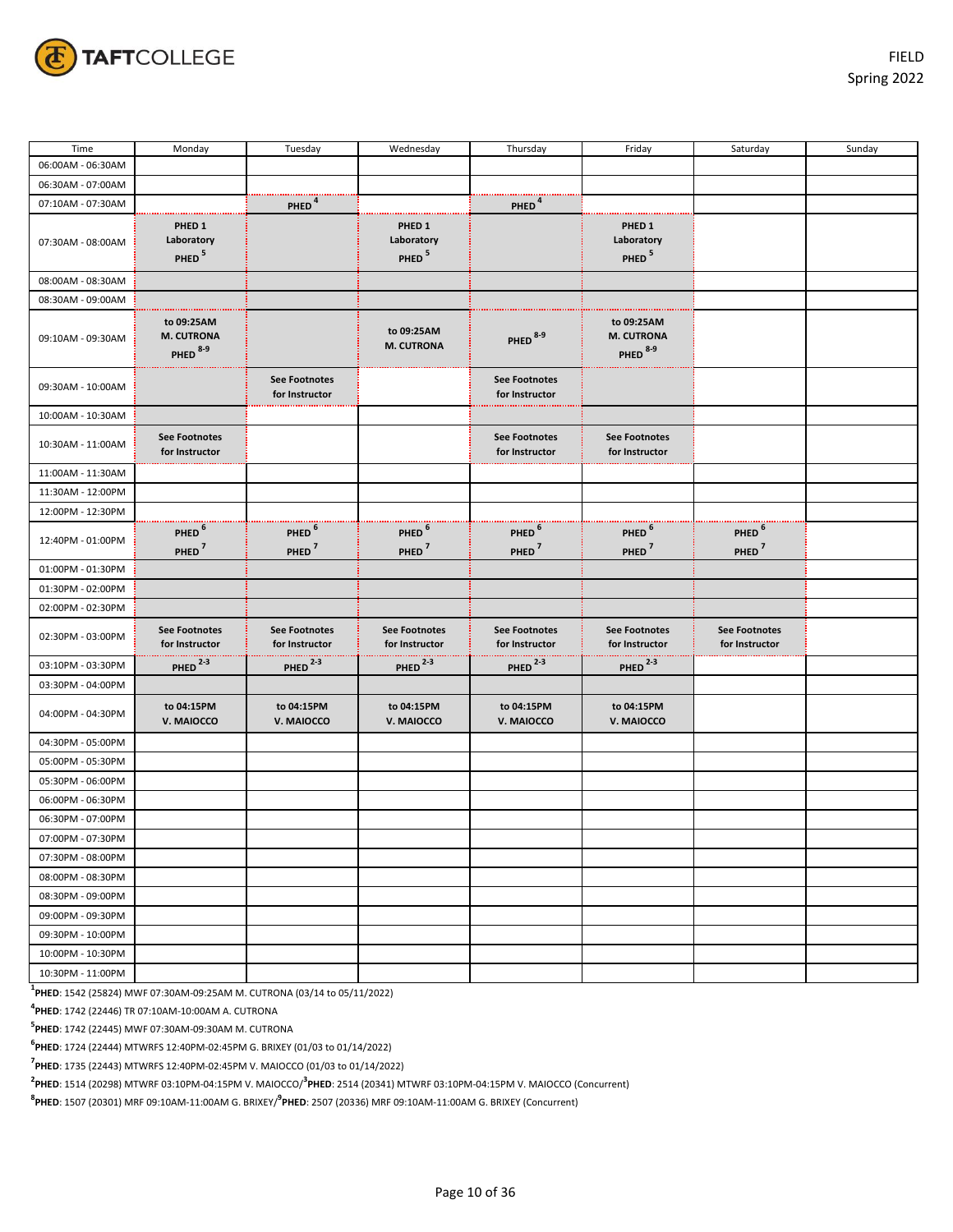

| Time              | Monday                                     | Tuesday                                              | Wednesday                         | Thursday                     | Friday                                     | Saturday | Sunday |
|-------------------|--------------------------------------------|------------------------------------------------------|-----------------------------------|------------------------------|--------------------------------------------|----------|--------|
| 06:00AM - 06:30AM |                                            |                                                      |                                   |                              |                                            |          |        |
| 06:30AM - 07:00AM |                                            |                                                      |                                   |                              |                                            |          |        |
| 07:00AM - 07:30AM |                                            |                                                      |                                   |                              |                                            |          |        |
| 07:30AM - 08:00AM |                                            |                                                      |                                   |                              |                                            |          |        |
| 08:00AM - 08:30AM |                                            |                                                      |                                   |                              |                                            |          |        |
| 08:30AM - 09:00AM |                                            |                                                      |                                   |                              |                                            |          |        |
| 09:10AM - 09:30AM | $\operatorname{soc}\nolimits^1$<br>Lecture |                                                      | $\operatorname{soc}^1$<br>Lecture |                              | $\operatorname{soc}\nolimits^1$<br>Lecture |          |        |
| 09:30AM - 10:00AM |                                            |                                                      |                                   |                              |                                            |          |        |
| 10:10AM - 10:30AM |                                            | PSYC 2200 (21109)<br>Lecture                         |                                   | PSYC 2200 (21109)<br>Lecture |                                            |          |        |
| 10:30AM - 11:00AM |                                            |                                                      |                                   |                              |                                            |          |        |
| 11:00AM - 11:30AM | to 11:15AM<br>S. JIMENEZ MURGUIA           |                                                      | to 11:15AM<br>S. JIMENEZ MURGUIA  |                              | to 11:15AM<br>S. JIMENEZ MURGUIA           |          |        |
| 11:30AM - 12:00PM |                                            | <b>S. EVELAND</b>                                    |                                   | <b>S. EVELAND</b>            |                                            |          |        |
| 12:00PM - 12:30PM |                                            |                                                      |                                   |                              |                                            |          |        |
| 12:30PM - 01:00PM |                                            |                                                      |                                   |                              |                                            |          |        |
| 01:10PM - 01:30PM | POSC 1501 (20256)<br>Lecture               |                                                      | POSC 1501 (20256)<br>Lecture      |                              |                                            |          |        |
| 01:30PM - 02:00PM |                                            |                                                      |                                   |                              |                                            |          |        |
| 02:00PM - 02:30PM | to 02:25PM<br><b>I. ANDERSON</b>           |                                                      | to 02:25PM<br><b>I. ANDERSON</b>  |                              |                                            |          |        |
| 02:40PM - 03:00PM |                                            | ENGL 2150 (24832)<br>Lecture                         |                                   | ENGL 2150 (24832)<br>Lecture |                                            |          |        |
| 03:00PM - 03:30PM |                                            |                                                      |                                   |                              |                                            |          |        |
| 03:30PM - 04:00PM |                                            | to 03:55PM<br>G. DYER                                |                                   | to 03:55PM<br>G. DYER        |                                            |          |        |
| 04:00PM - 04:30PM |                                            |                                                      |                                   |                              |                                            |          |        |
| 04:30PM - 05:00PM |                                            |                                                      |                                   |                              |                                            |          |        |
| 05:10PM - 05:30PM |                                            | $OSH$ <sup>2-3</sup>                                 |                                   |                              |                                            |          |        |
| 05:30PM - 06:00PM |                                            |                                                      |                                   |                              |                                            |          |        |
| 06:00PM - 06:30PM |                                            |                                                      |                                   |                              |                                            |          |        |
| 06:30PM - 07:00PM |                                            |                                                      |                                   |                              |                                            |          |        |
| 07:00PM - 07:30PM |                                            |                                                      |                                   |                              |                                            |          |        |
| 07:30PM - 08:00PM |                                            |                                                      |                                   |                              |                                            |          |        |
| 08:00PM - 08:30PM |                                            |                                                      |                                   |                              |                                            |          |        |
| 08:30PM - 09:00PM |                                            |                                                      |                                   |                              |                                            |          |        |
| 09:00PM - 09:30PM |                                            | to 09:20PM<br><b>See Footnotes</b><br>for Instructor |                                   |                              |                                            |          |        |
| 09:30PM - 10:00PM |                                            |                                                      |                                   |                              |                                            |          |        |
| 10:00PM - 10:30PM |                                            |                                                      |                                   |                              |                                            |          |        |
| 10:30PM - 11:00PM |                                            |                                                      |                                   |                              |                                            |          |        |

**1 SOC**: 2110 (25424) MWF 09:10AM-11:15AM S. JIMENEZ MURGUIA (03/14 to 05/11/2022)

**2 OSH**: 2065 (25406) T 05:10PM-09:20PM M. SALINAS (01/18 to 03/11/2022)

**3 OSH**: 2061 (25800) T 05:10PM-09:20PM R. ENCISO (03/14 to 05/11/2022)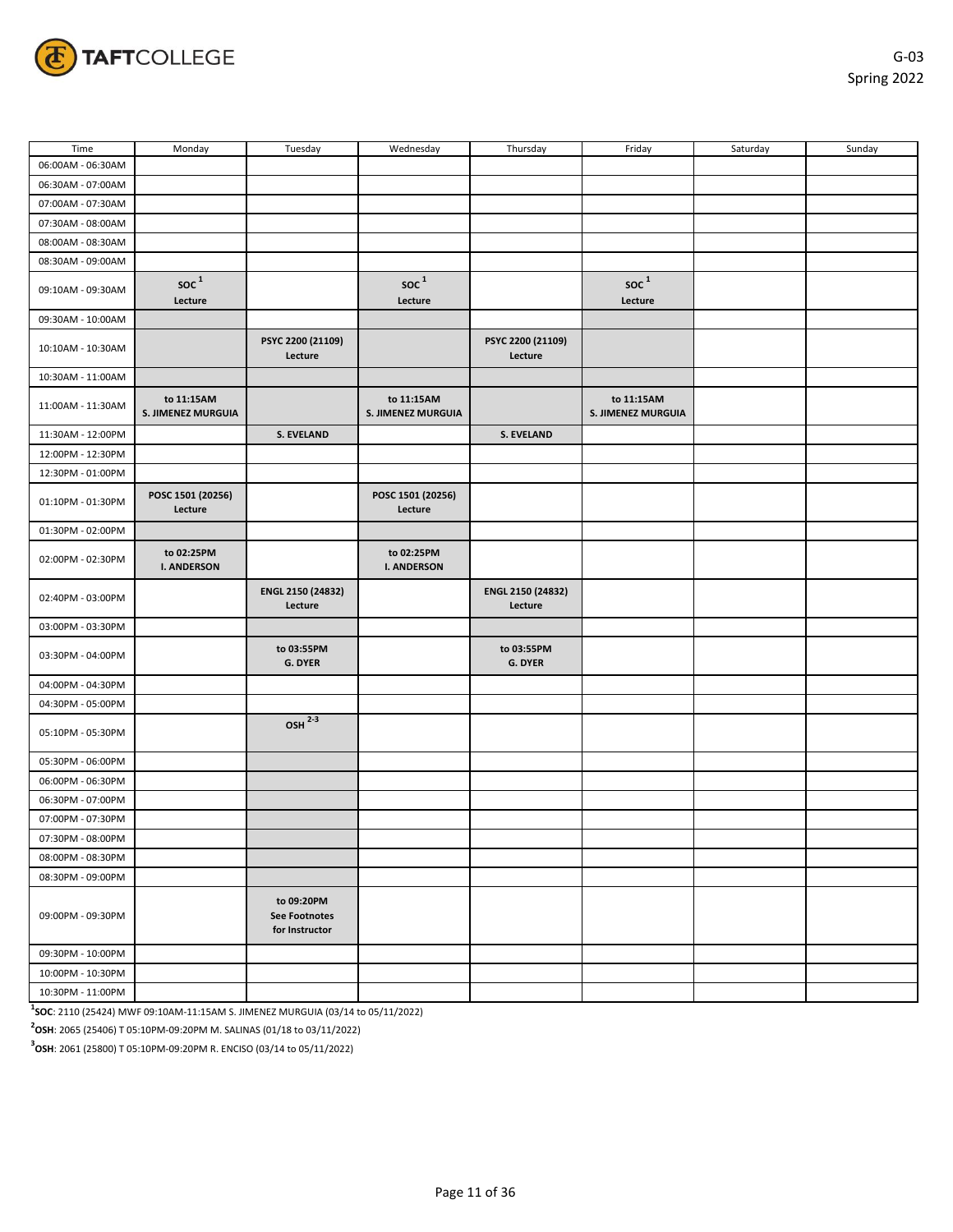

| Time              | Monday                       | Tuesday                                 | Wednesday                    | Thursday                                | Friday                       | Saturday | Sunday |
|-------------------|------------------------------|-----------------------------------------|------------------------------|-----------------------------------------|------------------------------|----------|--------|
| 06:00AM - 06:30AM |                              |                                         |                              |                                         |                              |          |        |
| 06:30AM - 07:00AM |                              |                                         |                              |                                         |                              |          |        |
| 07:00AM - 07:30AM |                              |                                         |                              |                                         |                              |          |        |
| 07:30AM - 08:00AM |                              |                                         |                              |                                         |                              |          |        |
| 08:00AM - 08:30AM |                              |                                         |                              |                                         |                              |          |        |
| 08:30AM - 09:00AM |                              |                                         |                              |                                         |                              |          |        |
| 09:10AM - 09:30AM | COMM 1511 (25815)<br>Lecture |                                         | COMM 1511 (25815)<br>Lecture |                                         | COMM 1511 (25815)<br>Lecture |          |        |
| 09:40AM - 10:00AM | <b>L. TRAVIS</b>             | COMM 1511 (25817)<br>Lecture            | <b>L. TRAVIS</b>             | COMM 1511 (25817)<br>Lecture            | <b>L. TRAVIS</b>             |          |        |
| 10:00AM - 10:30AM |                              |                                         |                              |                                         |                              |          |        |
| 10:30AM - 11:00AM |                              | to 10:55AM<br>S. MCDANIEL               |                              | to 10:55AM<br><b>S. MCDANIEL</b>        |                              |          |        |
| 11:10AM - 11:30AM | COMM 1511 (25816)<br>Lecture | SOC 1510 (20345)<br>Lecture             | COMM 1511 (25816)<br>Lecture | SOC 1510 (20345)<br>Lecture             | COMM 1511 (25816)<br>Lecture |          |        |
| 11:30AM - 12:00PM | <b>L. TRAVIS</b>             |                                         | <b>L. TRAVIS</b>             |                                         | <b>L. TRAVIS</b>             |          |        |
| 12:00PM - 12:30PM |                              | to 12:25PM<br><b>S. JIMENEZ MURGUIA</b> |                              | to 12:25PM<br><b>S. JIMENEZ MURGUIA</b> |                              |          |        |
| 12:30PM - 01:00PM |                              |                                         |                              |                                         |                              |          |        |
| 01:10PM - 01:30PM |                              | COMM 1507 (25814)<br>Lecture            | COMM 1511 (25818)<br>Lecture | COMM 1507 (25814)<br>Lecture            |                              |          |        |
| 01:30PM - 02:00PM |                              |                                         |                              |                                         |                              |          |        |
| 02:00PM - 02:30PM |                              | to 02:25PM<br><b>L. TRAVIS</b>          |                              | to 02:25PM<br><b>L. TRAVIS</b>          |                              |          |        |
| 02:30PM - 03:00PM |                              |                                         | <b>L. TRAVIS</b>             |                                         |                              |          |        |
| 03:00PM - 03:30PM |                              |                                         |                              |                                         |                              |          |        |
| 03:30PM - 04:00PM |                              |                                         |                              |                                         |                              |          |        |
| 04:00PM - 04:30PM |                              |                                         |                              |                                         |                              |          |        |
| 04:30PM - 05:00PM |                              |                                         |                              |                                         |                              |          |        |
| 05:00PM - 05:30PM |                              |                                         |                              |                                         |                              |          |        |
| 05:30PM - 06:00PM |                              |                                         |                              |                                         |                              |          |        |
| 06:00PM - 06:30PM |                              |                                         |                              |                                         |                              |          |        |
| 06:30PM - 07:00PM |                              |                                         |                              |                                         |                              |          |        |
| 07:00PM - 07:30PM |                              |                                         |                              |                                         |                              |          |        |
| 07:30PM - 08:00PM |                              |                                         |                              |                                         |                              |          |        |
| 08:00PM - 08:30PM |                              |                                         |                              |                                         |                              |          |        |
| 08:30PM - 09:00PM |                              |                                         |                              |                                         |                              |          |        |
| 09:00PM - 09:30PM |                              |                                         |                              |                                         |                              |          |        |
| 09:30PM - 10:00PM |                              |                                         |                              |                                         |                              |          |        |
| 10:00PM - 10:30PM |                              |                                         |                              |                                         |                              |          |        |
| 10:30PM - 11:00PM |                              |                                         |                              |                                         |                              |          |        |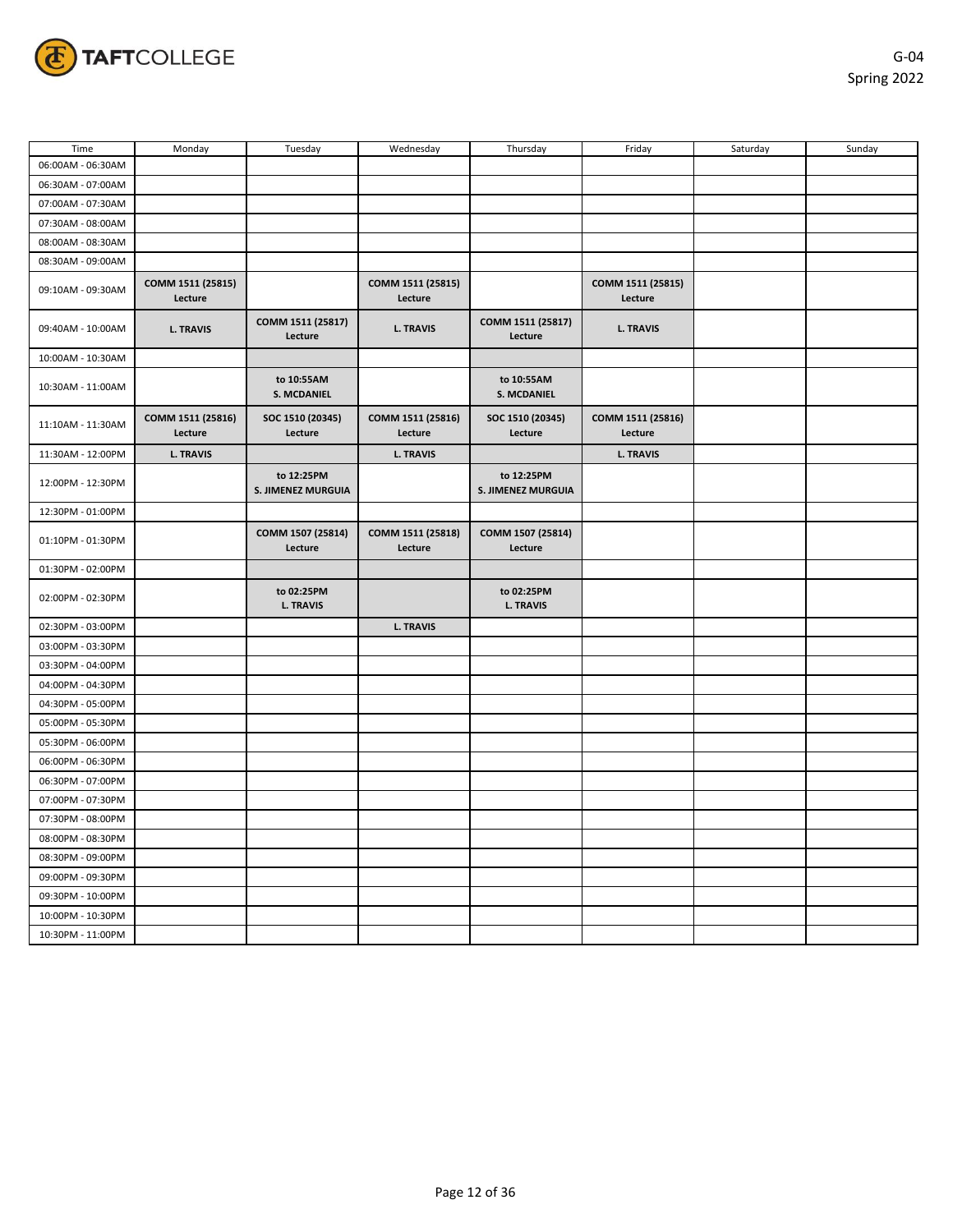

| Time              | Monday                       | Tuesday                      | Wednesday                    | Thursday | Friday                       | Saturday | Sunday |
|-------------------|------------------------------|------------------------------|------------------------------|----------|------------------------------|----------|--------|
| 06:00AM - 06:30AM |                              |                              |                              |          |                              |          |        |
| 06:30AM - 07:00AM |                              |                              |                              |          |                              |          |        |
| 07:00AM - 07:30AM |                              |                              |                              |          |                              |          |        |
| 07:30AM - 08:00AM |                              |                              |                              |          |                              |          |        |
| 08:00AM - 08:30AM |                              |                              |                              |          |                              |          |        |
| 08:30AM - 09:00AM |                              |                              |                              |          |                              |          |        |
| 09:10AM - 09:30AM |                              | PSYC 2003 (20263)<br>Lecture |                              |          |                              |          |        |
| 09:30AM - 10:00AM |                              |                              |                              |          |                              |          |        |
| 10:00AM - 10:30AM |                              |                              |                              |          |                              |          |        |
| 10:30AM - 11:00AM |                              | R. ROTH                      |                              |          |                              |          |        |
| 11:00AM - 11:30AM |                              |                              |                              |          |                              |          |        |
| 11:30AM - 12:00PM |                              |                              |                              |          |                              |          |        |
| 12:10PM - 12:30PM | PHED 1649 (20335)<br>Lecture |                              | PHED 1649 (20335)<br>Lecture |          | PHED 1649 (20335)<br>Lecture |          |        |
| 12:30PM - 01:00PM | M. ROSSI                     |                              | M. ROSSI                     |          | M. ROSSI                     |          |        |
| 01:10PM - 01:30PM |                              | ECEF 1601 (21362)<br>Lecture |                              |          |                              |          |        |
| 01:30PM - 02:00PM |                              |                              |                              |          |                              |          |        |
| 02:00PM - 02:30PM |                              |                              |                              |          |                              |          |        |
| 02:30PM - 03:00PM |                              | R. ROTH                      |                              |          |                              |          |        |
| 03:00PM - 03:30PM |                              |                              |                              |          |                              |          |        |
| 03:30PM - 04:00PM |                              |                              |                              |          |                              |          |        |
| 04:00PM - 04:30PM |                              |                              |                              |          |                              |          |        |
| 04:30PM - 05:00PM |                              |                              |                              |          |                              |          |        |
| 05:00PM - 05:30PM |                              |                              |                              |          |                              |          |        |
| 05:30PM - 06:00PM |                              |                              |                              |          |                              |          |        |
| 06:00PM - 06:30PM |                              |                              |                              |          |                              |          |        |
| 06:40PM - 07:00PM | ECEF 1571 (21359)<br>Lecture |                              |                              |          |                              |          |        |
| 07:00PM - 07:30PM |                              |                              |                              |          |                              |          |        |
| 07:30PM - 08:00PM |                              |                              |                              |          |                              |          |        |
| 08:00PM - 08:30PM | R. ROTH                      |                              |                              |          |                              |          |        |
| 08:30PM - 09:00PM |                              |                              |                              |          |                              |          |        |
| 09:00PM - 09:30PM |                              |                              |                              |          |                              |          |        |
| 09:30PM - 10:00PM |                              |                              |                              |          |                              |          |        |
| 10:00PM - 10:30PM |                              |                              |                              |          |                              |          |        |
| 10:30PM - 11:00PM |                              |                              |                              |          |                              |          |        |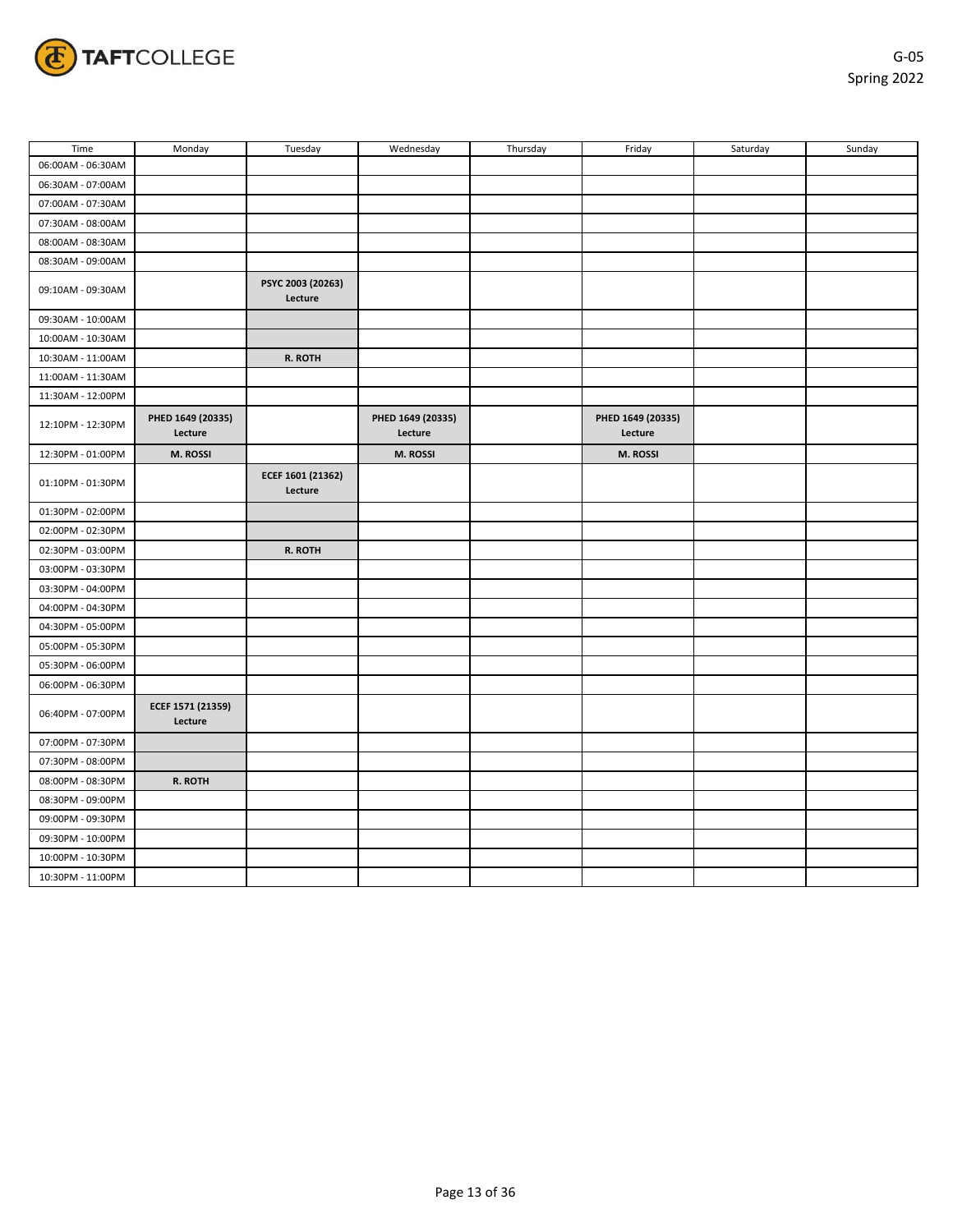| Time              | Monday                        | Tuesday                      | Wednesday                     | Thursday                     | Friday                       | Saturday             | Sunday |
|-------------------|-------------------------------|------------------------------|-------------------------------|------------------------------|------------------------------|----------------------|--------|
| 06:00AM - 06:30AM |                               |                              |                               |                              |                              |                      |        |
| 06:30AM - 07:00AM |                               |                              |                               |                              |                              |                      |        |
| 07:00AM - 07:30AM |                               |                              |                               |                              |                              |                      |        |
| 07:30AM - 08:00AM |                               |                              |                               |                              |                              |                      |        |
| 08:10AM - 08:30AM |                               |                              |                               |                              |                              | <b>HLED 1535</b>     |        |
| 08:30AM - 09:00AM |                               |                              |                               |                              |                              |                      |        |
| 09:10AM - 09:30AM | PSYC 1500 (20264)<br>Lecture  |                              | PSYC 1500 (20264)<br>Lecture  |                              | PSYC 1500 (20264)<br>Lecture |                      |        |
| 09:40AM - 10:00AM | R. POLSKI                     | ENGL 1500 (24827)<br>Lecture | R. POLSKI                     | ENGL 1500 (24827)<br>Lecture | R. POLSKI                    |                      |        |
| 10:10AM - 10:30AM | PSYC 2080 (24843)<br>Lecture  |                              | PSYC 2080 (24843)<br>Lecture  |                              | PSYC 2080 (24843)<br>Lecture |                      |        |
| 10:30AM - 11:00AM | R. POLSKI                     | to 10:55AM<br>W. DEVINE      | R. POLSKI                     | to 10:55AM<br>W. DEVINE      | R. POLSKI                    |                      |        |
| 11:00AM - 11:30AM |                               |                              |                               |                              |                              |                      |        |
| 11:30AM - 12:00PM |                               |                              |                               |                              |                              |                      |        |
| 12:00PM - 12:30PM |                               |                              |                               |                              |                              |                      |        |
| 12:30PM - 01:00PM |                               |                              |                               |                              |                              |                      |        |
| 01:10PM - 01:30PM | PSYC 1500 (20267)<br>Lecture  | ENGL 1500 (20098)<br>Lecture | PSYC 1500 (20267)<br>Lecture  | ENGL 1500 (20098)<br>Lecture |                              |                      |        |
| 01:30PM - 02:00PM |                               |                              |                               |                              |                              |                      |        |
| 02:00PM - 02:30PM | to 02:25PM<br>R. POLSKI       | to 02:25PM<br>W. DEVINE      | to 02:25PM<br>R. POLSKI       | to 02:25PM<br>W. DEVINE      |                              |                      |        |
| 02:30PM - 03:00PM |                               |                              |                               |                              |                              | J. FARRIS/N. LIDGETT |        |
| 03:00PM - 03:30PM |                               |                              |                               |                              |                              |                      |        |
| 03:40PM - 04:00PM | PSYC 1500 (20265)<br>Lecture  |                              | PSYC 1500 (20265)<br>Lecture  |                              |                              |                      |        |
|                   |                               |                              |                               |                              |                              |                      |        |
| 04:00PM - 04:30PM |                               |                              |                               |                              |                              |                      |        |
| 04:30PM - 05:00PM | to 04:55PM<br><b>T. RABER</b> |                              | to 04:55PM<br><b>T. RABER</b> |                              |                              |                      |        |
| 05:00PM - 05:30PM |                               |                              |                               |                              |                              |                      |        |
| 05:30PM - 06:00PM |                               |                              |                               |                              |                              |                      |        |
| 06:10PM - 06:30PM |                               |                              | PSYC 2050 (25414)<br>Lecture  |                              |                              |                      |        |
| 06:30PM - 07:00PM |                               |                              |                               |                              |                              |                      |        |
| 07:00PM - 07:30PM |                               |                              |                               |                              |                              |                      |        |
| 07:30PM - 08:00PM |                               |                              |                               |                              |                              |                      |        |
| 08:00PM - 08:30PM |                               |                              |                               |                              |                              |                      |        |
| 08:30PM - 09:00PM |                               |                              | R. POLSKI                     |                              |                              |                      |        |
| 09:00PM - 09:30PM |                               |                              |                               |                              |                              |                      |        |
| 09:30PM - 10:00PM |                               |                              |                               |                              |                              |                      |        |
| 10:00PM - 10:30PM |                               |                              |                               |                              |                              |                      |        |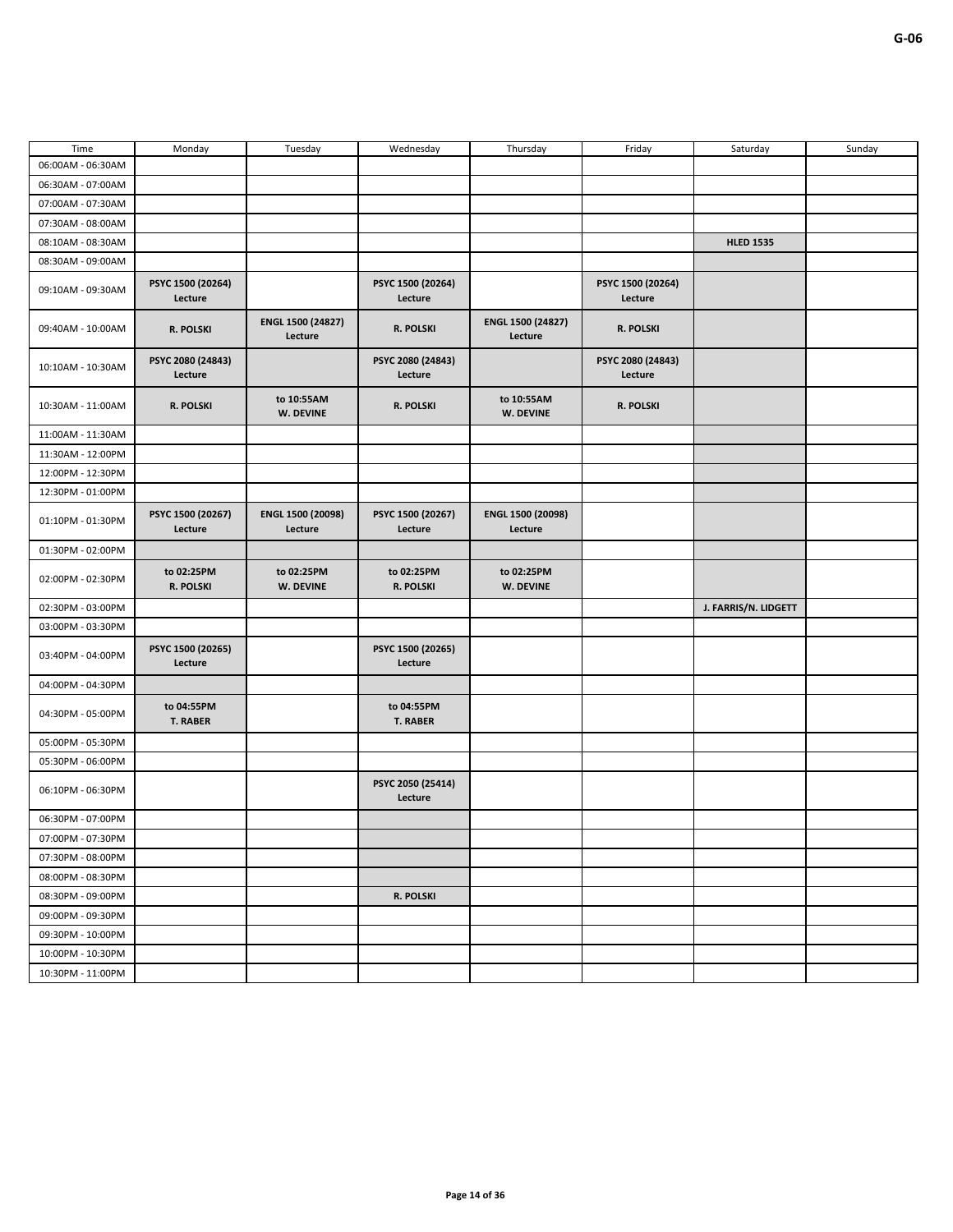

| Time              | Monday                        | Tuesday                          | Wednesday                     | Thursday | Friday | Saturday | Sunday |
|-------------------|-------------------------------|----------------------------------|-------------------------------|----------|--------|----------|--------|
| 06:00AM - 06:30AM |                               |                                  |                               |          |        |          |        |
| 06:30AM - 07:00AM |                               |                                  |                               |          |        |          |        |
| 07:00AM - 07:30AM |                               |                                  |                               |          |        |          |        |
| 07:30AM - 08:00AM |                               |                                  |                               |          |        |          |        |
| 08:00AM - 08:30AM |                               |                                  |                               |          |        |          |        |
| 08:30AM - 09:00AM |                               |                                  |                               |          |        |          |        |
| 09:00AM - 09:30AM |                               |                                  |                               |          |        |          |        |
| 09:40AM - 10:00AM |                               | POSC 1501 (24842)<br>Lecture     |                               |          |        |          |        |
| 10:00AM - 10:30AM |                               |                                  |                               |          |        |          |        |
| 10:30AM - 11:00AM |                               | to 10:55AM<br><b>I. ANDERSON</b> |                               |          |        |          |        |
| 11:00AM - 11:30AM |                               |                                  |                               |          |        |          |        |
| 11:30AM - 12:00PM |                               |                                  |                               |          |        |          |        |
| 12:00PM - 12:30PM |                               |                                  |                               |          |        |          |        |
| 12:30PM - 01:00PM |                               |                                  |                               |          |        |          |        |
| 01:10PM - 01:30PM | ADMJ 1504 (22917)<br>Lecture  |                                  | ADMJ 1504 (22917)<br>Lecture  |          |        |          |        |
| 01:30PM - 02:00PM |                               |                                  |                               |          |        |          |        |
| 02:00PM - 02:30PM | to 02:25PM<br><b>C. OWENS</b> |                                  | to 02:25PM<br><b>C. OWENS</b> |          |        |          |        |
| 02:30PM - 03:00PM |                               |                                  |                               |          |        |          |        |
| 03:00PM - 03:30PM |                               |                                  |                               |          |        |          |        |
| 03:30PM - 04:00PM |                               |                                  |                               |          |        |          |        |
| 04:00PM - 04:30PM |                               |                                  |                               |          |        |          |        |
| 04:30PM - 05:00PM |                               |                                  |                               |          |        |          |        |
| 05:00PM - 05:30PM |                               |                                  |                               |          |        |          |        |
| 05:30PM - 06:00PM |                               |                                  |                               |          |        |          |        |
| 06:10PM - 06:30PM |                               |                                  | ADMJ 1501 (24841)<br>Lecture  |          |        |          |        |
| 06:30PM - 07:00PM |                               |                                  |                               |          |        |          |        |
| 07:00PM - 07:30PM |                               |                                  |                               |          |        |          |        |
| 07:30PM - 08:00PM |                               |                                  |                               |          |        |          |        |
| 08:00PM - 08:30PM |                               |                                  |                               |          |        |          |        |
| 08:30PM - 09:00PM |                               |                                  | <b>D. WYMORE</b>              |          |        |          |        |
| 09:00PM - 09:30PM |                               |                                  |                               |          |        |          |        |
| 09:30PM - 10:00PM |                               |                                  |                               |          |        |          |        |
| 10:00PM - 10:30PM |                               |                                  |                               |          |        |          |        |
| 10:30PM - 11:00PM |                               |                                  |                               |          |        |          |        |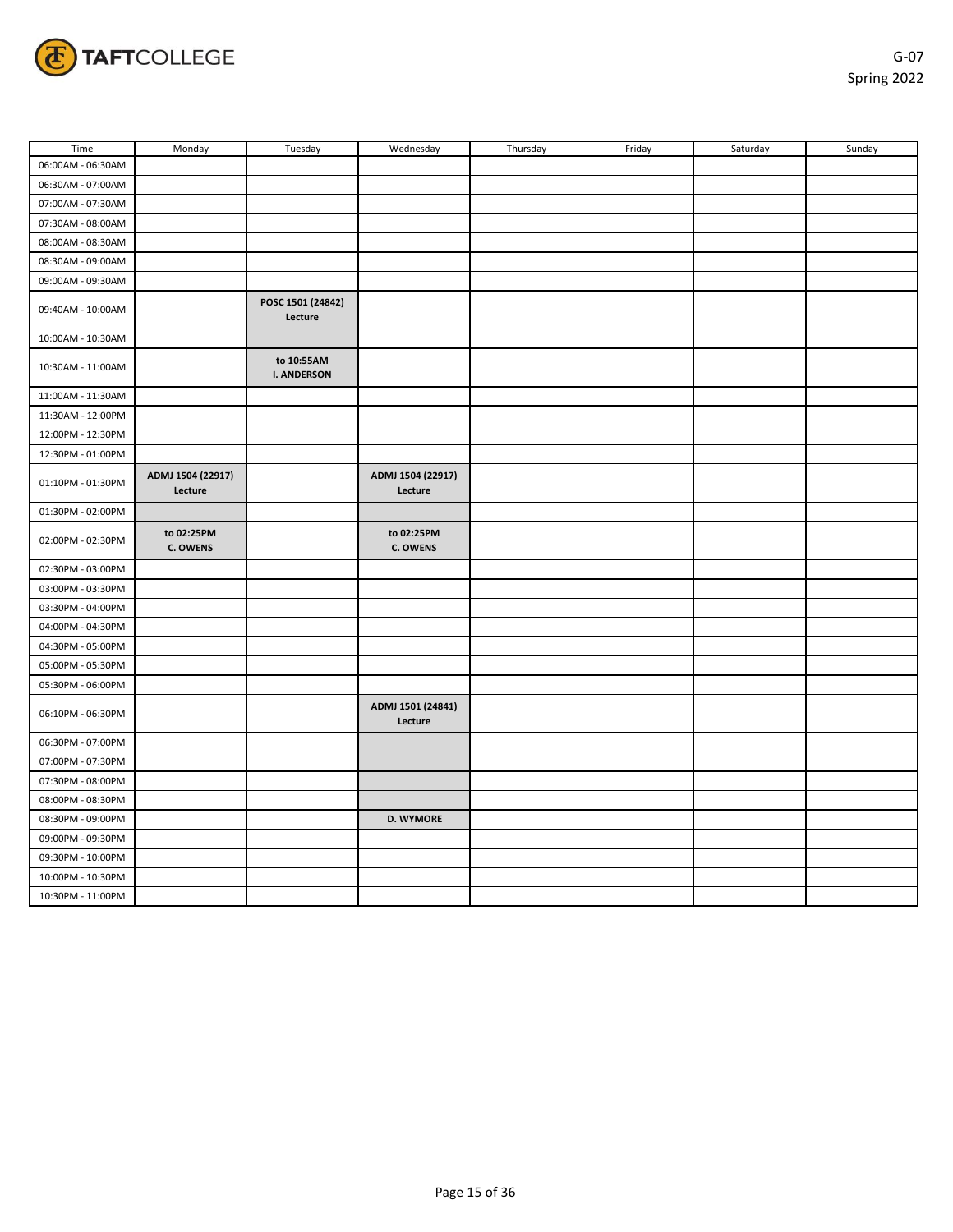

| Time              | Monday                          | Tuesday                         | Wednesday                       | Thursday                        | Friday | Saturday | Sunday |
|-------------------|---------------------------------|---------------------------------|---------------------------------|---------------------------------|--------|----------|--------|
| 06:00AM - 06:30AM |                                 |                                 |                                 |                                 |        |          |        |
| 06:30AM - 07:00AM |                                 |                                 |                                 |                                 |        |          |        |
| 07:00AM - 07:30AM |                                 |                                 |                                 |                                 |        |          |        |
| 07:30AM - 08:00AM |                                 |                                 |                                 |                                 |        |          |        |
|                   |                                 |                                 |                                 | BIOL 1510 (22895)               |        |          |        |
| 08:10AM - 08:30AM |                                 | BIOL 1510 (22895)<br>Lecture    |                                 | Lecture                         |        |          |        |
| 08:30AM - 09:00AM |                                 |                                 |                                 |                                 |        |          |        |
| 09:00AM - 09:30AM |                                 | to 09:25AM<br>A. JARRAHIAN      |                                 | to 09:25AM<br>A. JARRAHIAN      |        |          |        |
| 09:35AM - 10:00AM |                                 | BIOL 1510 (22895)<br>Laboratory |                                 | BIOL 1510 (22895)<br>Laboratory |        |          |        |
| 10:10AM - 10:30AM | PSYC 2200 (20260)<br>Lecture    |                                 | PSYC 2200 (20260)<br>Lecture    |                                 |        |          |        |
| 10:30AM - 11:00AM |                                 | to 10:50AM<br>A. JARRAHIAN      |                                 | to 10:50AM<br>A. JARRAHIAN      |        |          |        |
| 11:00AM - 11:30AM |                                 |                                 |                                 |                                 |        |          |        |
| 11:30AM - 12:00PM | <b>S. EVELAND</b>               |                                 | <b>S. EVELAND</b>               |                                 |        |          |        |
| 12:00PM - 12:30PM |                                 |                                 |                                 |                                 |        |          |        |
| 12:30PM - 01:00PM |                                 |                                 |                                 |                                 |        |          |        |
| 01:10PM - 01:30PM | GEOL 1501 (24190)<br>Lecture    |                                 | GEOL 1501 (24190)<br>Lecture    |                                 |        |          |        |
| 01:30PM - 02:00PM |                                 |                                 |                                 |                                 |        |          |        |
| 02:10PM - 02:30PM | to 02:25PM<br>J. MAY            | BIOL 1510 (23655)<br>Lecture    | to 02:25PM<br>J. MAY            | BIOL 1510 (23655)<br>Lecture    |        |          |        |
| 02:35PM - 03:00PM | GEOL 1501 (24190)<br>Laboratory |                                 | GEOL 1501 (24190)<br>Laboratory |                                 |        |          |        |
| 03:00PM - 03:30PM |                                 | to 03:25PM<br><b>K. WEBSTER</b> |                                 | to 03:25PM<br>K. WEBSTER        |        |          |        |
| 03:35PM - 04:00PM | to 03:50PM<br>J. MAY            | BIOL 1510 (23655)<br>Laboratory | to 03:50PM<br>J. MAY            | BIOL 1510 (23655)<br>Laboratory |        |          |        |
| 04:00PM - 04:30PM |                                 |                                 |                                 |                                 |        |          |        |
| 04:30PM - 05:00PM |                                 | to 04:50PM<br><b>K. WEBSTER</b> |                                 | to 04:50PM<br>K. WEBSTER        |        |          |        |
| 05:00PM - 05:30PM |                                 |                                 |                                 |                                 |        |          |        |
| 05:40PM - 06:00PM | PSCI 1520 (24817)<br>Lecture    |                                 | PSCI 1520 (24817)<br>Lecture    |                                 |        |          |        |
| 06:00PM - 06:30PM |                                 |                                 |                                 |                                 |        |          |        |
| 06:30PM - 07:00PM | to 06:55PM<br>J. MAY            |                                 | to 06:55PM<br>J. MAY            |                                 |        |          |        |
| 07:05PM - 07:30PM | PSCI 1520 (24817)<br>Laboratory |                                 | PSCI 1520 (24817)<br>Laboratory |                                 |        |          |        |
| 07:30PM - 08:00PM |                                 |                                 |                                 |                                 |        |          |        |
| 08:00PM - 08:30PM | to 08:20PM<br>J. MAY            |                                 | to 08:20PM<br>J. MAY            |                                 |        |          |        |
| 08:30PM - 09:00PM |                                 |                                 |                                 |                                 |        |          |        |
| 09:00PM - 09:30PM |                                 |                                 |                                 |                                 |        |          |        |
| 09:30PM - 10:00PM |                                 |                                 |                                 |                                 |        |          |        |
| 10:00PM - 10:30PM |                                 |                                 |                                 |                                 |        |          |        |
| 10:30PM - 11:00PM |                                 |                                 |                                 |                                 |        |          |        |
|                   |                                 |                                 |                                 |                                 |        |          |        |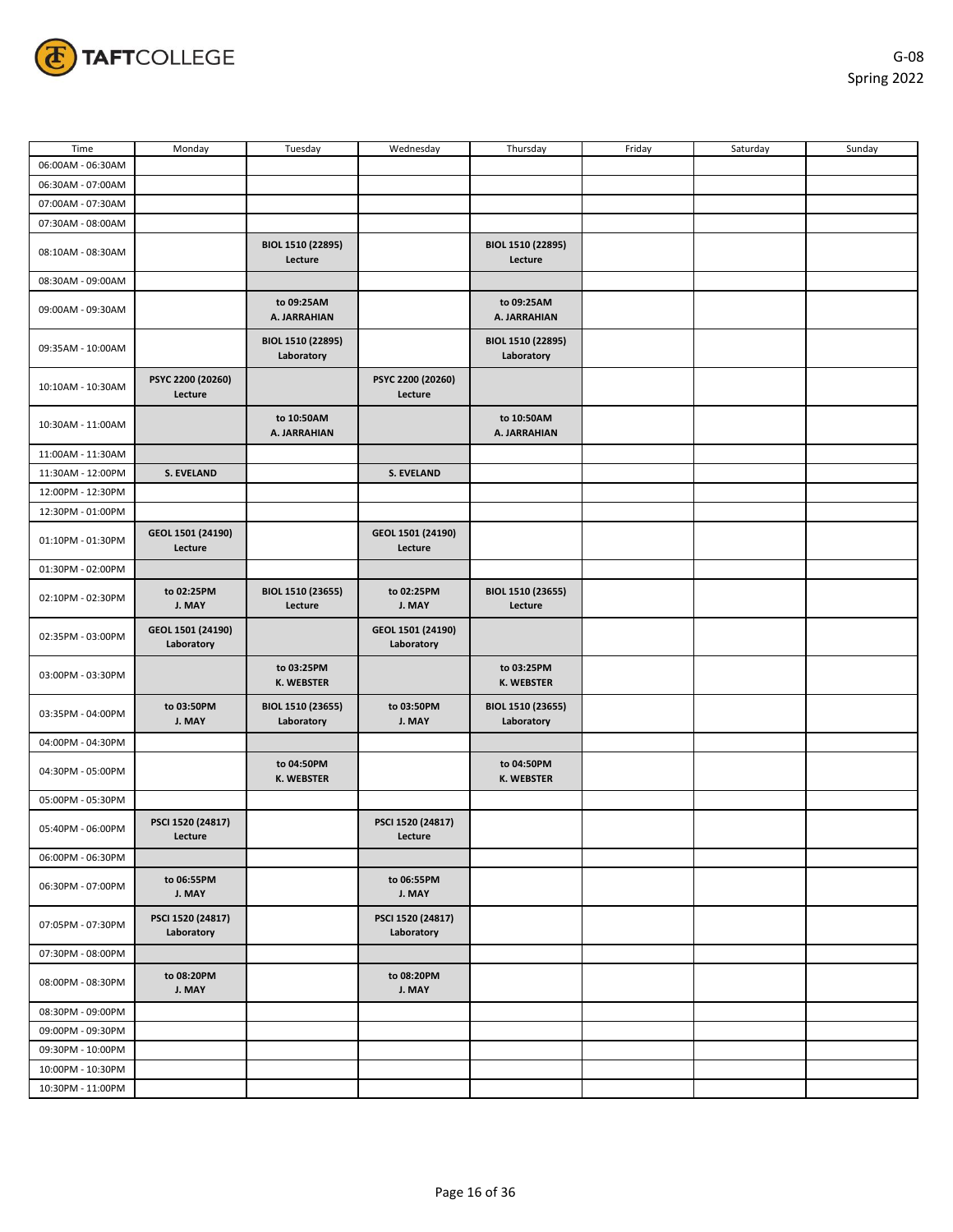

| Time              | Monday                       | Tuesday                      | Wednesday                    | Thursday                     | Friday | Saturday | Sunday |
|-------------------|------------------------------|------------------------------|------------------------------|------------------------------|--------|----------|--------|
| 06:00AM - 06:30AM |                              |                              |                              |                              |        |          |        |
| 06:30AM - 07:00AM |                              |                              |                              |                              |        |          |        |
| 07:00AM - 07:30AM |                              |                              |                              |                              |        |          |        |
| 07:30AM - 08:00AM |                              |                              |                              |                              |        |          |        |
| 08:10AM - 08:30AM |                              | ECON 2120 (20081)<br>Lecture |                              | ECON 2120 (20081)<br>Lecture |        |          |        |
| 08:30AM - 09:00AM |                              |                              |                              |                              |        |          |        |
| 09:00AM - 09:30AM |                              | to 09:25AM<br>A. BLEDSOE     |                              | to 09:25AM<br>A. BLEDSOE     |        |          |        |
| 09:30AM - 10:00AM |                              |                              |                              |                              |        |          |        |
| 10:10AM - 10:30AM | PSYC 2205 (25416)<br>Lecture |                              | PSYC 2205 (25416)<br>Lecture |                              |        |          |        |
| 10:30AM - 11:00AM |                              |                              |                              |                              |        |          |        |
| 11:00AM - 11:30AM |                              |                              |                              |                              |        |          |        |
| 11:30AM - 12:00PM | M. OJA                       |                              | M. OJA                       |                              |        |          |        |
| 12:00PM - 12:30PM |                              |                              |                              |                              |        |          |        |
| 12:30PM - 01:00PM |                              |                              |                              |                              |        |          |        |
| 01:10PM - 01:30PM | ECON 2210 (25417)<br>Lecture |                              | ECON 2210 (25417)<br>Lecture |                              |        |          |        |
| 01:30PM - 02:00PM |                              |                              |                              |                              |        |          |        |
| 02:10PM - 02:30PM | to 02:25PM<br>J. PAGE        | PSYC 2205 (23681)<br>Lecture | to 02:25PM<br>J. PAGE        | PSYC 2205 (23681)<br>Lecture |        |          |        |
| 02:30PM - 03:00PM |                              |                              |                              |                              |        |          |        |
| 03:00PM - 03:30PM |                              |                              |                              |                              |        |          |        |
| 03:30PM - 04:00PM |                              | R. COLAW                     |                              | R. COLAW                     |        |          |        |
| 04:00PM - 04:30PM |                              |                              |                              |                              |        |          |        |
| 04:30PM - 05:00PM |                              |                              |                              |                              |        |          |        |
| 05:00PM - 05:30PM |                              |                              |                              |                              |        |          |        |
| 05:30PM - 06:00PM |                              |                              |                              |                              |        |          |        |
| 06:10PM - 06:30PM | BSAD 2221 (25795)<br>Lecture |                              |                              |                              |        |          |        |
| 06:30PM - 07:00PM |                              |                              |                              |                              |        |          |        |
| 07:00PM - 07:30PM |                              |                              |                              |                              |        |          |        |
| 07:30PM - 08:00PM |                              |                              |                              |                              |        |          |        |
| 08:00PM - 08:30PM |                              |                              |                              |                              |        |          |        |
| 08:30PM - 09:00PM | J. PAGE                      |                              |                              |                              |        |          |        |
| 09:00PM - 09:30PM |                              |                              |                              |                              |        |          |        |
| 09:30PM - 10:00PM |                              |                              |                              |                              |        |          |        |
| 10:00PM - 10:30PM |                              |                              |                              |                              |        |          |        |
| 10:30PM - 11:00PM |                              |                              |                              |                              |        |          |        |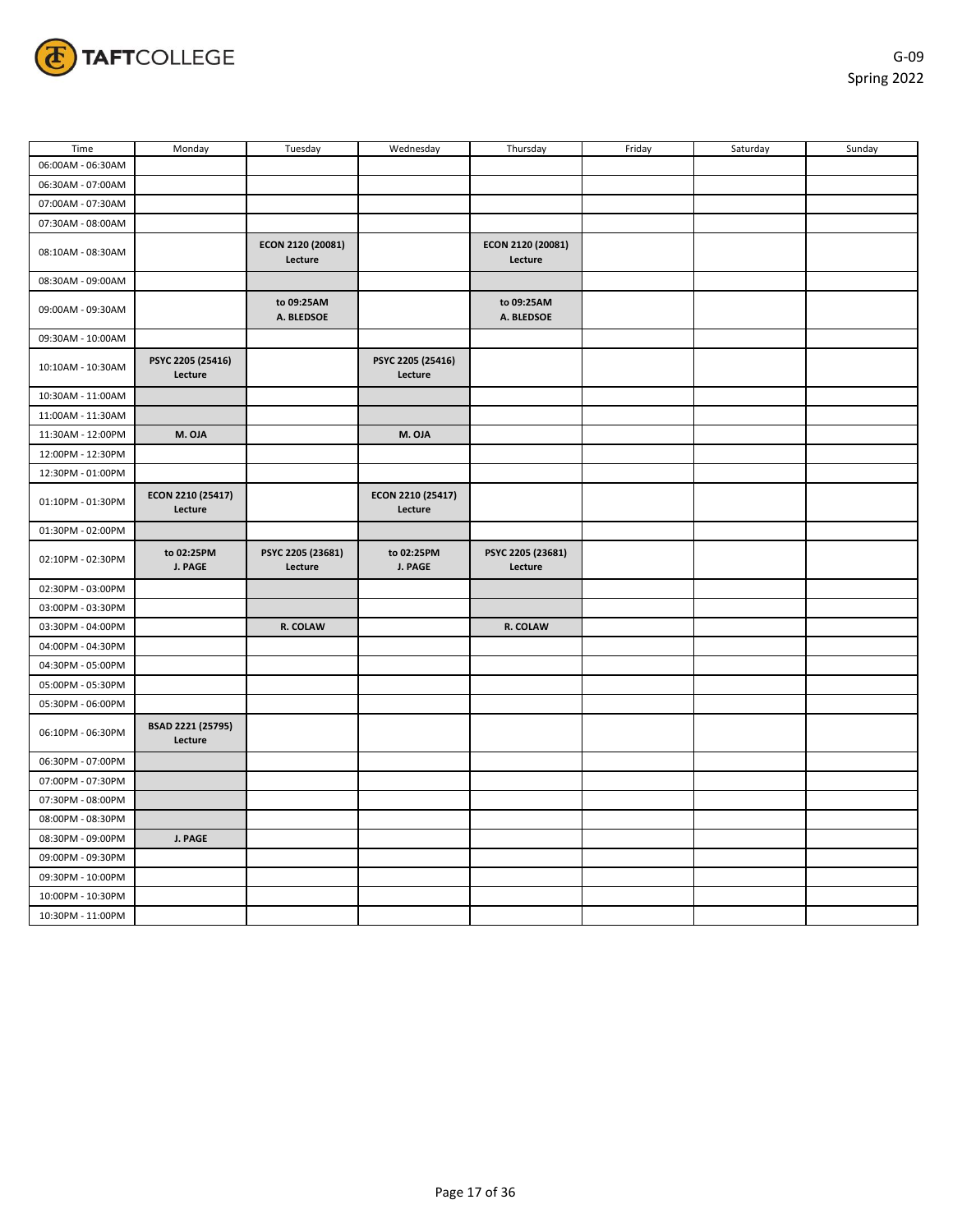

| Time              | Monday                          | Tuesday                      | Wednesday                    | Thursday                         | Friday | Saturday | Sunday |
|-------------------|---------------------------------|------------------------------|------------------------------|----------------------------------|--------|----------|--------|
| 06:00AM - 06:30AM |                                 |                              |                              |                                  |        |          |        |
| 06:30AM - 07:00AM |                                 |                              |                              |                                  |        |          |        |
| 07:00AM - 07:30AM |                                 |                              |                              |                                  |        |          |        |
| 07:30AM - 08:00AM |                                 |                              |                              |                                  |        |          |        |
| 08:10AM - 08:30AM |                                 | DNTL 2026 (20436)<br>Lecture |                              |                                  |        |          |        |
| 08:30AM - 09:00AM |                                 |                              |                              |                                  |        |          |        |
| 09:10AM - 09:30AM |                                 |                              | DNTL 2242 (26133)<br>Lecture |                                  |        |          |        |
| 09:30AM - 10:00AM |                                 | <b>G. GARDNER</b>            |                              |                                  |        |          |        |
| 10:10AM - 10:30AM |                                 | DNTL 2024 (20427)<br>Lecture |                              | DNTL 2025 (22471)<br>Lecture     |        |          |        |
| 10:30AM - 11:00AM |                                 | <b>G. GARDNER</b>            |                              |                                  |        |          |        |
| 11:00AM - 11:30AM |                                 |                              |                              |                                  |        |          |        |
| 11:30AM - 12:00PM |                                 |                              | <b>C. ADRIANO</b>            | <b>G. GARDNER</b>                |        |          |        |
| 12:00PM - 12:30PM |                                 |                              |                              |                                  |        |          |        |
| 12:30PM - 01:00PM |                                 |                              |                              |                                  |        |          |        |
| 01:10PM - 01:30PM | DNTL 2020 (20430)<br>Lecture    |                              |                              |                                  |        |          |        |
| 01:30PM - 02:00PM | <b>E. HERSHKOWITZ</b>           |                              |                              |                                  |        |          |        |
| 02:10PM - 02:30PM | DNTL 2020 (20430)<br>Laboratory | DNTL 2244 (20431)<br>Lecture |                              | DNTL 2240 (20434)<br>Lecture     |        |          |        |
| 02:30PM - 03:00PM |                                 |                              |                              |                                  |        |          |        |
| 03:00PM - 03:30PM |                                 |                              |                              | to 03:25PM<br><b>D. CHAMPION</b> |        |          |        |
| 03:30PM - 04:00PM |                                 | <b>C. ADRIANO</b>            |                              |                                  |        |          |        |
| 04:00PM - 04:30PM |                                 |                              |                              |                                  |        |          |        |
| 04:30PM - 05:00PM | <b>E. HERSHKOWITZ</b>           |                              |                              |                                  |        |          |        |
| 05:00PM - 05:30PM |                                 |                              |                              |                                  |        |          |        |
| 05:30PM - 06:00PM |                                 |                              |                              |                                  |        |          |        |
| 06:10PM - 06:30PM |                                 |                              | POSC 1501 (23691)<br>Lecture |                                  |        |          |        |
| 06:30PM - 07:00PM |                                 |                              |                              |                                  |        |          |        |
| 07:00PM - 07:30PM |                                 |                              |                              |                                  |        |          |        |
| 07:30PM - 08:00PM |                                 |                              |                              |                                  |        |          |        |
| 08:00PM - 08:30PM |                                 |                              |                              |                                  |        |          |        |
| 08:30PM - 09:00PM |                                 |                              | W. VILLA                     |                                  |        |          |        |
| 09:00PM - 09:30PM |                                 |                              |                              |                                  |        |          |        |
| 09:30PM - 10:00PM |                                 |                              |                              |                                  |        |          |        |
| 10:00PM - 10:30PM |                                 |                              |                              |                                  |        |          |        |
| 10:30PM - 11:00PM |                                 |                              |                              |                                  |        |          |        |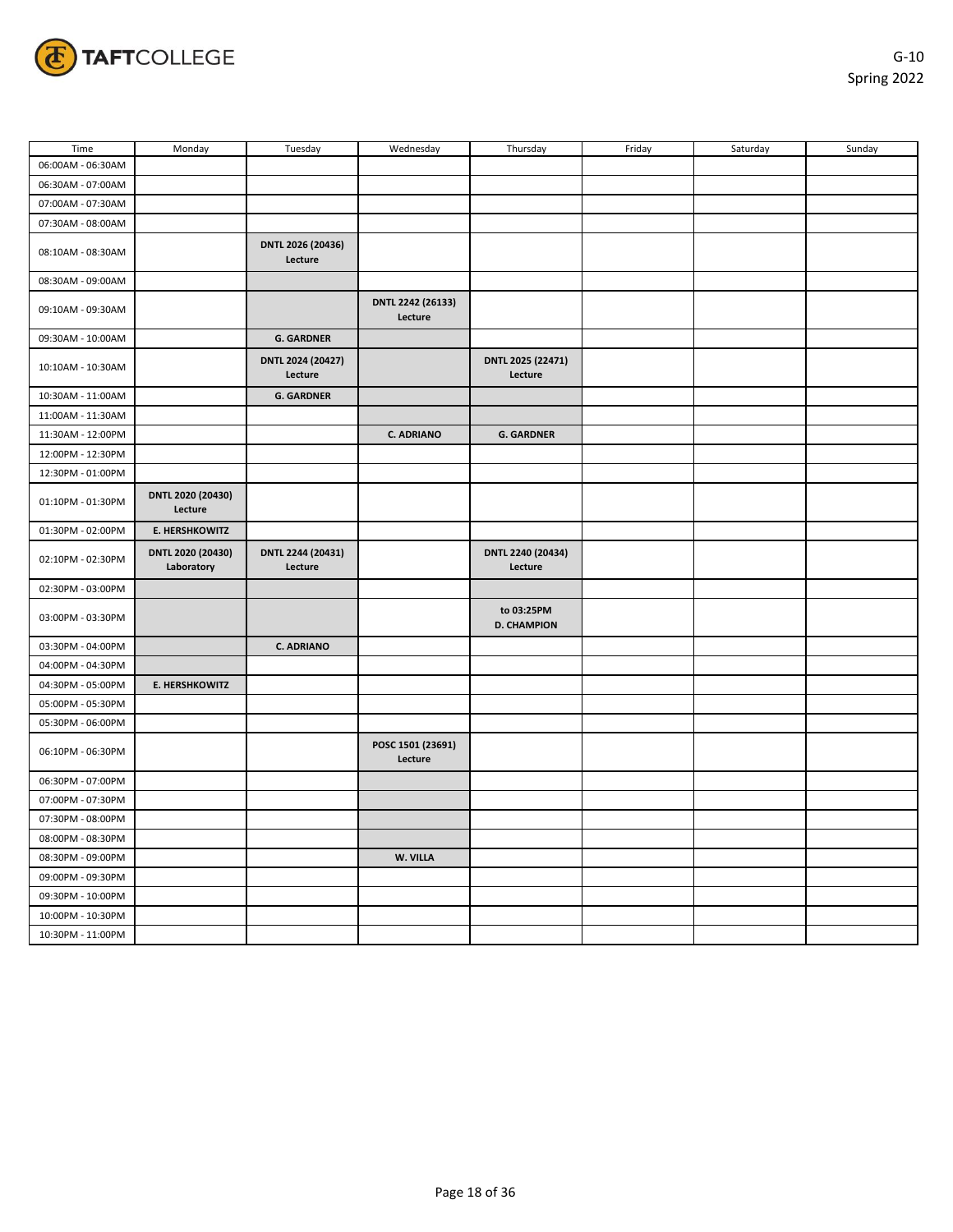

| Time              | Monday                                               | Tuesday                                                     | Wednesday                                            | Thursday                                                    | Friday                                        | Saturday | Sunday |
|-------------------|------------------------------------------------------|-------------------------------------------------------------|------------------------------------------------------|-------------------------------------------------------------|-----------------------------------------------|----------|--------|
| 06:00AM - 06:30AM |                                                      |                                                             |                                                      |                                                             |                                               |          |        |
| 06:30AM - 07:00AM |                                                      |                                                             |                                                      |                                                             |                                               |          |        |
| 07:10AM - 07:30AM |                                                      | PHED <sup>6-9</sup>                                         |                                                      | $PHED$ <sup>6-9</sup>                                       |                                               |          |        |
| 07:30AM - 08:00AM |                                                      |                                                             |                                                      |                                                             |                                               |          |        |
| 08:10AM - 08:30AM | <b>PHED 24-27</b><br><b>PHED 28-29</b><br>PHED 30-32 | to 08:25AM<br>M. CUTRONA<br><b>PHED 28-29</b><br>PHED 30-32 | <b>PHED 24-27</b><br><b>PHED 28-29</b><br>PHED 30-32 | to 08:25AM<br>M. CUTRONA<br><b>PHED 28-29</b><br>PHED 30-32 | <b>PHED 24-27</b><br>PHED 28-29<br>PHED 30-32 |          |        |
| 08:30AM - 09:00AM | A. CUTRONA                                           |                                                             | A. CUTRONA                                           |                                                             | A. CUTRONA                                    |          |        |
| 09:00AM - 09:30AM |                                                      |                                                             |                                                      |                                                             |                                               |          |        |
| 09:30AM - 10:00AM | <b>See Footnotes</b><br>for Instructor               | <b>See Footnotes</b><br>for Instructor                      | <b>See Footnotes</b><br>for Instructor               | <b>See Footnotes</b><br>for Instructor                      | <b>See Footnotes</b><br>for Instructor        |          |        |
| 10:00AM - 10:30AM |                                                      |                                                             |                                                      |                                                             |                                               |          |        |
| 10:30AM - 11:00AM |                                                      |                                                             |                                                      |                                                             |                                               |          |        |
| 11:00AM - 11:30AM |                                                      |                                                             |                                                      |                                                             |                                               |          |        |
| 11:30AM - 12:00PM |                                                      |                                                             |                                                      |                                                             |                                               |          |        |
| 12:10PM - 12:30PM | <b>PHED</b> 12-15                                    |                                                             | <b>PHED</b> 12-15                                    |                                                             | <b>PHED</b> 12-15                             |          |        |
| 12:30PM - 01:00PM | S. GEE                                               |                                                             | S. GEE                                               |                                                             | S. GEE                                        |          |        |
| 01:10PM - 01:30PM | <b>PHED</b> 16-19                                    |                                                             | <b>PHED</b> 16-19                                    |                                                             | <b>PHED</b> 16-19                             |          |        |
| 01:30PM - 02:00PM | S. GEE                                               |                                                             | S. GEE                                               |                                                             | S. GEE                                        |          |        |
| 02:10PM - 02:30PM | $PHED$ <sup>2-5</sup>                                |                                                             | $PHED$ <sup>2-5</sup>                                |                                                             | $PHED$ <sup>2-5</sup>                         |          |        |
| 02:30PM - 03:00PM | M. ROSSI                                             |                                                             | M. ROSSI                                             |                                                             | M. ROSSI                                      |          |        |
| 03:10PM - 03:30PM | $PHED$ <sup>1-11</sup>                               |                                                             | PHED $1-11$                                          |                                                             | $PHED$ <sup>1-11</sup>                        |          |        |
| 03:30PM - 04:00PM |                                                      |                                                             |                                                      |                                                             |                                               |          |        |
| 04:00PM - 04:30PM |                                                      |                                                             |                                                      |                                                             |                                               |          |        |
| 04:30PM - 05:00PM | M. ROSSI                                             |                                                             | M. ROSSI                                             |                                                             | M. ROSSI                                      |          |        |
| 05:10PM - 05:30PM | <b>PHED</b> 20-23                                    |                                                             | <b>PHED</b> 20-23                                    |                                                             | <b>PHED</b> 20-23                             |          |        |
| 05:30PM - 06:00PM | G. BRIXEY                                            |                                                             | <b>G. BRIXEY</b>                                     |                                                             | <b>G. BRIXEY</b>                              |          |        |
| 06:00PM - 06:30PM |                                                      |                                                             |                                                      |                                                             |                                               |          |        |
| 06:30PM - 07:00PM |                                                      |                                                             |                                                      |                                                             |                                               |          |        |
| 07:00PM - 07:30PM |                                                      |                                                             |                                                      |                                                             |                                               |          |        |
| 07:30PM - 08:00PM |                                                      |                                                             |                                                      |                                                             |                                               |          |        |
| 08:00PM - 08:30PM |                                                      |                                                             |                                                      |                                                             |                                               |          |        |
| 08:30PM - 09:00PM |                                                      |                                                             |                                                      |                                                             |                                               |          |        |
| 09:00PM - 09:30PM |                                                      |                                                             |                                                      |                                                             |                                               |          |        |
| 09:30PM - 10:00PM |                                                      |                                                             |                                                      |                                                             |                                               |          |        |
| 10:00PM - 10:30PM |                                                      |                                                             |                                                      |                                                             |                                               |          |        |
| 10:30PM - 11:00PM |                                                      |                                                             |                                                      |                                                             |                                               |          |        |

**1 PHED**: 1528 (21378) MWF 03:10PM-05:00PM M. ROSSI (03/14 to 05/11/2022)

**<sup>10</sup>PHED**: 1728 (22438) MWF 03:10PM-05:00PM M. ROSSI/**11PHED**: 1728 (22439) MWF 03:10PM-05:00PM M. ROSSI (Concurrent)

<sup>12</sup>PHED: 1523 (20306) MWF 12:10PM-01:00PM S. GEE/<sup>13</sup>PHED: 1623 (22423) MWF 12:10PM-01:00PM S. GEE/<sup>14</sup>PHED: 1723 (22424) MWF 12:10PM-01:00PM S. GEE/<sup>15</sup>PHED: 1823 (22425) MWF 12:10PM-01:00PM S. GEE (Concurrent)

<sup>16</sup>PHED: 1523 (20313) MWF 01:10PM-02:00PM S. GEE/<sup>17</sup>PHED: 1623 (22426) MWF 01:10PM-02:00PM S. GEE/<sup>18</sup>PHED: 1723 (22427) MWF 01:10PM-02:00PM S. GEE/<sup>19</sup>PHED: 1823 (22428) MWF 01:10PM-02:00PM S. GEE (Concurrent)

<sup>2</sup>PHED: 1523 (23683) MWF 02:10PM-03:00PM M. ROSSI/<sup>3</sup>PHED: 1623 (23684) MWF 02:10PM-03:00PM M. ROSSI/<sup>4</sup>PHED: 1723 (23685) MWF 02:10PM-03:00PM M. ROSSI/<sup>5</sup>PHED: 1823 (23686) MWF 02:10PM-03:00PM M. ROSSI (Concurrent)

<sup>20</sup>PHED: 1523 (20315) MWF 05:10PM-06:00PM G. BRIXEY/<sup>21</sup>PHED: 1623 (22429) MWF 05:10PM-06:00PM G. BRIXEY/<sup>22</sup>PHED: 1723 (22430) MWF 05:10PM-06:00PM G. BRIXEY/<sup>23</sup>PHED: 1823 (22431) MWF 05:10PM-06:00PM G. BRIXEY (Concurrent)

**<sup>24</sup>PHED**: 1523 (21139) MWF 08:10AM-09:00AM A. CUTRONA/**25PHED**: 1623 (22435) MWF 08:10AM-09:00AM A. CUTRONA/**26PHED**: 1723 (22436) MWF 08:10AM-09:00AM A. CUTRONA/**27PHED**: 1823 (22437) MWF 08:10AM-09:00AM A. CUTRONA (Concurrent)

**<sup>28</sup>PHED**: 1508 (24810) MTWRF 08:00AM-10:00AM D. NELMS (01/18 to 03/11/2022)/**29PHED**: 2508 (24811) MTWRF 08:00AM-10:00AM D. NELMS (01/18 to 03/11/2022) (Concurrent)

**<sup>30</sup>PHED**: 1734 (22442) MTWRF 08:00AM-10:00AM D. NELMS (03/14 to 05/11/2022)/**31PHED**: 2734 (24824) MTWRF 08:00AM-10:00AM D. NELMS (03/14 to 05/11/2022)/**32PHED**: 1534 (20326) MTWRF 08:10AM-10:00AM D. NELMS (03/14 to 05/11/2022) (Concurrent)

<sup>6</sup>PHED: 1523 (26111) TR 07:10AM-08:25AM M. CUTRONA/<sup>7</sup>PHED: 1623 (26112) TR 07:10AM-08:25AM M. CUTRONA/<sup>8</sup>PHED: 1723 (26113) TR 07:10AM-08:25AM M. CUTRONA/<sup>9</sup>PHED: 1823 (26114) TR 07:10AM-08:25AM M. CUTRONA (Concurrent)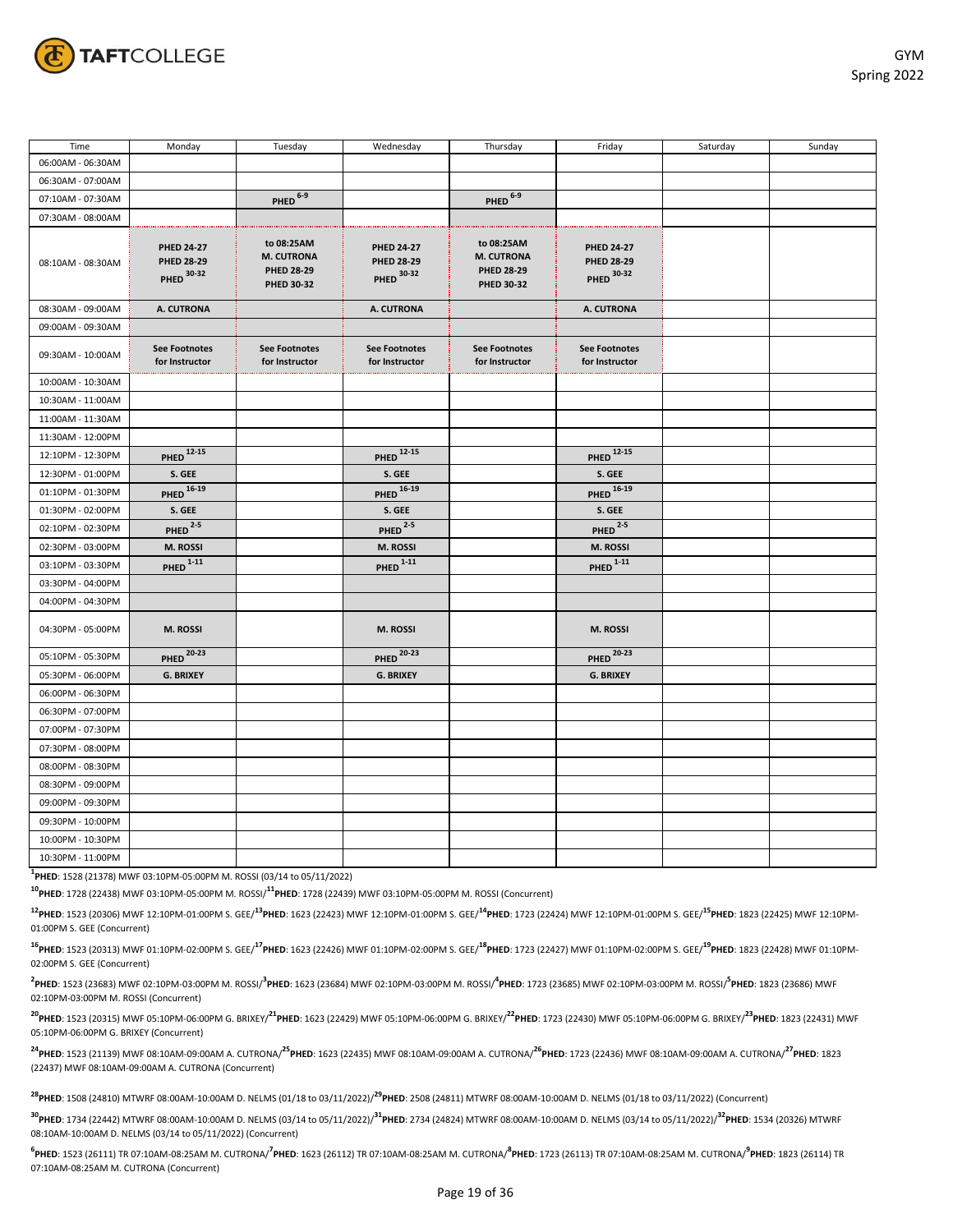

| Time              | Monday                          | Tuesday                         | Wednesday                       | Thursday                        | Friday | Saturday | Sunday |
|-------------------|---------------------------------|---------------------------------|---------------------------------|---------------------------------|--------|----------|--------|
| 06:00AM - 06:30AM |                                 |                                 |                                 |                                 |        |          |        |
| 06:30AM - 07:00AM |                                 |                                 |                                 |                                 |        |          |        |
| 07:00AM - 07:30AM |                                 |                                 |                                 |                                 |        |          |        |
| 07:30AM - 08:00AM |                                 |                                 |                                 |                                 |        |          |        |
| 08:00AM - 08:30AM |                                 |                                 |                                 |                                 |        |          |        |
| 08:30AM - 09:00AM |                                 |                                 |                                 |                                 |        |          |        |
| 09:00AM - 09:30AM |                                 |                                 |                                 |                                 |        |          |        |
| 09:30AM - 10:00AM |                                 |                                 |                                 |                                 |        |          |        |
| 10:00AM - 10:30AM |                                 |                                 |                                 |                                 |        |          |        |
| 10:30AM - 11:00AM |                                 |                                 |                                 |                                 |        |          |        |
| 11:00AM - 11:30AM |                                 |                                 |                                 |                                 |        |          |        |
| 11:30AM - 12:00PM |                                 |                                 |                                 |                                 |        |          |        |
| 12:00PM - 12:30PM |                                 |                                 |                                 |                                 |        |          |        |
| 12:30PM - 01:00PM |                                 |                                 |                                 |                                 |        |          |        |
| 01:10PM - 01:30PM | WELD 1500 (24197)<br>Lecture    |                                 | WELD 1500 (24197)<br>Lecture    |                                 |        |          |        |
| 01:30PM - 02:00PM | <b>B. PAYNE</b>                 |                                 | <b>B. PAYNE</b>                 |                                 |        |          |        |
| 02:01PM - 02:30PM | WELD 1500 (24197)<br>Laboratory |                                 | WELD 1500 (24197)<br>Laboratory |                                 |        |          |        |
| 02:30PM - 03:00PM |                                 |                                 |                                 |                                 |        |          |        |
| 03:00PM - 03:30PM |                                 |                                 |                                 |                                 |        |          |        |
| 03:30PM - 04:00PM | to 03:40PM<br><b>B. PAYNE</b>   |                                 | to 03:40PM<br><b>B. PAYNE</b>   |                                 |        |          |        |
| 04:00PM - 04:30PM |                                 |                                 |                                 |                                 |        |          |        |
| 04:30PM - 05:00PM |                                 |                                 |                                 |                                 |        |          |        |
| 05:00PM - 05:30PM |                                 |                                 |                                 |                                 |        |          |        |
| 05:30PM - 06:00PM |                                 |                                 |                                 |                                 |        |          |        |
| 06:10PM - 06:30PM | WELD 1530 (26117)<br>Lecture    | WELD 1510 (24193)<br>Lecture    | WELD 1530 (26117)<br>Lecture    | WELD 1510 (24193)<br>Lecture    |        |          |        |
| 06:30PM - 07:00PM | A. PAYNE                        | <b>G. NIDAY</b>                 | A. PAYNE                        | <b>G. NIDAY</b>                 |        |          |        |
| 07:01PM - 07:30PM | WELD 1530 (26117)<br>Laboratory | WELD 1510 (24193)<br>Laboratory | WELD 1530 (26117)<br>Laboratory | WELD 1510 (24193)<br>Laboratory |        |          |        |
| 07:30PM - 08:00PM |                                 |                                 |                                 |                                 |        |          |        |
| 08:00PM - 08:30PM |                                 |                                 |                                 |                                 |        |          |        |
| 08:30PM - 09:00PM | to 08:45PM<br>A. PAYNE          | to 08:45PM<br><b>G. NIDAY</b>   | to 08:45PM<br>A. PAYNE          | to 08:45PM<br><b>G. NIDAY</b>   |        |          |        |
| 09:00PM - 09:30PM |                                 |                                 |                                 |                                 |        |          |        |
| 09:30PM - 10:00PM |                                 |                                 |                                 |                                 |        |          |        |
| 10:00PM - 10:30PM |                                 |                                 |                                 |                                 |        |          |        |
| 10:30PM - 11:00PM |                                 |                                 |                                 |                                 |        |          |        |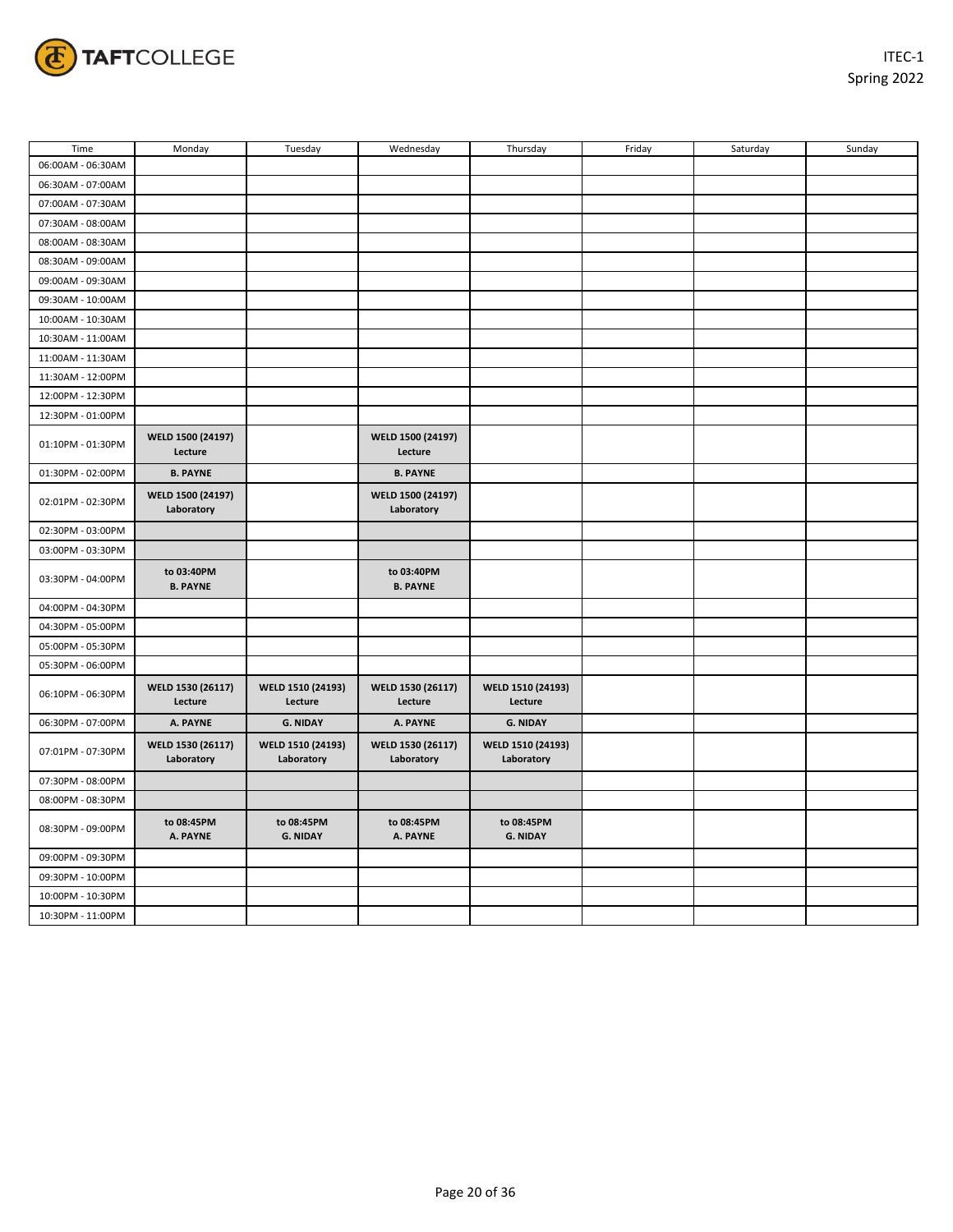

| Time              | Monday                       | Tuesday                      | Wednesday                    | Thursday                     | Friday | Saturday | Sunday |
|-------------------|------------------------------|------------------------------|------------------------------|------------------------------|--------|----------|--------|
| 06:00AM - 06:30AM |                              |                              |                              |                              |        |          |        |
| 06:30AM - 07:00AM |                              |                              |                              |                              |        |          |        |
| 07:00AM - 07:30AM |                              |                              |                              |                              |        |          |        |
| 07:30AM - 08:00AM |                              |                              |                              |                              |        |          |        |
| 08:00AM - 08:30AM |                              |                              |                              |                              |        |          |        |
| 08:30AM - 09:00AM |                              |                              |                              |                              |        |          |        |
| 09:00AM - 09:30AM |                              |                              |                              |                              |        |          |        |
| 09:30AM - 10:00AM |                              |                              |                              |                              |        |          |        |
| 10:00AM - 10:30AM |                              |                              |                              |                              |        |          |        |
| 10:30AM - 11:00AM |                              |                              |                              |                              |        |          |        |
| 11:00AM - 11:30AM |                              |                              |                              |                              |        |          |        |
| 11:30AM - 12:00PM |                              |                              |                              |                              |        |          |        |
| 12:00PM - 12:30PM |                              |                              |                              |                              |        |          |        |
| 12:30PM - 01:00PM |                              |                              |                              |                              |        |          |        |
| 01:00PM - 01:30PM |                              |                              |                              |                              |        |          |        |
| 01:30PM - 02:00PM |                              |                              |                              |                              |        |          |        |
| 02:00PM - 02:30PM |                              |                              |                              |                              |        |          |        |
| 02:30PM - 03:00PM |                              |                              |                              |                              |        |          |        |
| 03:00PM - 03:30PM |                              |                              |                              |                              |        |          |        |
| 03:30PM - 04:00PM |                              |                              |                              |                              |        |          |        |
| 04:00PM - 04:30PM |                              |                              |                              |                              |        |          |        |
| 04:50PM - 05:00PM | INTC 1000 (22492)<br>Lecture | INTC 1100 (23277)<br>Lecture | INTC 1000 (22492)<br>Lecture | INTC 1100 (23277)<br>Lecture |        |          |        |
| 05:00PM - 05:30PM |                              |                              |                              |                              |        |          |        |
| 05:30PM - 06:00PM |                              | <b>G. NIDAY</b>              |                              | <b>G. NIDAY</b>              |        |          |        |
| 06:00PM - 06:30PM | to 06:05PM<br>A. PAYNE       |                              | to 06:05PM<br>A. PAYNE       |                              |        |          |        |
| 06:30PM - 07:00PM |                              |                              |                              |                              |        |          |        |
| 07:00PM - 07:30PM |                              |                              |                              |                              |        |          |        |
| 07:30PM - 08:00PM |                              |                              |                              |                              |        |          |        |
| 08:00PM - 08:30PM |                              |                              |                              |                              |        |          |        |
| 08:30PM - 09:00PM |                              |                              |                              |                              |        |          |        |
| 09:00PM - 09:30PM |                              |                              |                              |                              |        |          |        |
| 09:30PM - 10:00PM |                              |                              |                              |                              |        |          |        |
| 10:00PM - 10:30PM |                              |                              |                              |                              |        |          |        |
| 10:30PM - 11:00PM |                              |                              |                              |                              |        |          |        |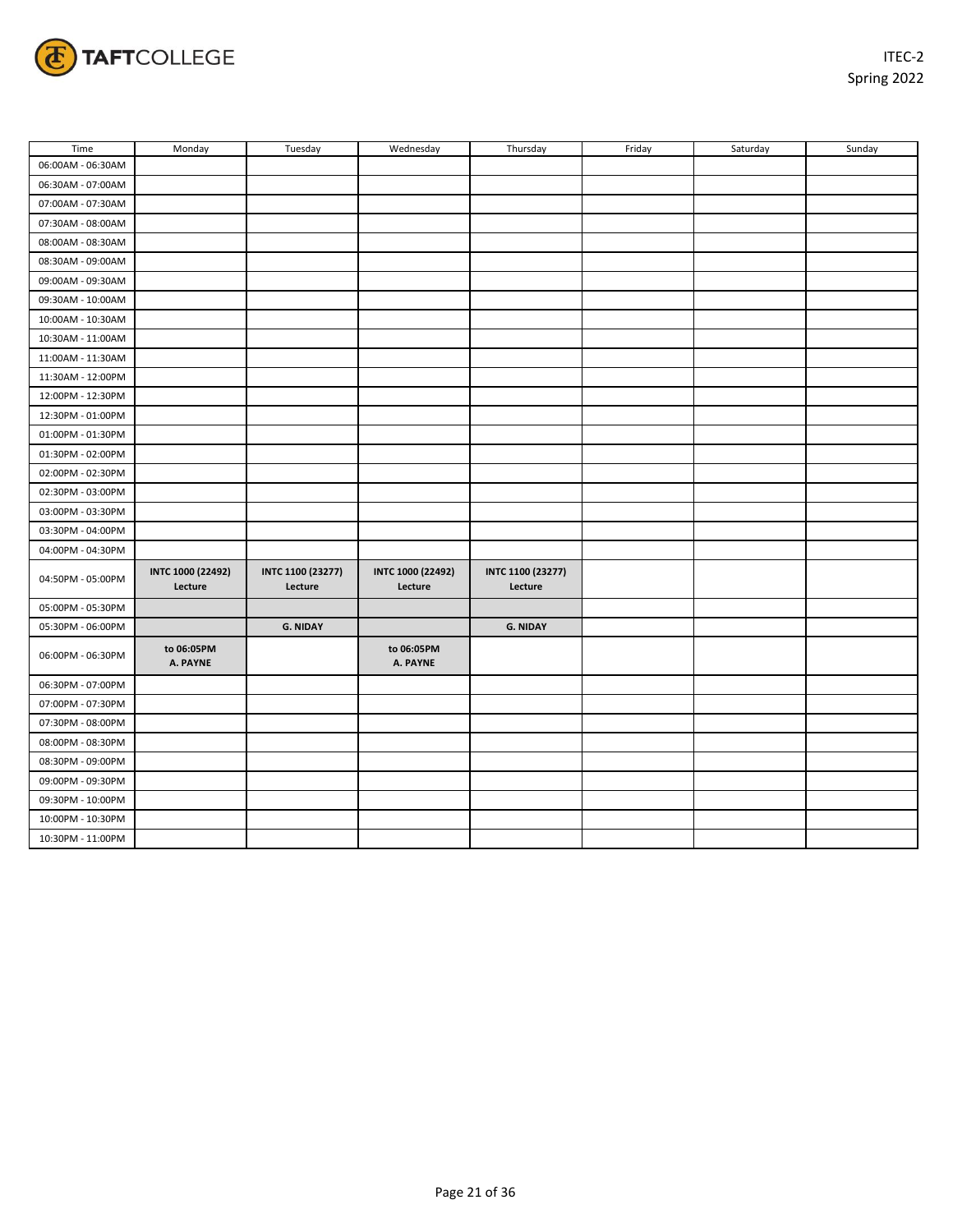

| Time              | Monday                                                                              | Tuesday                                                                             | Wednesday                                                                           | Thursday                                                                            | Friday | Saturday | Sunday |
|-------------------|-------------------------------------------------------------------------------------|-------------------------------------------------------------------------------------|-------------------------------------------------------------------------------------|-------------------------------------------------------------------------------------|--------|----------|--------|
| 06:00AM - 06:30AM |                                                                                     |                                                                                     |                                                                                     |                                                                                     |        |          |        |
| 06:30AM - 07:00AM |                                                                                     |                                                                                     |                                                                                     |                                                                                     |        |          |        |
| 07:00AM - 07:30AM |                                                                                     |                                                                                     |                                                                                     |                                                                                     |        |          |        |
|                   |                                                                                     |                                                                                     |                                                                                     |                                                                                     |        |          |        |
| 07:30AM - 08:00AM |                                                                                     |                                                                                     |                                                                                     |                                                                                     |        |          |        |
| 08:10AM - 08:30AM |                                                                                     | <b>YELLOW IS FOR LIBRARY</b><br><b>ORIENTATIONS -</b><br><b>CONTACT TERRI SMITH</b> |                                                                                     |                                                                                     |        |          |        |
| 08:30AM - 09:00AM |                                                                                     |                                                                                     |                                                                                     |                                                                                     |        |          |        |
| 09:00AM - 09:30AM |                                                                                     |                                                                                     |                                                                                     |                                                                                     |        |          |        |
| 09:35AM - 10:00AM | <b>YELLOW IS FOR LIBRARY</b><br><b>ORIENTATIONS -</b><br><b>CONTACT TERRI SMITH</b> |                                                                                     |                                                                                     | <b>YELLOW IS FOR LIBRARY</b><br><b>ORIENTATIONS -</b><br><b>CONTACT TERRI SMITH</b> |        |          |        |
| 10:00AM - 10:30AM |                                                                                     |                                                                                     |                                                                                     |                                                                                     |        |          |        |
| 10:30AM - 11:00AM |                                                                                     |                                                                                     |                                                                                     |                                                                                     |        |          |        |
| 11:00AM - 11:30AM |                                                                                     |                                                                                     |                                                                                     |                                                                                     |        |          |        |
| 11:30AM - 12:00PM |                                                                                     |                                                                                     |                                                                                     |                                                                                     |        |          |        |
|                   |                                                                                     |                                                                                     |                                                                                     |                                                                                     |        |          |        |
| 12:00PM - 12:30PM |                                                                                     |                                                                                     |                                                                                     |                                                                                     |        |          |        |
| 12:30PM - 01:00PM |                                                                                     |                                                                                     |                                                                                     |                                                                                     |        |          |        |
| 01:10PM - 01:30PM |                                                                                     |                                                                                     |                                                                                     |                                                                                     |        |          |        |
| 01:30PM - 02:00PM |                                                                                     |                                                                                     |                                                                                     |                                                                                     |        |          |        |
| 02:00PM - 02:30PM | <b>YELLOW IS FOR LIBRARY</b><br><b>ORIENTATIONS -</b><br><b>CONTACT TERRI SMITH</b> |                                                                                     | <b>YELLOW IS FOR LIBRARY</b><br><b>ORIENTATIONS -</b><br><b>CONTACT TERRI SMITH</b> |                                                                                     |        |          |        |
| 02:35PM - 03:00PM |                                                                                     |                                                                                     |                                                                                     |                                                                                     |        |          |        |
| 03:00PM - 03:30PM |                                                                                     |                                                                                     |                                                                                     |                                                                                     |        |          |        |
| 03:30PM - 04:00PM |                                                                                     |                                                                                     |                                                                                     |                                                                                     |        |          |        |
| 04:00PM - 04:30PM |                                                                                     |                                                                                     |                                                                                     |                                                                                     |        |          |        |
| 04:30PM - 05:00PM |                                                                                     |                                                                                     |                                                                                     |                                                                                     |        |          |        |
| 05:00PM - 05:30PM |                                                                                     |                                                                                     | <b>YELLOW IS FOR LIBRARY</b><br><b>ORIENTATIONS -</b><br><b>CONTACT TERRI SMITH</b> |                                                                                     |        |          |        |
|                   |                                                                                     |                                                                                     |                                                                                     |                                                                                     |        |          |        |
| 05:30PM - 06:00PM |                                                                                     |                                                                                     |                                                                                     |                                                                                     |        |          |        |
| 06:10PM - 06:30PM |                                                                                     |                                                                                     |                                                                                     |                                                                                     |        |          |        |
| 06:30PM - 07:00PM |                                                                                     |                                                                                     |                                                                                     |                                                                                     |        |          |        |
|                   |                                                                                     |                                                                                     |                                                                                     |                                                                                     |        |          |        |
| 07:00PM - 07:30PM |                                                                                     |                                                                                     |                                                                                     |                                                                                     |        |          |        |
| 07:35PM - 08:00PM |                                                                                     |                                                                                     |                                                                                     |                                                                                     |        |          |        |
| 08:00PM - 08:30PM |                                                                                     |                                                                                     |                                                                                     |                                                                                     |        |          |        |
| 08:30PM - 09:00PM |                                                                                     |                                                                                     |                                                                                     |                                                                                     |        |          |        |
| 09:00PM - 09:30PM |                                                                                     |                                                                                     |                                                                                     |                                                                                     |        |          |        |
| 09:30PM - 10:00PM |                                                                                     |                                                                                     |                                                                                     |                                                                                     |        |          |        |
| 10:00PM - 10:30PM |                                                                                     |                                                                                     |                                                                                     |                                                                                     |        |          |        |
|                   |                                                                                     |                                                                                     |                                                                                     |                                                                                     |        |          |        |
| 10:30PM - 11:00PM |                                                                                     |                                                                                     |                                                                                     |                                                                                     |        |          |        |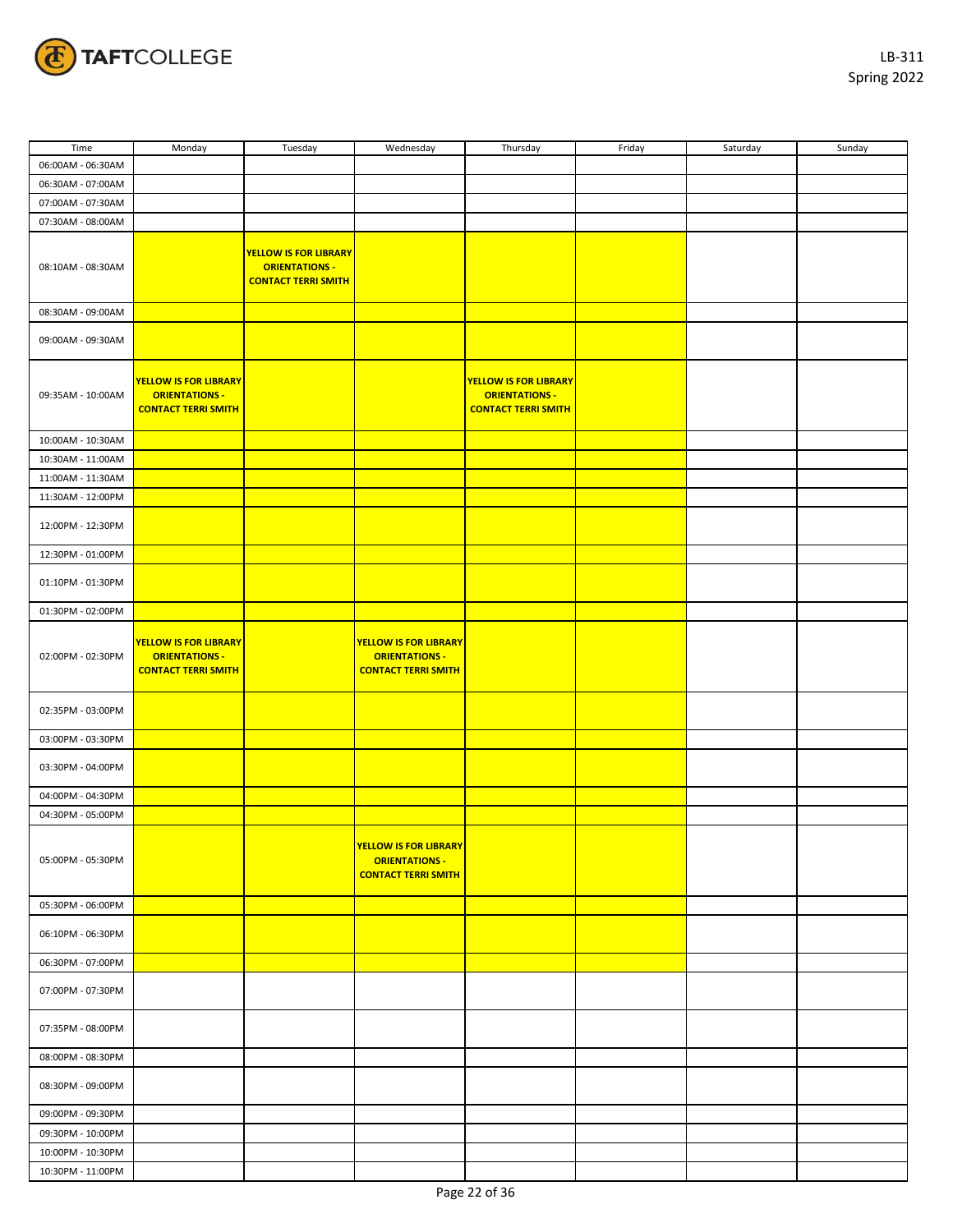

| Time              | Monday                          | Tuesday                         | Wednesday                       | Thursday                        | Friday           | Saturday | Sunday |
|-------------------|---------------------------------|---------------------------------|---------------------------------|---------------------------------|------------------|----------|--------|
| 06:00AM - 06:30AM |                                 |                                 |                                 |                                 |                  |          |        |
| 06:30AM - 07:00AM |                                 |                                 |                                 |                                 |                  |          |        |
| 07:00AM - 07:30AM |                                 |                                 |                                 |                                 |                  |          |        |
| 07:30AM - 08:00AM |                                 |                                 |                                 |                                 |                  |          |        |
| 08:10AM - 08:30AM | CHEM 2211 (22896)<br>Lecture    | CHEM 2211 (25801)<br>Lecture    | CHEM 2211 (22896)<br>Lecture    | CHEM 2211 (25801)<br>Lecture    |                  |          |        |
| 08:30AM - 09:00AM |                                 |                                 |                                 |                                 |                  |          |        |
| 09:00AM - 09:30AM | to 09:25AM<br>M. MAYFIELD       | to 09:25AM<br>M. MAYFIELD       | to 09:25AM<br>M. MAYFIELD       | to 09:25AM<br>M. MAYFIELD       | FOR LAB USE ONLY |          |        |
| 09:35AM - 10:00AM | CHEM 2211 (22896)<br>Laboratory | CHEM 2211 (25801)<br>Laboratory | CHEM 2211 (22896)<br>Laboratory | CHEM 2211 (25801)<br>Laboratory |                  |          |        |
| 10:00AM - 10:30AM |                                 |                                 |                                 |                                 |                  |          |        |
| 10:30AM - 11:00AM |                                 |                                 |                                 |                                 |                  |          |        |
| 11:00AM - 11:30AM |                                 |                                 |                                 |                                 |                  |          |        |
| 11:30AM - 12:00PM |                                 |                                 |                                 |                                 |                  |          |        |
| 12:00PM - 12:30PM | to 12:25PM<br>M. MAYFIELD       | to 12:25PM<br>M. MAYFIELD       | to 12:25PM<br>M. MAYFIELD       | to 12:25PM<br>M. MAYFIELD       |                  |          |        |
| 12:30PM - 01:00PM |                                 |                                 |                                 |                                 |                  |          |        |
| 01:10PM - 01:30PM | CHEM 2212 (20043)<br>Lecture    | CHEM 1510 (20037)<br>Lecture    | CHEM 2212 (20043)<br>Lecture    | CHEM 1510 (20037)<br>Lecture    | FOR LAB USE ONLY |          |        |
| 01:30PM - 02:00PM |                                 |                                 |                                 |                                 |                  |          |        |
| 02:00PM - 02:30PM | to 02:25PM<br>M. MAYFIELD       | to 02:25PM<br>J. MAY            | to 02:25PM<br>M. MAYFIELD       | to 02:25PM<br>J. MAY            |                  |          |        |
| 02:35PM - 03:00PM | CHEM 2212 (20043)<br>Laboratory | CHEM 1510 (20037)<br>Laboratory | CHEM 2212 (20043)<br>Laboratory | CHEM 1510 (20037)<br>Laboratory |                  |          |        |
| 03:00PM - 03:30PM |                                 |                                 |                                 |                                 |                  |          |        |
| 03:30PM - 04:00PM |                                 | to 03:50PM<br>J. MAY            |                                 | to 03:50PM<br>J. MAY            | FOR LAB USE ONLY |          |        |
| 04:00PM - 04:30PM |                                 |                                 |                                 |                                 |                  |          |        |
| 04:30PM - 05:00PM |                                 |                                 |                                 |                                 |                  |          |        |
| 05:00PM - 05:30PM | to 05:25PM<br>M. MAYFIELD       |                                 | to 05:25PM<br>M. MAYFIELD       |                                 |                  |          |        |
| 05:30PM - 06:00PM |                                 |                                 |                                 |                                 |                  |          |        |
| 06:10PM - 06:30PM |                                 | CHEM 1520 (23270)<br>Lecture    |                                 | CHEM 1520 (23270)<br>Lecture    |                  |          |        |
| 06:30PM - 07:00PM |                                 |                                 |                                 |                                 |                  |          |        |
| 07:00PM - 07:30PM |                                 | to 07:25PM<br><b>C. TAYLOR</b>  |                                 | to 07:25PM<br><b>C. TAYLOR</b>  |                  |          |        |
| 07:35PM - 08:00PM |                                 | CHEM 1520 (23270)<br>Laboratory |                                 | CHEM 1520 (23270)<br>Laboratory |                  |          |        |
| 08:00PM - 08:30PM |                                 |                                 |                                 |                                 |                  |          |        |
| 08:30PM - 09:00PM |                                 | to 08:50PM<br><b>C. TAYLOR</b>  |                                 | to 08:50PM<br><b>C. TAYLOR</b>  |                  |          |        |
| 09:00PM - 09:30PM |                                 |                                 |                                 |                                 |                  |          |        |
| 09:30PM - 10:00PM |                                 |                                 |                                 |                                 |                  |          |        |
| 10:00PM - 10:30PM |                                 |                                 |                                 |                                 |                  |          |        |
| 10:30PM - 11:00PM |                                 |                                 |                                 |                                 |                  |          |        |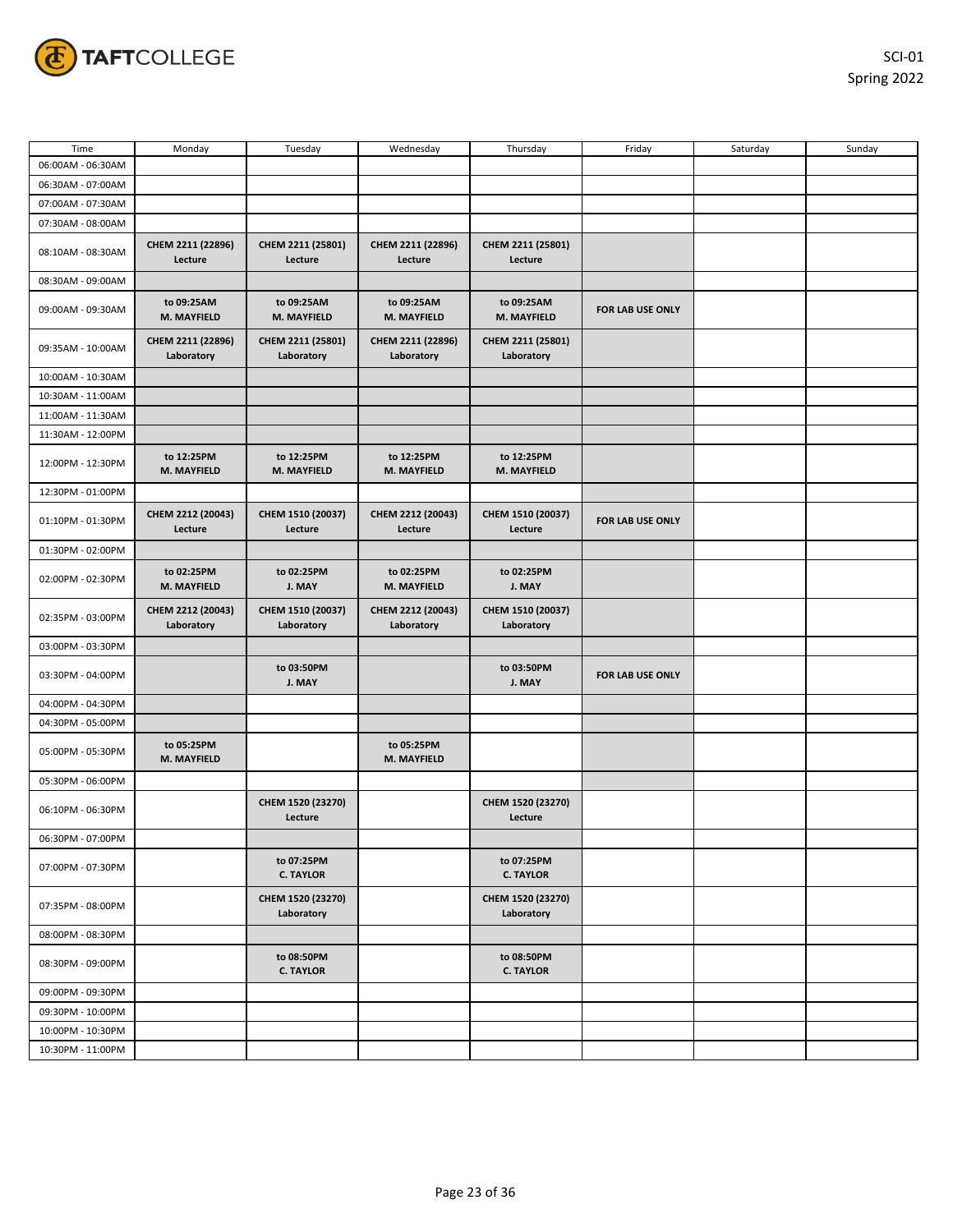

| Time              | Monday                                 | Tuesday                         | Wednesday                       | Thursday                        | Friday           | Saturday | Sunday |
|-------------------|----------------------------------------|---------------------------------|---------------------------------|---------------------------------|------------------|----------|--------|
| 06:00AM - 06:30AM |                                        |                                 |                                 |                                 |                  |          |        |
| 06:30AM - 07:00AM |                                        |                                 |                                 |                                 |                  |          |        |
| 07:00AM - 07:30AM |                                        |                                 |                                 |                                 |                  |          |        |
| 07:30AM - 08:00AM |                                        |                                 |                                 |                                 |                  |          |        |
| 08:10AM - 08:30AM | BIOL 2201 (24815)<br>Lecture           | BIOL 2260 (20020)<br>Lecture    | BIOL 2201 (24815)<br>Lecture    | BIOL 2260 (20020)<br>Lecture    |                  |          |        |
| 08:30AM - 09:00AM |                                        |                                 |                                 |                                 |                  |          |        |
| 09:00AM - 09:30AM | to 09:25AM<br><b>G. GOLLING</b>        | to 09:25AM<br><b>G. GOLLING</b> | to 09:25AM<br><b>G. GOLLING</b> | to 09:25AM<br><b>G. GOLLING</b> | FOR LAB USE ONLY |          |        |
| 09:35AM - 10:00AM | BIOL 2201 (24815)<br>Laboratory        | BIOL 2260 (20020)<br>Laboratory | BIOL 2201 (24815)<br>Laboratory | BIOL 2260 (20020)<br>Laboratory |                  |          |        |
| 10:00AM - 10:30AM |                                        |                                 |                                 |                                 |                  |          |        |
| 10:30AM - 11:00AM | to 10:50AM<br><b>G. GOLLING</b>        |                                 | to 10:50AM<br><b>G. GOLLING</b> |                                 |                  |          |        |
| 11:00AM - 11:30AM |                                        |                                 |                                 |                                 |                  |          |        |
| 11:30AM - 12:00PM |                                        |                                 |                                 |                                 |                  |          |        |
| 12:00PM - 12:30PM |                                        | <b>G. GOLLING</b>               |                                 | <b>G. GOLLING</b>               |                  |          |        |
| 12:30PM - 01:00PM |                                        |                                 |                                 |                                 |                  |          |        |
| 01:10PM - 01:30PM | BIOL 1510 (22887)<br>Lecture           | BIOL 2260 (20021)<br>Lecture    | BIOL 1510 (22887)<br>Lecture    | BIOL 2260 (20021)<br>Lecture    | FOR LAB USE ONLY |          |        |
| 01:30PM - 02:00PM |                                        |                                 |                                 |                                 |                  |          |        |
| 02:00PM - 02:30PM | to 02:25PM<br>S. LYTLE                 | to 02:25PM<br><b>G. GOLLING</b> | to 02:25PM<br>S. LYTLE          | to 02:25PM<br><b>G. GOLLING</b> |                  |          |        |
| 02:35PM - 03:00PM | BIOL 1510 (22887)<br>Laboratory        | BIOL 2260 (20021)<br>Laboratory | BIOL 1510 (22887)<br>Laboratory | BIOL 2260 (20021)<br>Laboratory |                  |          |        |
| 03:00PM - 03:30PM |                                        |                                 |                                 |                                 |                  |          |        |
| 03:30PM - 04:00PM | to 03:50PM<br>S. LYTLE                 |                                 | to 03:50PM<br>S. LYTLE          |                                 | FOR LAB USE ONLY |          |        |
| 04:00PM - 04:30PM |                                        |                                 |                                 |                                 |                  |          |        |
| 04:30PM - 05:00PM |                                        |                                 |                                 |                                 |                  |          |        |
| 05:00PM - 05:30PM |                                        | <b>G. GOLLING</b>               |                                 | <b>G. GOLLING</b>               |                  |          |        |
| 05:30PM - 06:00PM |                                        |                                 |                                 |                                 |                  |          |        |
| 06:00PM - 06:30PM |                                        |                                 |                                 |                                 |                  |          |        |
| 06:40PM - 07:00PM | BIOL 1510 (22888)<br>Lecture           |                                 | BIOL 1510 (22888)<br>Lecture    |                                 |                  |          |        |
| 07:00PM - 07:30PM |                                        |                                 |                                 |                                 |                  |          |        |
| 07:30PM - 08:00PM | to 07:55PM<br><b>A. CONNERS</b>        |                                 | to 07:55PM<br><b>A. CONNERS</b> |                                 |                  |          |        |
| 08:05PM - 08:30PM | <b>BIOL 1510 (22888)</b><br>Laboratory |                                 | BIOL 1510 (22888)<br>Laboratory |                                 |                  |          |        |
| 08:30PM - 09:00PM |                                        |                                 |                                 |                                 |                  |          |        |
| 09:00PM - 09:30PM | to 09:20PM<br><b>A. CONNERS</b>        |                                 | to 09:20PM<br><b>A. CONNERS</b> |                                 |                  |          |        |
| 09:30PM - 10:00PM |                                        |                                 |                                 |                                 |                  |          |        |
| 10:00PM - 10:30PM |                                        |                                 |                                 |                                 |                  |          |        |
| 10:30PM - 11:00PM |                                        |                                 |                                 |                                 |                  |          |        |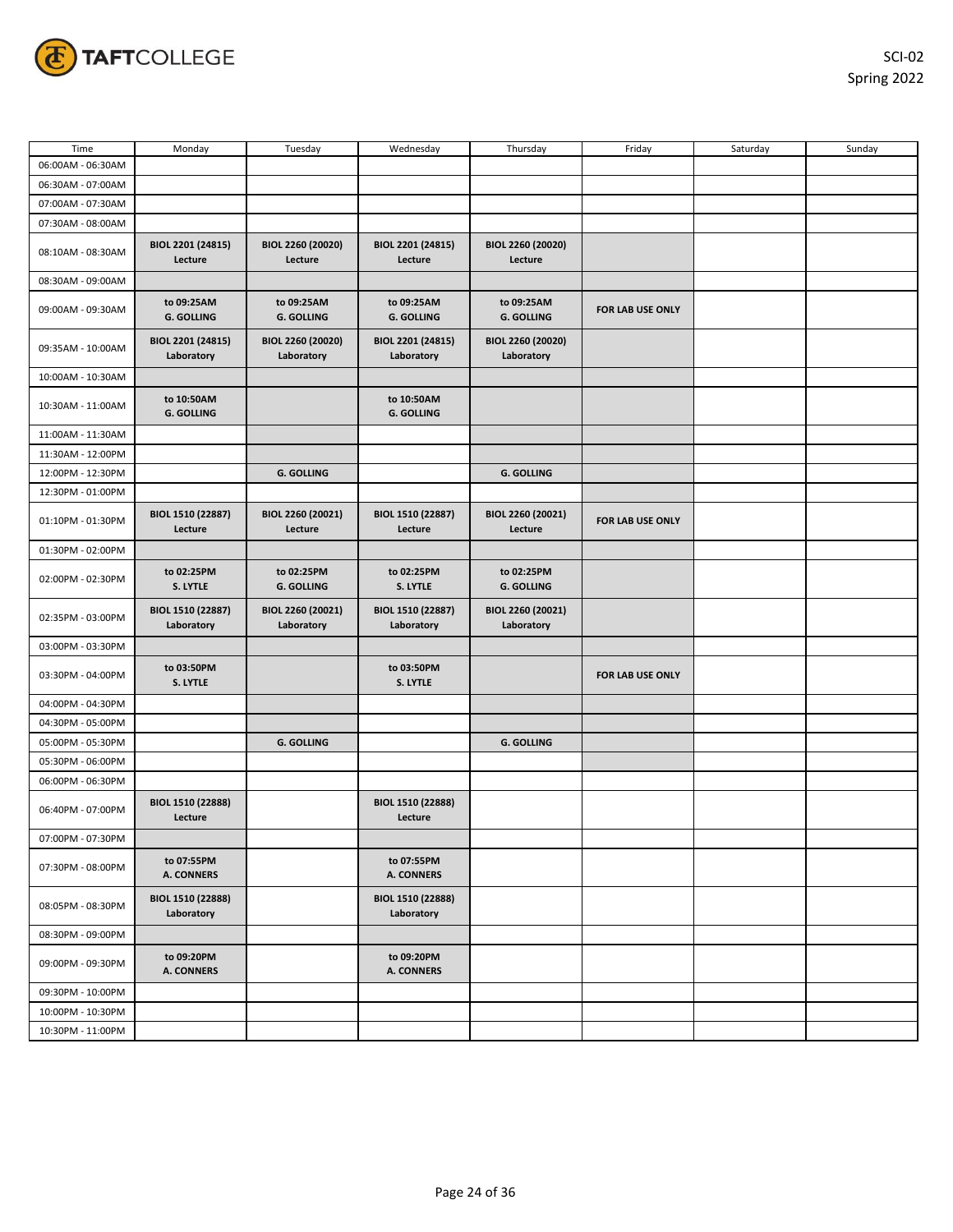

| Time              | Monday                          | Tuesday                         | Wednesday                       | Thursday                        | Friday           | Saturday | Sunday |
|-------------------|---------------------------------|---------------------------------|---------------------------------|---------------------------------|------------------|----------|--------|
| 06:00AM - 06:30AM |                                 |                                 |                                 |                                 |                  |          |        |
| 06:30AM - 07:00AM |                                 |                                 |                                 |                                 |                  |          |        |
| 07:00AM - 07:30AM |                                 |                                 |                                 |                                 |                  |          |        |
| 07:30AM - 08:00AM |                                 |                                 |                                 |                                 |                  |          |        |
| 08:10AM - 08:30AM | BIOL 2250 (20015)<br>Lecture    | BIOL 2257 (25823)<br>Lecture    | BIOL 2250 (20015)<br>Lecture    | BIOL 2257 (25823)<br>Lecture    |                  |          |        |
| 08:30AM - 09:00AM |                                 |                                 |                                 |                                 |                  |          |        |
| 09:00AM - 09:30AM | to 09:25AM<br><b>K. WEBSTER</b> | to 09:25AM<br><b>K. WEBSTER</b> | to 09:25AM<br>K. WEBSTER        | to 09:25AM<br><b>K. WEBSTER</b> | FOR LAB USE ONLY |          |        |
| 09:35AM - 10:00AM | BIOL 2250 (20015)<br>Laboratory | BIOL 2257 (25823)<br>Laboratory | BIOL 2250 (20015)<br>Laboratory | BIOL 2257 (25823)<br>Laboratory |                  |          |        |
| 10:00AM - 10:30AM |                                 |                                 |                                 |                                 |                  |          |        |
| 10:30AM - 11:00AM |                                 |                                 |                                 |                                 |                  |          |        |
| 11:00AM - 11:30AM |                                 |                                 |                                 |                                 |                  |          |        |
| 11:30AM - 12:00PM |                                 |                                 |                                 |                                 |                  |          |        |
| 12:00PM - 12:30PM | <b>K. WEBSTER</b>               | K. WEBSTER                      | <b>K. WEBSTER</b>               | <b>K. WEBSTER</b>               |                  |          |        |
| 12:30PM - 01:00PM |                                 |                                 |                                 |                                 |                  |          |        |
| 01:10PM - 01:30PM | BIOL 2250 (20014)<br>Lecture    | BIOL 2257 (22890)<br>Lecture    | BIOL 2250 (20014)<br>Lecture    | BIOL 2257 (22890)<br>Lecture    |                  |          |        |
| 01:30PM - 02:00PM |                                 |                                 |                                 |                                 |                  |          |        |
| 02:00PM - 02:30PM | to 02:25PM<br>A. JARRAHIAN      | to 02:25PM<br>A. JARRAHIAN      | to 02:25PM<br>A. JARRAHIAN      | to 02:25PM<br>A. JARRAHIAN      | FOR LAB USE ONLY |          |        |
| 02:35PM - 03:00PM | BIOL 2250 (20014)<br>Laboratory | BIOL 2257 (22890)<br>Laboratory | BIOL 2250 (20014)<br>Laboratory | BIOL 2257 (22890)<br>Laboratory |                  |          |        |
| 03:00PM - 03:30PM |                                 |                                 |                                 |                                 |                  |          |        |
| 03:30PM - 04:00PM |                                 |                                 |                                 |                                 |                  |          |        |
| 04:00PM - 04:30PM |                                 |                                 |                                 |                                 |                  |          |        |
| 04:30PM - 05:00PM |                                 |                                 |                                 |                                 |                  |          |        |
| 05:00PM - 05:30PM | A. JARRAHIAN                    | A. JARRAHIAN                    | A. JARRAHIAN                    | A. JARRAHIAN                    |                  |          |        |
| 05:30PM - 06:00PM |                                 |                                 |                                 |                                 |                  |          |        |
| 06:00PM - 06:30PM |                                 |                                 |                                 |                                 |                  |          |        |
| 06:30PM - 07:00PM |                                 |                                 |                                 |                                 |                  |          |        |
| 07:00PM - 07:30PM |                                 |                                 |                                 |                                 |                  |          |        |
| 07:30PM - 08:00PM |                                 |                                 |                                 |                                 |                  |          |        |
| 08:00PM - 08:30PM |                                 |                                 |                                 |                                 |                  |          |        |
| 08:30PM - 09:00PM |                                 |                                 |                                 |                                 |                  |          |        |
| 09:00PM - 09:30PM |                                 |                                 |                                 |                                 |                  |          |        |
| 09:30PM - 10:00PM |                                 |                                 |                                 |                                 |                  |          |        |
| 10:00PM - 10:30PM |                                 |                                 |                                 |                                 |                  |          |        |
| 10:30PM - 11:00PM |                                 |                                 |                                 |                                 |                  |          |        |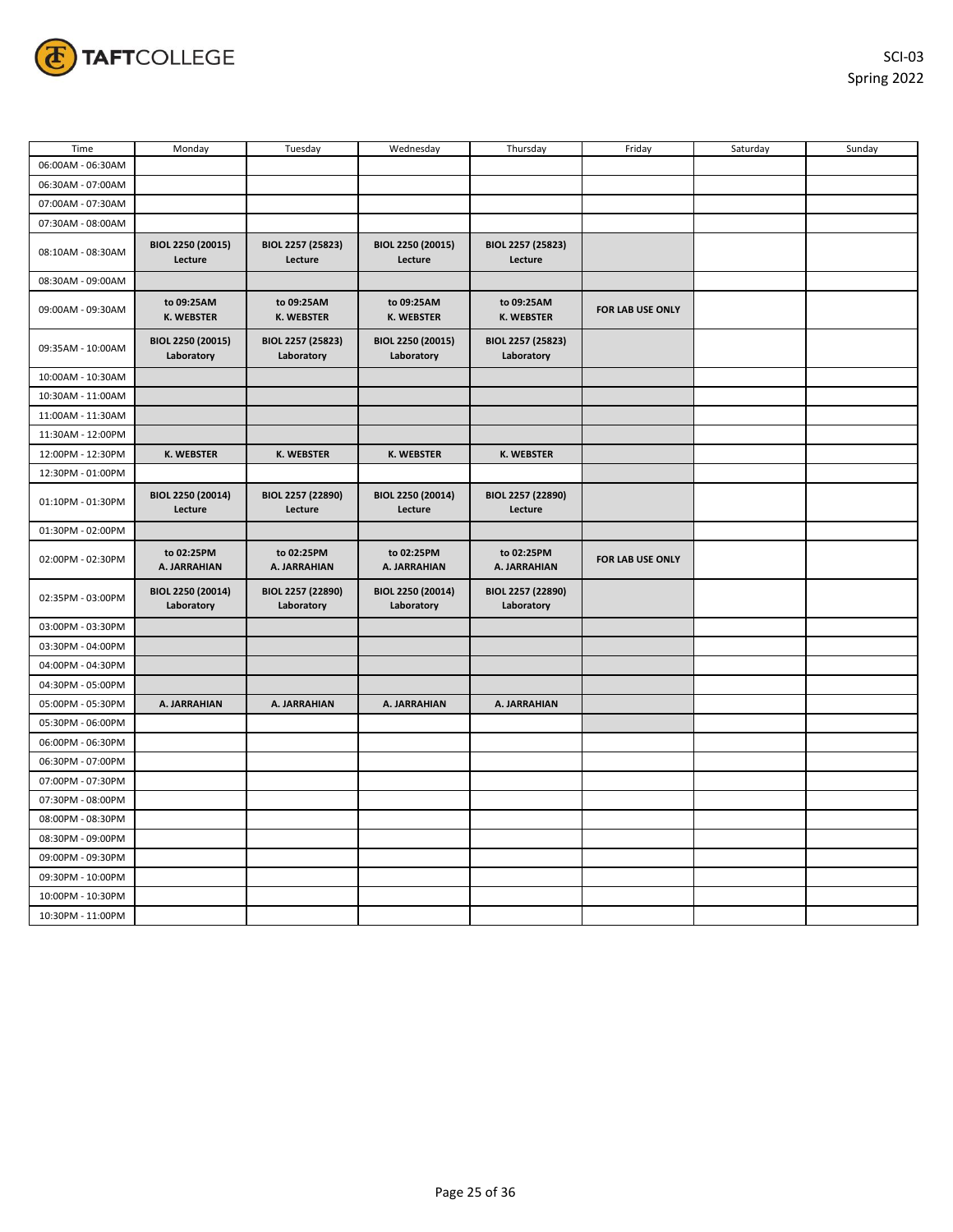

| Time              | Monday                           | Tuesday                          | Wednesday                        | Thursday                         | Friday           | Saturday | Sunday |
|-------------------|----------------------------------|----------------------------------|----------------------------------|----------------------------------|------------------|----------|--------|
| 06:00AM - 06:30AM |                                  |                                  |                                  |                                  |                  |          |        |
| 06:30AM - 07:00AM |                                  |                                  |                                  |                                  |                  |          |        |
| 07:00AM - 07:30AM |                                  |                                  |                                  |                                  |                  |          |        |
| 07:30AM - 08:00AM |                                  |                                  |                                  |                                  |                  |          |        |
|                   |                                  |                                  |                                  | CHEM 1510 (20036)                |                  |          |        |
| 08:10AM - 08:30AM |                                  | CHEM 1510 (20036)<br>Lecture     |                                  | Lecture                          |                  |          |        |
| 08:30AM - 09:00AM |                                  |                                  |                                  |                                  |                  |          |        |
| 09:00AM - 09:30AM |                                  | to 09:25AM<br>J. MAY             |                                  | to 09:25AM<br>J. MAY             | FOR LAB USE ONLY |          |        |
| 09:35AM - 10:00AM |                                  | CHEM 1510 (20036)<br>Laboratory  |                                  | CHEM 1510 (20036)<br>Laboratory  |                  |          |        |
| 10:00AM - 10:30AM |                                  |                                  |                                  |                                  |                  |          |        |
| 10:30AM - 11:00AM |                                  | to 10:50AM<br>J. MAY             |                                  | to 10:50AM<br>J. MAY             |                  |          |        |
| 11:10AM - 11:30AM | PHYS 2222 (21670)<br>Lecture     |                                  | PHYS 2222 (21670)<br>Lecture     |                                  |                  |          |        |
| 11:30AM - 12:00PM |                                  |                                  |                                  |                                  |                  |          |        |
| 12:10PM - 12:30PM | to 12:25PM<br><b>D. REYNOLDS</b> | PHYS 2221 (24191)<br>Lecture     | to 12:25PM<br><b>D. REYNOLDS</b> | PHYS 2221 (24191)<br>Lecture     | FOR LAB USE ONLY |          |        |
| 12:35PM - 01:00PM | PHYS 2222 (21670)<br>Laboratory  |                                  | PHYS 2222 (21670)<br>Laboratory  |                                  |                  |          |        |
| 01:00PM - 01:30PM |                                  | to 01:25PM<br><b>D. REYNOLDS</b> |                                  | to 01:25PM<br><b>D. REYNOLDS</b> |                  |          |        |
| 01:35PM - 02:00PM | to 01:50PM<br><b>D. REYNOLDS</b> | PHYS 2221 (24191)<br>Laboratory  | to 01:50PM<br><b>D. REYNOLDS</b> | PHYS 2221 (24191)<br>Laboratory  |                  |          |        |
| 02:10PM - 02:30PM | CHEM 1510 (25425)<br>Lecture     |                                  | CHEM 1510 (25425)<br>Lecture     |                                  |                  |          |        |
| 02:30PM - 03:00PM |                                  | to 02:50PM<br><b>D. REYNOLDS</b> |                                  | to 02:50PM<br><b>D. REYNOLDS</b> |                  |          |        |
| 03:10PM - 03:30PM | to 03:25PM<br><b>C. TAYLOR</b>   | CHEM 1510 (20038)<br>Lecture     | to 03:25PM<br><b>C. TAYLOR</b>   | CHEM 1510 (20038)<br>Lecture     | FOR LAB USE ONLY |          |        |
| 03:35PM - 04:00PM | CHEM 1510 (25425)<br>Laboratory  |                                  | CHEM 1510 (25425)<br>Laboratory  |                                  |                  |          |        |
| 04:00PM - 04:30PM |                                  | to 04:25PM<br><b>C. TAYLOR</b>   |                                  | to 04:25PM<br><b>C. TAYLOR</b>   |                  |          |        |
| 04:35PM - 05:00PM | to 04:50PM<br><b>C. TAYLOR</b>   | CHEM 1510 (20038)<br>Laboratory  | to 04:50PM<br><b>C. TAYLOR</b>   | CHEM 1510 (20038)<br>Laboratory  |                  |          |        |
| 05:00PM - 05:30PM |                                  |                                  |                                  |                                  |                  |          |        |
| 05:30PM - 06:00PM |                                  | to 05:50PM<br><b>C. TAYLOR</b>   |                                  | to 05:50PM<br><b>C. TAYLOR</b>   |                  |          |        |
| 06:00PM - 06:30PM |                                  |                                  |                                  |                                  |                  |          |        |
| 06:30PM - 07:00PM |                                  |                                  |                                  |                                  |                  |          |        |
| 07:00PM - 07:30PM |                                  |                                  |                                  |                                  |                  |          |        |
| 07:30PM - 08:00PM |                                  |                                  |                                  |                                  |                  |          |        |
| 08:00PM - 08:30PM |                                  |                                  |                                  |                                  |                  |          |        |
| 08:30PM - 09:00PM |                                  |                                  |                                  |                                  |                  |          |        |
|                   |                                  |                                  |                                  |                                  |                  |          |        |
| 09:00PM - 09:30PM |                                  |                                  |                                  |                                  |                  |          |        |
| 09:30PM - 10:00PM |                                  |                                  |                                  |                                  |                  |          |        |
| 10:00PM - 10:30PM |                                  |                                  |                                  |                                  |                  |          |        |
| 10:30PM - 11:00PM |                                  |                                  |                                  |                                  |                  |          |        |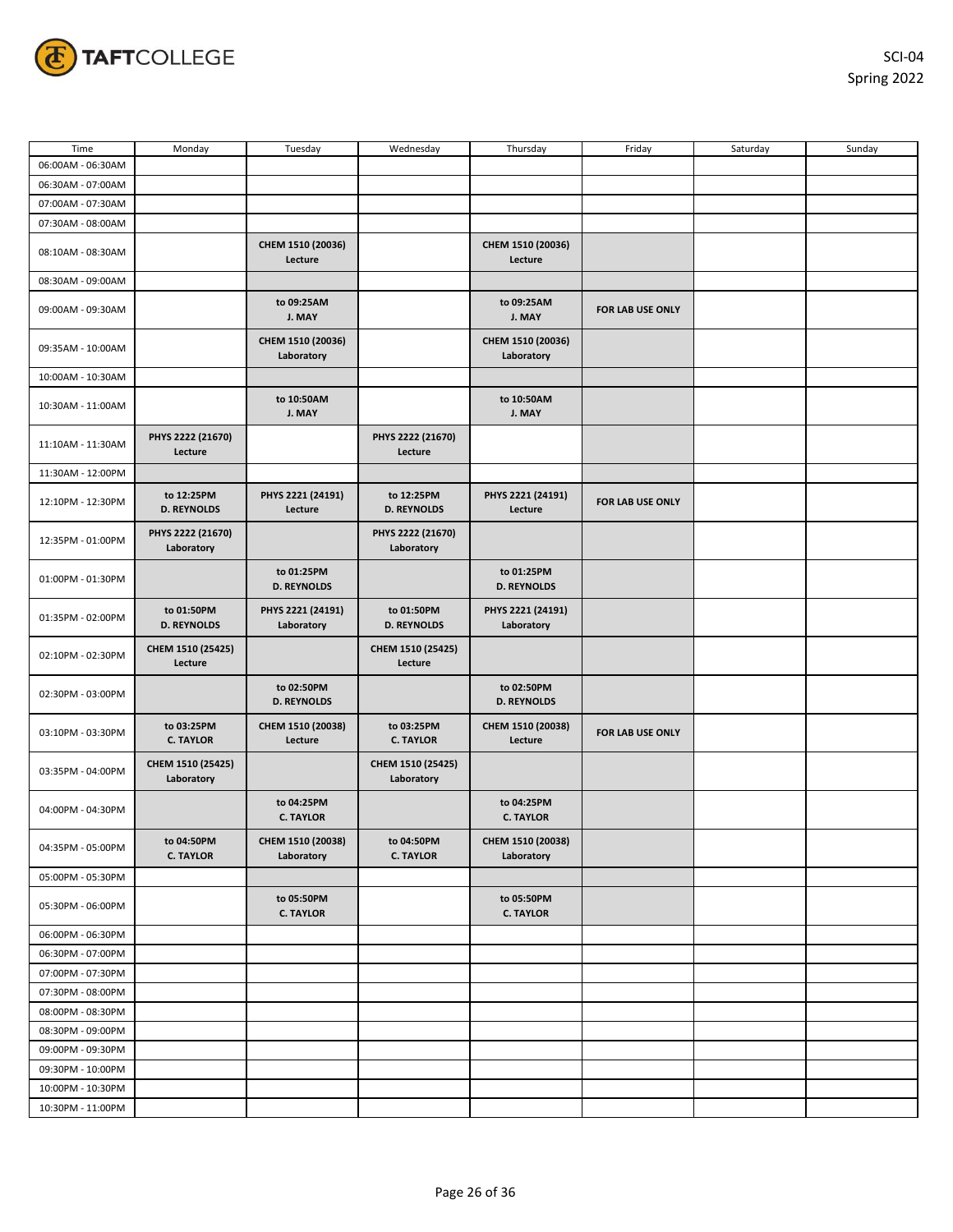

| Time              | Monday                       | Tuesday                      | Wednesday                    | Thursday                     | Friday | Saturday | Sunday |
|-------------------|------------------------------|------------------------------|------------------------------|------------------------------|--------|----------|--------|
| 06:00AM - 06:30AM |                              |                              |                              |                              |        |          |        |
| 06:30AM - 07:00AM |                              |                              |                              |                              |        |          |        |
| 07:00AM - 07:30AM |                              |                              |                              |                              |        |          |        |
| 07:30AM - 08:00AM |                              |                              |                              |                              |        |          |        |
| 08:00AM - 08:30AM |                              |                              |                              |                              |        |          |        |
| 08:30AM - 09:00AM |                              |                              |                              |                              |        |          |        |
| 09:00AM - 09:30AM |                              |                              |                              |                              |        |          |        |
| 09:30AM - 10:00AM |                              |                              |                              |                              |        |          |        |
| 10:10AM - 10:30AM | MATH 1500 (20236)<br>Lecture | MATH 1500 (20236)<br>Lecture | MATH 1500 (20236)<br>Lecture | MATH 1500 (20236)<br>Lecture |        |          |        |
| 10:30AM - 11:00AM | <b>R. PAYNE</b>              | <b>R. PAYNE</b>              | <b>R. PAYNE</b>              | <b>R. PAYNE</b>              |        |          |        |
| 11:00AM - 11:30AM |                              |                              |                              |                              |        |          |        |
| 11:30AM - 12:00PM |                              |                              |                              |                              |        |          |        |
| 12:00PM - 12:30PM |                              |                              |                              |                              |        |          |        |
| 12:30PM - 01:00PM |                              |                              |                              |                              |        |          |        |
| 01:00PM - 01:30PM |                              |                              |                              |                              |        |          |        |
| 01:30PM - 02:00PM |                              |                              |                              |                              |        |          |        |
| 02:00PM - 02:30PM |                              |                              |                              |                              |        |          |        |
| 02:30PM - 03:00PM |                              |                              |                              |                              |        |          |        |
| 03:10PM - 03:30PM |                              | MATH 2120 (20229)<br>Lecture |                              | MATH 2120 (20229)<br>Lecture |        |          |        |
| 03:30PM - 04:00PM |                              |                              |                              |                              |        |          |        |
| 04:00PM - 04:30PM |                              |                              |                              |                              |        |          |        |
| 04:30PM - 05:00PM |                              | <b>J. REYNOLDS</b>           |                              | <b>J. REYNOLDS</b>           |        |          |        |
| 05:00PM - 05:30PM |                              |                              |                              |                              |        |          |        |
| 05:30PM - 06:00PM |                              |                              |                              |                              |        |          |        |
| 06:00PM - 06:30PM |                              |                              |                              |                              |        |          |        |
| 06:30PM - 07:00PM |                              |                              |                              |                              |        |          |        |
| 07:00PM - 07:30PM |                              |                              |                              |                              |        |          |        |
| 07:30PM - 08:00PM |                              |                              |                              |                              |        |          |        |
| 08:00PM - 08:30PM |                              |                              |                              |                              |        |          |        |
| 08:30PM - 09:00PM |                              |                              |                              |                              |        |          |        |
| 09:00PM - 09:30PM |                              |                              |                              |                              |        |          |        |
| 09:30PM - 10:00PM |                              |                              |                              |                              |        |          |        |
| 10:00PM - 10:30PM |                              |                              |                              |                              |        |          |        |
| 10:30PM - 11:00PM |                              |                              |                              |                              |        |          |        |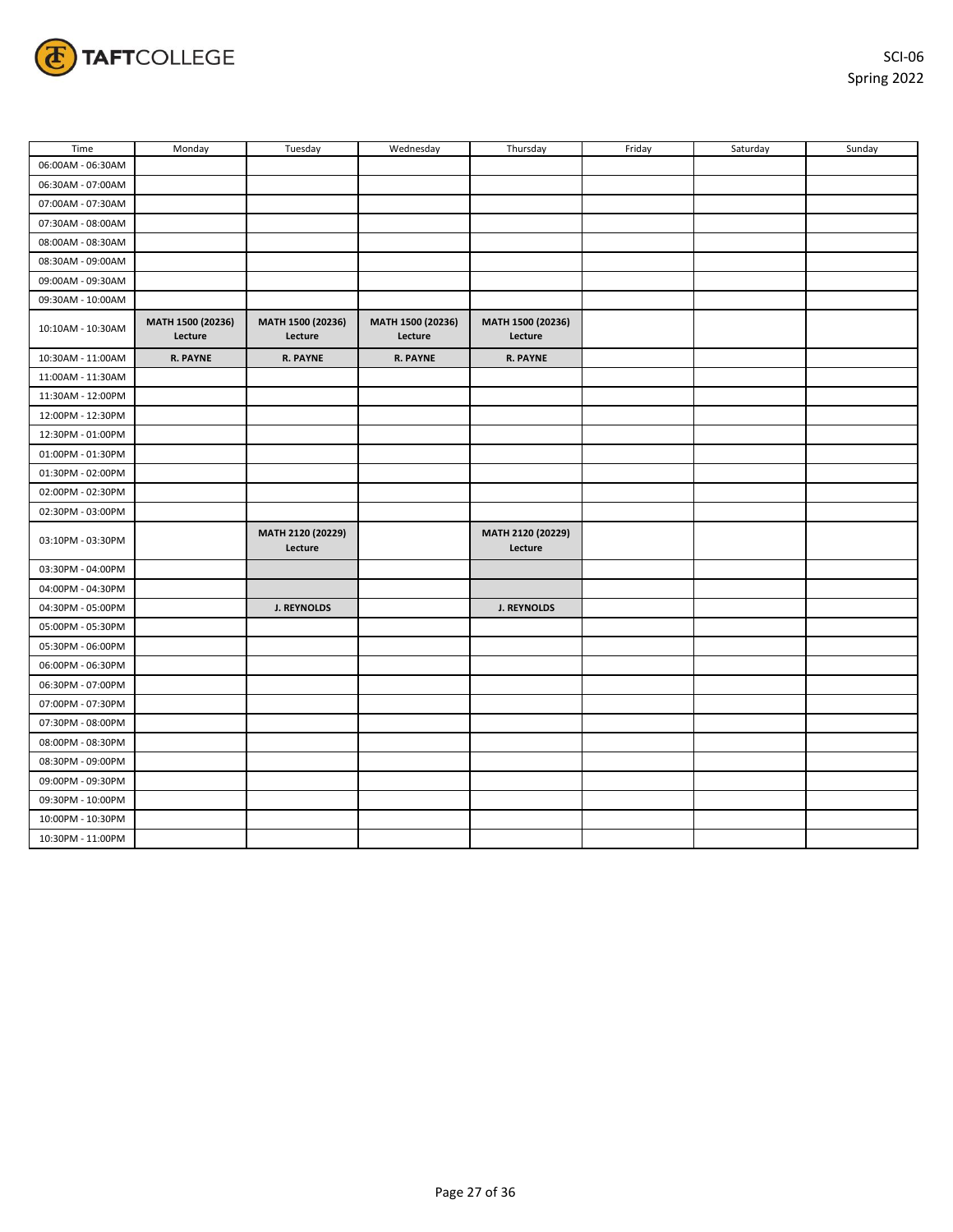

| Time              | Monday                       | Tuesday                      | Wednesday                    | Thursday                     | Friday | Saturday | Sunday |
|-------------------|------------------------------|------------------------------|------------------------------|------------------------------|--------|----------|--------|
| 06:00AM - 06:30AM |                              |                              |                              |                              |        |          |        |
| 06:30AM - 07:00AM |                              |                              |                              |                              |        |          |        |
| 07:00AM - 07:30AM |                              |                              |                              |                              |        |          |        |
| 07:30AM - 08:00AM |                              |                              |                              |                              |        |          |        |
| 08:10AM - 08:30AM |                              | MATH 2130 (21102)<br>Lecture |                              | MATH 2130 (21102)<br>Lecture |        |          |        |
| 08:30AM - 09:00AM |                              |                              |                              |                              |        |          |        |
| 09:00AM - 09:30AM |                              |                              |                              |                              |        |          |        |
| 09:30AM - 10:00AM |                              | <b>J. REYNOLDS</b>           |                              | J. REYNOLDS                  |        |          |        |
| 10:10AM - 10:30AM | MATH 1530 (23656)<br>Lecture | MATH 1530 (23656)<br>Lecture | MATH 1530 (23656)<br>Lecture | MATH 1530 (23656)<br>Lecture |        |          |        |
| 10:30AM - 11:00AM | M. MARTINEZ                  | M. MARTINEZ                  | <b>M. MARTINEZ</b>           | <b>M. MARTINEZ</b>           |        |          |        |
| 11:10AM - 11:30AM | MATH 1540 (22467)<br>Lecture | MATH 1540 (22467)<br>Lecture | MATH 1540 (22467)<br>Lecture | MATH 1540 (22467)<br>Lecture |        |          |        |
| 11:30AM - 12:00PM | <b>M. MARTINEZ</b>           | <b>M. MARTINEZ</b>           | <b>M. MARTINEZ</b>           | <b>M. MARTINEZ</b>           |        |          |        |
| 12:00PM - 12:30PM |                              |                              |                              |                              |        |          |        |
| 12:30PM - 01:00PM |                              |                              |                              |                              |        |          |        |
| 01:10PM - 01:30PM |                              | MATH 2100 (20227)<br>Lecture |                              | MATH 2100 (20227)<br>Lecture |        |          |        |
| 01:30PM - 02:00PM |                              |                              |                              |                              |        |          |        |
| 02:00PM - 02:30PM |                              |                              |                              |                              |        |          |        |
| 02:30PM - 03:00PM |                              | S. GETTY                     |                              | S. GETTY                     |        |          |        |
| 03:10PM - 03:30PM | MATH 2100 (22465)<br>Lecture |                              | MATH 2100 (22465)<br>Lecture |                              |        |          |        |
| 03:30PM - 04:00PM |                              |                              |                              |                              |        |          |        |
| 04:00PM - 04:30PM |                              |                              |                              |                              |        |          |        |
| 04:30PM - 05:00PM | S. GETTY                     |                              | S. GETTY                     |                              |        |          |        |
| 05:00PM - 05:30PM |                              |                              |                              |                              |        |          |        |
| 05:30PM - 06:00PM |                              |                              |                              |                              |        |          |        |
| 06:00PM - 06:30PM |                              |                              |                              |                              |        |          |        |
| 06:40PM - 07:00PM | MATH 1060 (24814)<br>Lecture |                              | MATH 1060 (24814)<br>Lecture |                              |        |          |        |
| 07:00PM - 07:30PM |                              |                              |                              |                              |        |          |        |
| 07:30PM - 08:00PM |                              |                              |                              |                              |        |          |        |
| 08:00PM - 08:30PM | H. LEONZO                    |                              | H. LEONZO                    |                              |        |          |        |
| 08:30PM - 09:00PM |                              |                              |                              |                              |        |          |        |
| 09:00PM - 09:30PM |                              |                              |                              |                              |        |          |        |
| 09:30PM - 10:00PM |                              |                              |                              |                              |        |          |        |
| 10:00PM - 10:30PM |                              |                              |                              |                              |        |          |        |
| 10:30PM - 11:00PM |                              |                              |                              |                              |        |          |        |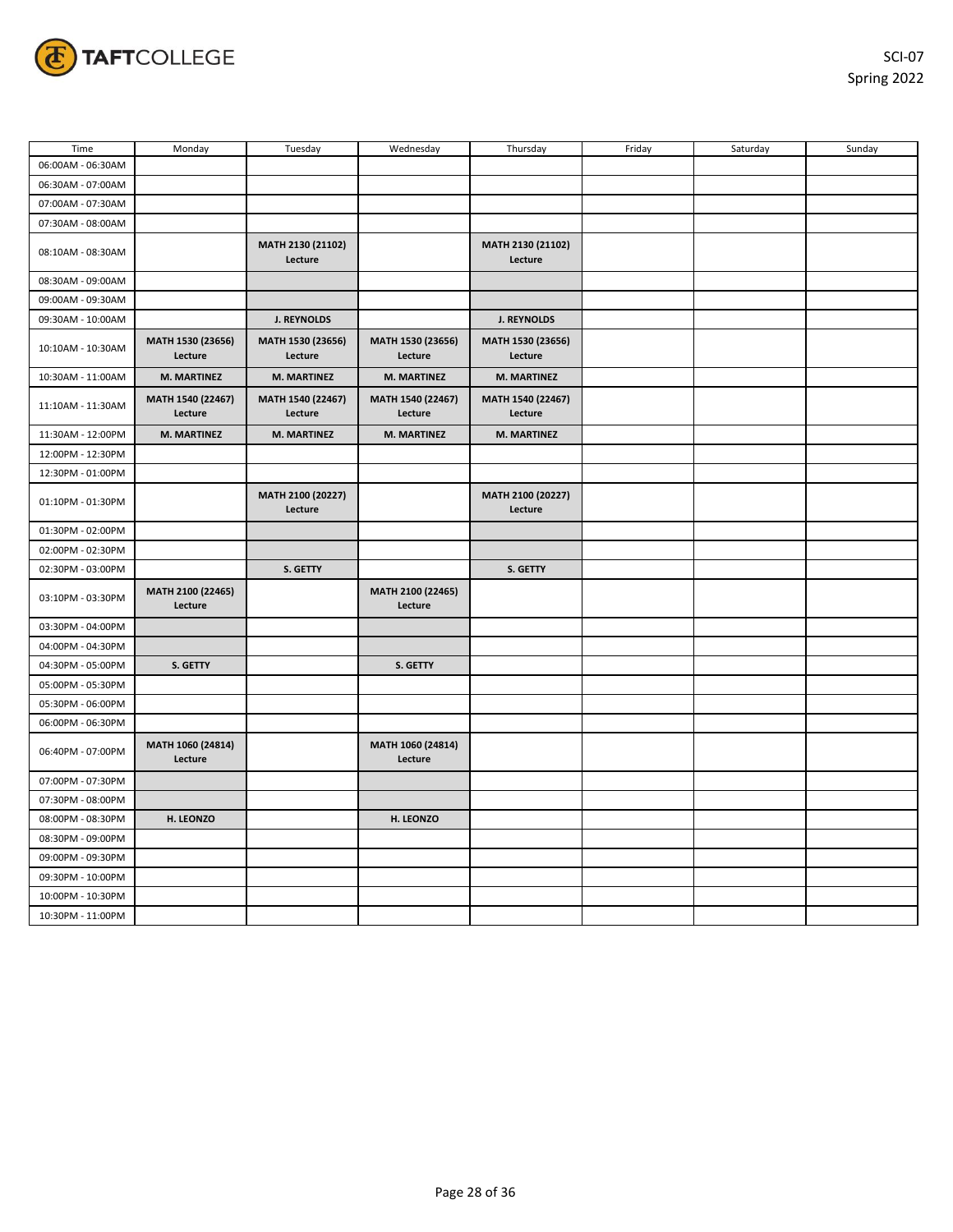

| Time              | Monday                       | Tuesday                      | Wednesday                    | Thursday | Friday                       | Saturday | Sunday |
|-------------------|------------------------------|------------------------------|------------------------------|----------|------------------------------|----------|--------|
| 06:00AM - 06:30AM |                              |                              |                              |          |                              |          |        |
| 06:30AM - 07:00AM |                              |                              |                              |          |                              |          |        |
| 07:00AM - 07:30AM |                              |                              |                              |          |                              |          |        |
| 07:30AM - 08:00AM |                              |                              |                              |          |                              |          |        |
| 08:00AM - 08:30AM |                              |                              |                              |          |                              |          |        |
| 08:30AM - 09:00AM |                              |                              |                              |          |                              |          |        |
| 09:00AM - 09:30AM |                              |                              |                              |          |                              |          |        |
| 09:30AM - 10:00AM |                              |                              |                              |          |                              |          |        |
| 10:10AM - 10:30AM | HLED 1510 (20146)<br>Lecture |                              | HLED 1510 (20146)<br>Lecture |          | HLED 1510 (20146)<br>Lecture |          |        |
| 10:30AM - 11:00AM | V. MAIOCCO                   |                              | V. MAIOCCO                   |          | V. MAIOCCO                   |          |        |
| 11:10AM - 11:30AM |                              | ENGL 1500 (21761)<br>Lecture |                              |          |                              |          |        |
| 11:30AM - 12:00PM |                              | K. KULZER-REYES              |                              |          |                              |          |        |
| 12:00PM - 12:30PM |                              |                              |                              |          |                              |          |        |
| 12:30PM - 01:00PM |                              |                              |                              |          |                              |          |        |
| 01:00PM - 01:30PM |                              |                              |                              |          |                              |          |        |
| 01:30PM - 02:00PM |                              |                              |                              |          |                              |          |        |
| 02:10PM - 02:30PM |                              | ENGL 1500 (25396)<br>Lecture |                              |          |                              |          |        |
| 02:30PM - 03:00PM |                              | K. KULZER-REYES              |                              |          |                              |          |        |
| 03:00PM - 03:30PM |                              |                              |                              |          |                              |          |        |
| 03:30PM - 04:00PM |                              |                              |                              |          |                              |          |        |
| 04:00PM - 04:30PM |                              |                              |                              |          |                              |          |        |
| 04:30PM - 05:00PM |                              |                              |                              |          |                              |          |        |
| 05:00PM - 05:30PM |                              |                              |                              |          |                              |          |        |
| 05:30PM - 06:00PM |                              |                              |                              |          |                              |          |        |
| 06:10PM - 06:30PM |                              |                              | PSYC 1500 (20268)<br>Lecture |          |                              |          |        |
| 06:40PM - 07:00PM | HLED 1510 (20148)<br>Lecture |                              |                              |          |                              |          |        |
| 07:00PM - 07:30PM |                              |                              |                              |          |                              |          |        |
| 07:30PM - 08:00PM |                              |                              |                              |          |                              |          |        |
| 08:00PM - 08:30PM |                              |                              |                              |          |                              |          |        |
| 08:30PM - 09:00PM |                              |                              | R. COLAW                     |          |                              |          |        |
| 09:00PM - 09:30PM | M. ROSSI                     |                              |                              |          |                              |          |        |
| 09:30PM - 10:00PM |                              |                              |                              |          |                              |          |        |
| 10:00PM - 10:30PM |                              |                              |                              |          |                              |          |        |
| 10:30PM - 11:00PM |                              |                              |                              |          |                              |          |        |
|                   |                              |                              |                              |          |                              |          |        |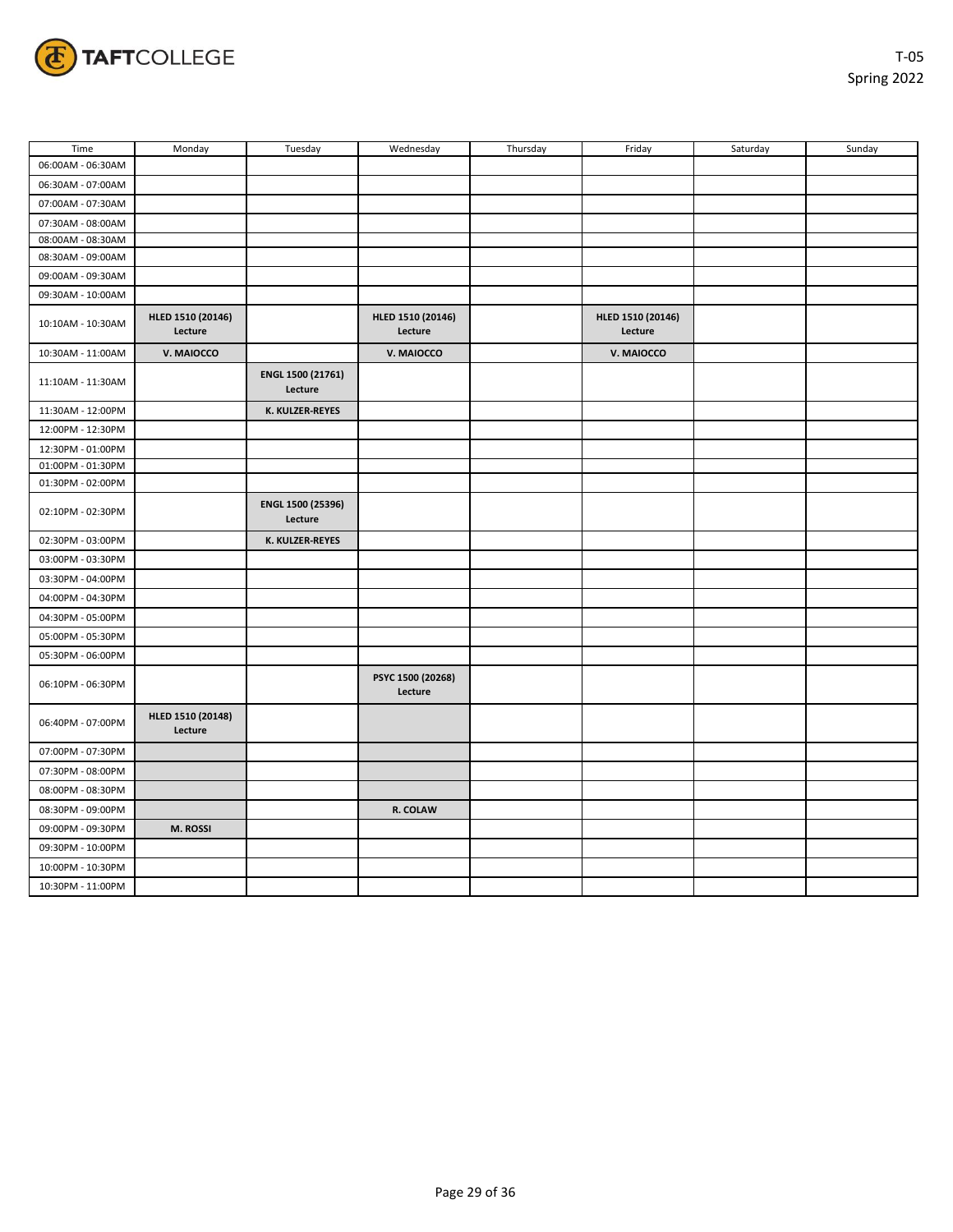

| Time              | Monday                              | Tuesday                             | Wednesday                           | Thursday                            | Friday | Saturday | Sunday |
|-------------------|-------------------------------------|-------------------------------------|-------------------------------------|-------------------------------------|--------|----------|--------|
| 06:00AM - 06:30AM |                                     |                                     |                                     |                                     |        |          |        |
| 06:30AM - 07:00AM |                                     |                                     |                                     |                                     |        |          |        |
| 07:00AM - 07:30AM |                                     |                                     |                                     |                                     |        |          |        |
| 07:30AM - 08:00AM |                                     |                                     |                                     |                                     |        |          |        |
| 08:00AM - 08:30AM |                                     |                                     |                                     |                                     |        |          |        |
| 08:30AM - 09:00AM |                                     |                                     |                                     |                                     |        |          |        |
| 09:10AM - 09:30AM | $ART^{\frac{3-4}{}}$                | $ART^{\overline{1-2}}$              | $ART 3-4$                           | $ART^{\overline{1-2}}$              |        |          |        |
| 09:30AM - 10:00AM |                                     |                                     |                                     |                                     |        |          |        |
| 10:00AM - 10:30AM |                                     |                                     |                                     |                                     |        |          |        |
| 10:30AM - 11:00AM |                                     |                                     |                                     |                                     |        |          |        |
| 11:00AM - 11:30AM |                                     |                                     |                                     |                                     |        |          |        |
| 11:30AM - 12:00PM |                                     |                                     |                                     |                                     |        |          |        |
| 12:00PM - 12:30PM | to 12:05PM<br><b>D. RODENHAUSER</b> | to 12:05PM<br><b>D. RODENHAUSER</b> | to 12:05PM<br><b>D. RODENHAUSER</b> | to 12:05PM<br><b>D. RODENHAUSER</b> |        |          |        |
| 12:30PM - 01:00PM |                                     |                                     |                                     |                                     |        |          |        |
| 01:00PM - 01:30PM |                                     |                                     |                                     |                                     |        |          |        |
| 01:30PM - 02:00PM |                                     |                                     |                                     |                                     |        |          |        |
| 02:00PM - 02:30PM |                                     |                                     |                                     |                                     |        |          |        |
| 02:30PM - 03:00PM |                                     |                                     |                                     |                                     |        |          |        |
| 03:00PM - 03:30PM |                                     |                                     |                                     |                                     |        |          |        |
| 03:30PM - 04:00PM |                                     |                                     |                                     |                                     |        |          |        |
| 04:00PM - 04:30PM |                                     |                                     |                                     |                                     |        |          |        |
| 04:30PM - 05:00PM |                                     |                                     |                                     |                                     |        |          |        |
| 05:00PM - 05:30PM |                                     |                                     |                                     |                                     |        |          |        |
| 05:30PM - 06:00PM |                                     |                                     |                                     |                                     |        |          |        |
| 06:10PM - 06:30PM |                                     |                                     |                                     | $ART 5-6$                           |        |          |        |
| 06:30PM - 07:00PM |                                     |                                     |                                     |                                     |        |          |        |
| 07:00PM - 07:30PM |                                     |                                     |                                     |                                     |        |          |        |
| 07:30PM - 08:00PM |                                     |                                     |                                     |                                     |        |          |        |
| 08:00PM - 08:30PM |                                     |                                     |                                     |                                     |        |          |        |
| 08:30PM - 09:00PM |                                     |                                     |                                     |                                     |        |          |        |
| 09:00PM - 09:30PM |                                     |                                     |                                     | to 09:05PM<br>N. REED               |        |          |        |
| 09:30PM - 10:00PM |                                     |                                     |                                     |                                     |        |          |        |
| 10:00PM - 10:30PM |                                     |                                     |                                     |                                     |        |          |        |
| 10:30PM - 11:00PM |                                     |                                     |                                     |                                     |        |          |        |

**1 ART**: 1600 (21710) TR 09:10AM-09:55AM D. RODENHAUSER, TR 09:56AM-12:05PM D. RODENHAUSER Lecture and Lab/**<sup>2</sup> ART**: 1610 (26131) TR 09:10AM-09:55AM D. RODENHAUSER, TR 09:56AM-12:05PM D. RODENHAUSER Lecture and Lab (Concurrent)

 $^{\textbf{3}}$ **ART**: 1640 (22065) MW 09:10AM-09:55AM D. RODENHAUSER, MW 09:56AM-12:05PM D. RODENHAUSER Lecture and Lab/ $^{\textbf{4}}$ **ART**: 2010 (26132) MW 09:10AM-09:55AM D. RODENHAUSER, MW 09:56AM-12:05PM D. RODENHAUSER Lecture and Lab (Concurrent)

**5 ART**: 1620 (21732) R 06:10PM-06:55PM N. REED, R 06:56PM-09:05PM N. REED Lecture and Lab/**<sup>6</sup> ART**: 1631 (24822) R 06:10PM-06:55PM N. REED, R 06:56PM-09:05PM N. REED Lecture and Lab (Concurrent)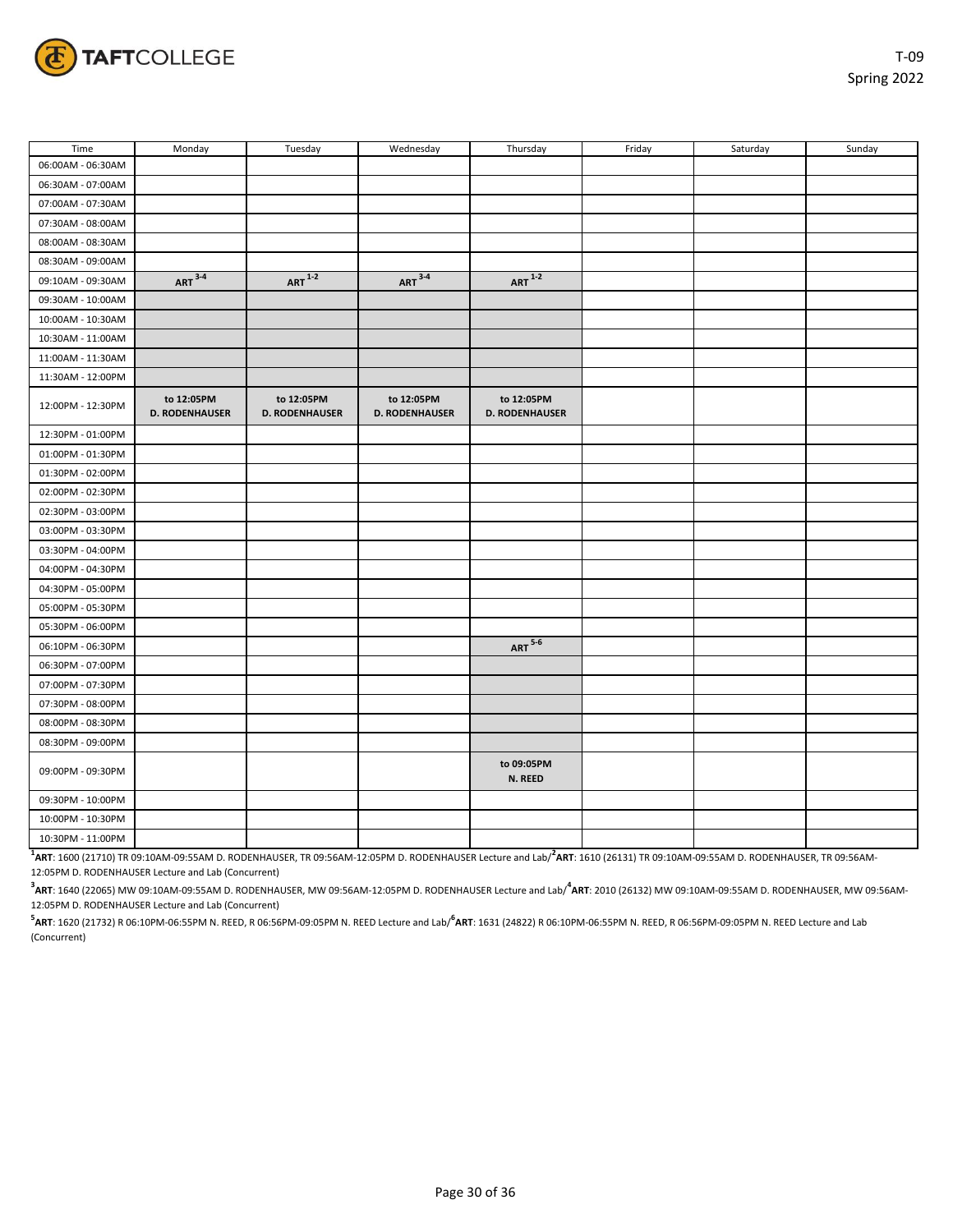

| Time              | Monday                       | Tuesday                           | Wednesday                    | Thursday                          | Friday | Saturday | Sunday |
|-------------------|------------------------------|-----------------------------------|------------------------------|-----------------------------------|--------|----------|--------|
| 06:00AM - 06:30AM |                              |                                   |                              |                                   |        |          |        |
| 06:30AM - 07:00AM |                              |                                   |                              |                                   |        |          |        |
| 07:00AM - 07:30AM |                              |                                   |                              |                                   |        |          |        |
| 07:30AM - 08:00AM |                              |                                   |                              |                                   |        |          |        |
| 08:00AM - 08:30AM |                              |                                   |                              |                                   |        |          |        |
| 08:30AM - 09:00AM |                              |                                   |                              |                                   |        |          |        |
| 09:10AM - 09:30AM | SPAN 1601 (20309)<br>Lecture | SPAN 1601 (20309)<br>Lecture      | SPAN 1601 (20309)<br>Lecture | SPAN 1601 (20309)<br>Lecture      |        |          |        |
| 09:30AM - 10:00AM | <b>J. MARTINEZ</b>           | <b>J. MARTINEZ</b>                | <b>J. MARTINEZ</b>           | <b>J. MARTINEZ</b>                |        |          |        |
| 10:10AM - 10:30AM | SPAN 1602 (21116)<br>Lecture | SPAN 1602 (21116)<br>Lecture      | SPAN 1602 (21116)<br>Lecture | SPAN 1602 (21116)<br>Lecture      |        |          |        |
| 10:30AM - 11:00AM | <b>J. MARTINEZ</b>           | <b>J. MARTINEZ</b>                | <b>J. MARTINEZ</b>           | <b>J. MARTINEZ</b>                |        |          |        |
| 11:00AM - 11:30AM |                              |                                   |                              |                                   |        |          |        |
| 11:30AM - 12:00PM |                              |                                   |                              |                                   |        |          |        |
| 12:00PM - 12:30PM |                              |                                   |                              |                                   |        |          |        |
| 12:30PM - 01:00PM |                              |                                   |                              |                                   |        |          |        |
| 01:00PM - 01:30PM |                              |                                   |                              |                                   |        |          |        |
| 01:30PM - 02:00PM |                              |                                   |                              |                                   |        |          |        |
| 02:00PM - 02:30PM |                              |                                   |                              |                                   |        |          |        |
| 02:40PM - 03:00PM |                              | ART 1500 (26129)<br>Lecture       |                              | ART 1500 (26129)<br>Lecture       |        |          |        |
| 03:00PM - 03:30PM |                              |                                   |                              |                                   |        |          |        |
| 03:30PM - 04:00PM |                              | to 03:55PM<br><b>E. LINDQUIST</b> |                              | to 03:55PM<br><b>E. LINDQUIST</b> |        |          |        |
| 04:00PM - 04:30PM |                              |                                   |                              |                                   |        |          |        |
| 04:30PM - 05:00PM |                              |                                   |                              |                                   |        |          |        |
| 05:00PM - 05:30PM |                              |                                   |                              |                                   |        |          |        |
| 05:30PM - 06:00PM |                              |                                   |                              |                                   |        |          |        |
| 06:00PM - 06:30PM |                              |                                   |                              |                                   |        |          |        |
| 06:30PM - 07:00PM |                              |                                   |                              |                                   |        |          |        |
| 07:00PM - 07:30PM |                              |                                   |                              |                                   |        |          |        |
| 07:30PM - 08:00PM |                              |                                   |                              |                                   |        |          |        |
| 08:00PM - 08:30PM |                              |                                   |                              |                                   |        |          |        |
| 08:30PM - 09:00PM |                              |                                   |                              |                                   |        |          |        |
| 09:00PM - 09:30PM |                              |                                   |                              |                                   |        |          |        |
| 09:30PM - 10:00PM |                              |                                   |                              |                                   |        |          |        |
| 10:00PM - 10:30PM |                              |                                   |                              |                                   |        |          |        |
| 10:30PM - 11:00PM |                              |                                   |                              |                                   |        |          |        |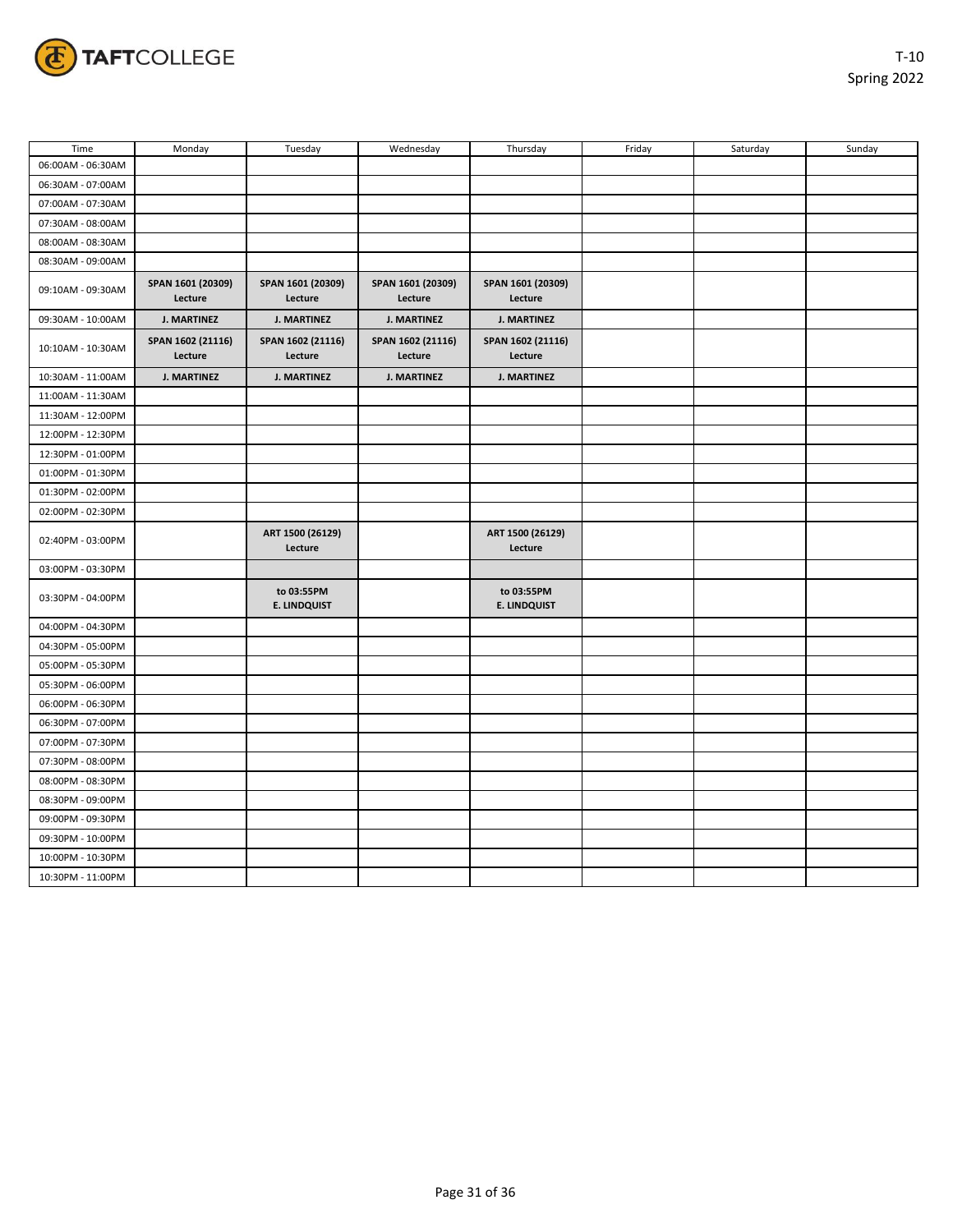

| Time              | Monday                       | Tuesday                      | Wednesday                    | Thursday                     | Friday | Saturday | Sunday |
|-------------------|------------------------------|------------------------------|------------------------------|------------------------------|--------|----------|--------|
| 06:00AM - 06:30AM |                              |                              |                              |                              |        |          |        |
| 06:30AM - 07:00AM |                              |                              |                              |                              |        |          |        |
| 07:00AM - 07:30AM |                              |                              |                              |                              |        |          |        |
| 07:30AM - 08:00AM |                              |                              |                              |                              |        |          |        |
| 08:10AM - 08:30AM | HIST 2232 (20139)<br>Lecture |                              | HIST 2232 (20139)<br>Lecture |                              |        |          |        |
| 08:30AM - 09:00AM | T. MENDOZA                   |                              | T. MENDOZA                   |                              |        |          |        |
| 09:00AM - 09:30AM |                              |                              |                              |                              |        |          |        |
| 09:30AM - 10:00AM |                              |                              |                              |                              |        |          |        |
| 10:00AM - 10:30AM |                              |                              |                              |                              |        |          |        |
| 10:30AM - 11:00AM |                              |                              |                              |                              |        |          |        |
| 11:10AM - 11:30AM |                              | HIST 2232 (20141)<br>Lecture |                              | HIST 2232 (20141)<br>Lecture |        |          |        |
| 11:30AM - 12:00PM |                              |                              |                              |                              |        |          |        |
| 12:00PM - 12:30PM |                              | to 12:25PM<br>J. ALTENHOFEL  |                              | to 12:25PM<br>J. ALTENHOFEL  |        |          |        |
| 12:30PM - 01:00PM |                              |                              |                              |                              |        |          |        |
| 01:10PM - 01:30PM | HIST 2231 (20135)<br>Lecture |                              | HIST 2231 (20135)<br>Lecture |                              |        |          |        |
| 01:30PM - 02:00PM |                              |                              |                              |                              |        |          |        |
| 02:00PM - 02:30PM | to 02:25PM<br>T. MENDOZA     |                              | to 02:25PM<br>T. MENDOZA     |                              |        |          |        |
| 02:30PM - 03:00PM |                              |                              |                              |                              |        |          |        |
| 03:00PM - 03:30PM |                              |                              |                              |                              |        |          |        |
| 03:30PM - 04:00PM |                              |                              |                              |                              |        |          |        |
| 04:00PM - 04:30PM |                              |                              |                              |                              |        |          |        |
| 04:30PM - 05:00PM |                              |                              |                              |                              |        |          |        |
| 05:00PM - 05:30PM |                              |                              |                              |                              |        |          |        |
| 05:30PM - 06:00PM |                              |                              |                              |                              |        |          |        |
| 06:10PM - 06:30PM |                              | HIST 2232 (21773)<br>Lecture |                              |                              |        |          |        |
| 06:40PM - 07:00PM |                              |                              | DRAM 1535 (20065)<br>Lecture |                              |        |          |        |
| 07:00PM - 07:30PM |                              |                              |                              |                              |        |          |        |
| 07:30PM - 08:00PM |                              |                              |                              |                              |        |          |        |
| 08:00PM - 08:30PM |                              |                              |                              |                              |        |          |        |
| 08:30PM - 09:00PM |                              | J. ALTENHOFEL                |                              |                              |        |          |        |
| 09:00PM - 09:30PM |                              |                              | L. GOLLING                   |                              |        |          |        |
| 09:30PM - 10:00PM |                              |                              |                              |                              |        |          |        |
| 10:00PM - 10:30PM |                              |                              |                              |                              |        |          |        |
| 10:30PM - 11:00PM |                              |                              |                              |                              |        |          |        |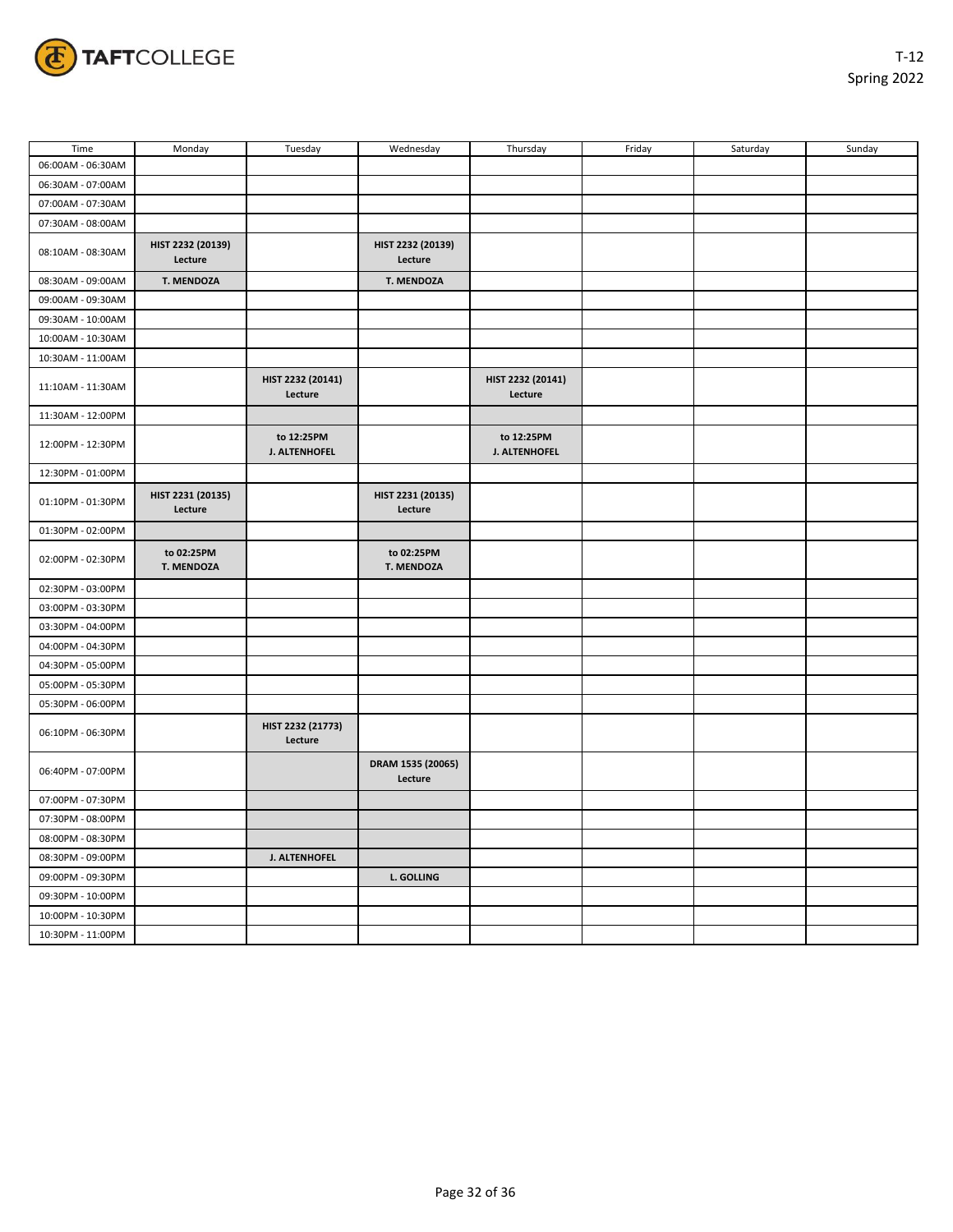

| Time              | Monday                            | Tuesday                           | Wednesday                         | Thursday                          | Friday | Saturday | Sunday |
|-------------------|-----------------------------------|-----------------------------------|-----------------------------------|-----------------------------------|--------|----------|--------|
| 06:00AM - 06:30AM |                                   |                                   |                                   |                                   |        |          |        |
| 06:30AM - 07:00AM |                                   |                                   |                                   |                                   |        |          |        |
| 07:00AM - 07:30AM |                                   |                                   |                                   |                                   |        |          |        |
| 07:30AM - 08:00AM |                                   |                                   |                                   |                                   |        |          |        |
| 08:10AM - 08:30AM | ENGL 1500 (24219)<br>Lecture      | ENGL 1600 (24834)<br>Lecture      | ENGL 1500 (24219)<br>Lecture      | ENGL 1600 (24834)<br>Lecture      |        |          |        |
| 08:30AM - 09:00AM |                                   |                                   |                                   |                                   |        |          |        |
| 09:00AM - 09:30AM | to 09:25AM<br><b>D. KERR</b>      |                                   | to 09:25AM<br><b>D. KERR</b>      |                                   |        |          |        |
| 09:40AM - 10:00AM | ENGL 1500 (20096)<br>Lecture      | <b>D. KERR</b>                    | ENGL 1500 (20096)<br>Lecture      | <b>D. KERR</b>                    |        |          |        |
| 10:10AM - 10:30AM |                                   | ENGL 1500 (21705)<br>Lecture      |                                   |                                   |        |          |        |
| 10:30AM - 11:00AM | to 10:55AM<br><b>D. KERR</b>      | K. KULZER-REYES                   | to 10:55AM<br><b>D. KERR</b>      |                                   |        |          |        |
| 11:10AM - 11:30AM | PHIL 1520 (20193)<br>Lecture      |                                   | PHIL 1520 (20193)<br>Lecture      |                                   |        |          |        |
| 11:30AM - 12:00PM |                                   |                                   |                                   |                                   |        |          |        |
| 12:00PM - 12:30PM | to 12:25PM<br><b>J. EIGENAUER</b> |                                   | to 12:25PM<br><b>J. EIGENAUER</b> |                                   |        |          |        |
| 12:30PM - 01:00PM |                                   |                                   |                                   |                                   |        |          |        |
| 01:00PM - 01:30PM |                                   |                                   |                                   |                                   |        |          |        |
| 01:30PM - 02:00PM |                                   |                                   |                                   |                                   |        |          |        |
| 02:10PM - 02:30PM | PHIL 1520 (22069)<br>Lecture      | PHIL 1520 (20286)<br>Lecture      | PHIL 1520 (22069)<br>Lecture      | PHIL 1520 (20286)<br>Lecture      |        |          |        |
| 02:30PM - 03:00PM |                                   |                                   |                                   |                                   |        |          |        |
| 03:00PM - 03:30PM | to 03:25PM<br><b>J. EIGENAUER</b> | to 03:25PM<br><b>J. EIGENAUER</b> | to 03:25PM<br><b>J. EIGENAUER</b> | to 03:25PM<br><b>J. EIGENAUER</b> |        |          |        |
| 03:30PM - 04:00PM |                                   |                                   |                                   |                                   |        |          |        |
| 04:00PM - 04:30PM |                                   |                                   |                                   |                                   |        |          |        |
| 04:30PM - 05:00PM |                                   |                                   |                                   |                                   |        |          |        |
| 05:00PM - 05:30PM |                                   |                                   |                                   |                                   |        |          |        |
| 05:30PM - 06:00PM |                                   |                                   |                                   |                                   |        |          |        |
| 06:00PM - 06:30PM |                                   |                                   |                                   |                                   |        |          |        |
| 06:30PM - 07:00PM |                                   |                                   |                                   |                                   |        |          |        |
| 07:00PM - 07:30PM |                                   |                                   |                                   |                                   |        |          |        |
| 07:30PM - 08:00PM |                                   |                                   |                                   |                                   |        |          |        |
| 08:00PM - 08:30PM |                                   |                                   |                                   |                                   |        |          |        |
| 08:30PM - 09:00PM |                                   |                                   |                                   |                                   |        |          |        |
| 09:00PM - 09:30PM |                                   |                                   |                                   |                                   |        |          |        |
| 09:30PM - 10:00PM |                                   |                                   |                                   |                                   |        |          |        |
| 10:00PM - 10:30PM |                                   |                                   |                                   |                                   |        |          |        |
| 10:30PM - 11:00PM |                                   |                                   |                                   |                                   |        |          |        |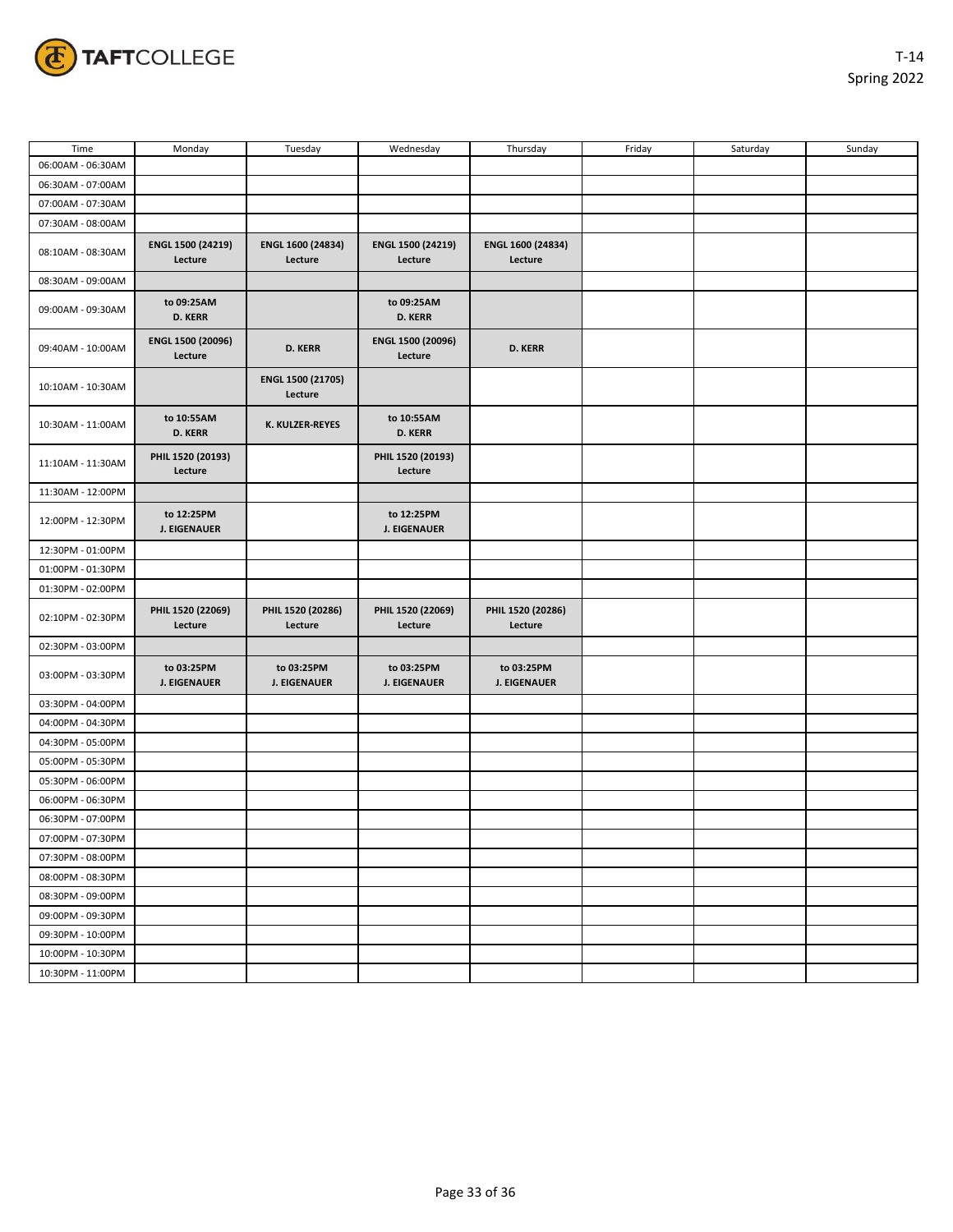

| Time              | Monday                       | Tuesday                      | Wednesday                    | Thursday                     | Friday | Saturday | Sunday |
|-------------------|------------------------------|------------------------------|------------------------------|------------------------------|--------|----------|--------|
| 06:00AM - 06:30AM |                              |                              |                              |                              |        |          |        |
| 06:30AM - 07:00AM |                              |                              |                              |                              |        |          |        |
| 07:00AM - 07:30AM |                              |                              |                              |                              |        |          |        |
| 07:30AM - 08:00AM |                              |                              |                              |                              |        |          |        |
| 08:00AM - 08:30AM |                              |                              |                              |                              |        |          |        |
| 08:30AM - 09:00AM |                              |                              |                              |                              |        |          |        |
| 09:00AM - 09:30AM |                              |                              |                              |                              |        |          |        |
| 09:30AM - 10:00AM |                              |                              |                              |                              |        |          |        |
| 10:10AM - 10:30AM | STAT 1510 (20312)<br>Lecture |                              | STAT 1510 (20312)<br>Lecture |                              |        |          |        |
| 10:30AM - 11:00AM |                              |                              |                              |                              |        |          |        |
| 11:10AM - 11:30AM |                              | $ENGL^{1}$<br>Lecture        |                              |                              |        |          |        |
| 11:30AM - 12:00PM | <b>D. MITCHELL</b>           |                              | <b>D. MITCHELL</b>           |                              |        |          |        |
| 12:00PM - 12:30PM |                              |                              |                              |                              |        |          |        |
| 12:30PM - 01:00PM |                              | <b>D. KERR</b>               |                              |                              |        |          |        |
| 01:00PM - 01:30PM |                              |                              |                              |                              |        |          |        |
| 01:30PM - 02:00PM |                              |                              |                              |                              |        |          |        |
| 02:00PM - 02:30PM |                              |                              |                              |                              |        |          |        |
| 02:30PM - 03:00PM |                              |                              |                              |                              |        |          |        |
| 03:10PM - 03:30PM |                              | MATH 2140 (23267)<br>Lecture | EDUC 1520 (26136)<br>Lecture | MATH 2140 (23267)<br>Lecture |        |          |        |
| 03:30PM - 04:00PM |                              |                              | <b>K. CARLSON</b>            |                              |        |          |        |
| 04:00PM - 04:30PM |                              |                              |                              |                              |        |          |        |
| 04:30PM - 05:00PM |                              | <b>D. MITCHELL</b>           |                              | <b>D. MITCHELL</b>           |        |          |        |
| 05:00PM - 05:30PM |                              |                              |                              |                              |        |          |        |
| 05:30PM - 06:00PM |                              |                              |                              |                              |        |          |        |
| 06:00PM - 06:30PM |                              |                              |                              |                              |        |          |        |
| 06:30PM - 07:00PM |                              |                              |                              |                              |        |          |        |
| 07:00PM - 07:30PM |                              |                              |                              |                              |        |          |        |
| 07:30PM - 08:00PM |                              |                              |                              |                              |        |          |        |
| 08:00PM - 08:30PM |                              |                              |                              |                              |        |          |        |
| 08:30PM - 09:00PM |                              |                              |                              |                              |        |          |        |
| 09:00PM - 09:30PM |                              |                              |                              |                              |        |          |        |
| 09:30PM - 10:00PM |                              |                              |                              |                              |        |          |        |
| 10:00PM - 10:30PM |                              |                              |                              |                              |        |          |        |
| 10:30PM - 11:00PM |                              |                              |                              |                              |        |          |        |

**1 ENGL**: 1600 (21716) T 11:10AM-01:00PM D. KERR (03/14 to 05/11/2022)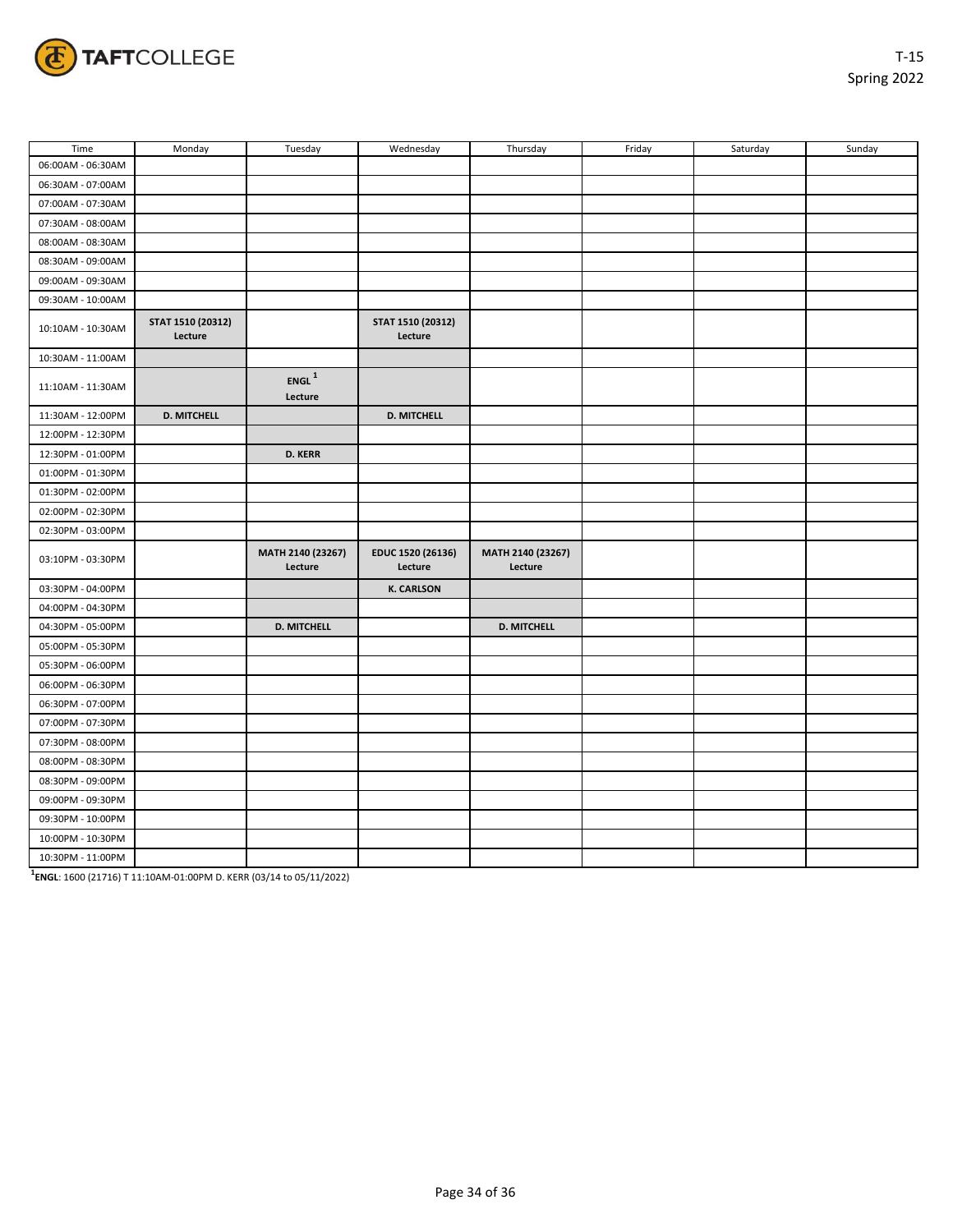

| Time              | Monday                             | Tuesday                         | Wednesday                          | Thursday                        | Friday                             | Saturday | Sunday |
|-------------------|------------------------------------|---------------------------------|------------------------------------|---------------------------------|------------------------------------|----------|--------|
| 06:00AM - 06:30AM |                                    |                                 |                                    |                                 |                                    |          |        |
| 06:30AM - 07:00AM |                                    |                                 |                                    |                                 |                                    |          |        |
| 07:00AM - 07:30AM |                                    |                                 |                                    |                                 |                                    |          |        |
| 07:30AM - 08:00AM |                                    |                                 |                                    |                                 |                                    |          |        |
| 08:00AM - 08:30AM |                                    |                                 |                                    |                                 |                                    |          |        |
| 08:40AM - 09:00AM | PSYC 2200 (26135)<br>Lecture       | PSYC 2200 (26135)<br>Lecture    | PSYC 2200 (26135)<br>Lecture       | PSYC 2200 (26135)<br>Lecture    | PSYC 2200 (26135)<br>Lecture       |          |        |
| 09:25AM - 09:30AM | <b>S. EVELAND</b>                  | ENGL 1600 (21097)<br>Lecture    | <b>S. EVELAND</b>                  | ENGL 1600 (21097)<br>Lecture    | <b>S. EVELAND</b>                  |          |        |
| 09:35AM - 10:00AM | ENGL 1600 (21097)<br>Lecture       |                                 | ENGL 1600 (21097)<br>Lecture       |                                 | ENGL 1600 (21097)<br>Lecture       |          |        |
| 10:15AM - 10:30AM | to 10:25AM<br><b>C. SCHONEWEIS</b> | COMM 1511 (25822)<br>Lecture    | to 10:25AM<br><b>C. SCHONEWEIS</b> | COMM 1511 (25822)<br>Lecture    | to 10:25AM<br><b>C. SCHONEWEIS</b> |          |        |
| 10:30AM - 11:00AM | COMM 1511 (25822)<br>Lecture       | L. GOLLING                      | COMM 1511 (25822)<br>Lecture       | <b>L. GOLLING</b>               | COMM 1511 (25822)<br>Lecture       |          |        |
| 11:00AM - 11:30AM | to 11:20AM<br>L. GOLLING           |                                 | to 11:20AM<br><b>L. GOLLING</b>    |                                 | to 11:20AM<br><b>L. GOLLING</b>    |          |        |
| 11:30AM - 12:00PM |                                    |                                 |                                    |                                 |                                    |          |        |
| 12:00PM - 12:30PM |                                    |                                 |                                    |                                 |                                    |          |        |
| 12:30PM - 01:00PM |                                    |                                 |                                    |                                 |                                    |          |        |
| 01:20PM - 01:30PM |                                    | BIOL 1510 (22889)<br>Laboratory |                                    | BIOL 1510 (22889)<br>Laboratory |                                    |          |        |
| 01:50PM - 02:00PM | BIOL 1510 (22889)<br>Lecture       |                                 | BIOL 1510 (22889)<br>Lecture       |                                 | BIOL 1510 (22889)<br>Lecture       |          |        |
| 02:00PM - 02:30PM |                                    |                                 |                                    |                                 |                                    |          |        |
| 02:30PM - 03:00PM | to 02:40PM<br>R. HICKMAN           |                                 | to 02:40PM<br>R. HICKMAN           |                                 | to 02:40PM<br><b>R. HICKMAN</b>    |          |        |
| 03:00PM - 03:30PM |                                    | to 03:05PM<br>R. HICKMAN        |                                    | to 03:05PM<br>R. HICKMAN        |                                    |          |        |
| 03:30PM - 04:00PM |                                    |                                 |                                    |                                 |                                    |          |        |
| 04:00PM - 04:30PM |                                    |                                 |                                    |                                 |                                    |          |        |
| 04:30PM - 05:00PM |                                    |                                 |                                    |                                 |                                    |          |        |
| 05:00PM - 05:30PM |                                    |                                 |                                    |                                 |                                    |          |        |
| 05:30PM - 06:00PM |                                    |                                 |                                    |                                 |                                    |          |        |
| 06:00PM - 06:30PM |                                    |                                 |                                    |                                 |                                    |          |        |
| 06:30PM - 07:00PM |                                    |                                 |                                    |                                 |                                    |          |        |
| 07:00PM - 07:30PM |                                    |                                 |                                    |                                 |                                    |          |        |
| 07:30PM - 08:00PM |                                    |                                 |                                    |                                 |                                    |          |        |
| 08:00PM - 08:30PM |                                    |                                 |                                    |                                 |                                    |          |        |
| 08:30PM - 09:00PM |                                    |                                 |                                    |                                 |                                    |          |        |
| 09:00PM - 09:30PM |                                    |                                 |                                    |                                 |                                    |          |        |
| 09:30PM - 10:00PM |                                    |                                 |                                    |                                 |                                    |          |        |
| 10:00PM - 10:30PM |                                    |                                 |                                    |                                 |                                    |          |        |
| 10:30PM - 11:00PM |                                    |                                 |                                    |                                 |                                    |          |        |